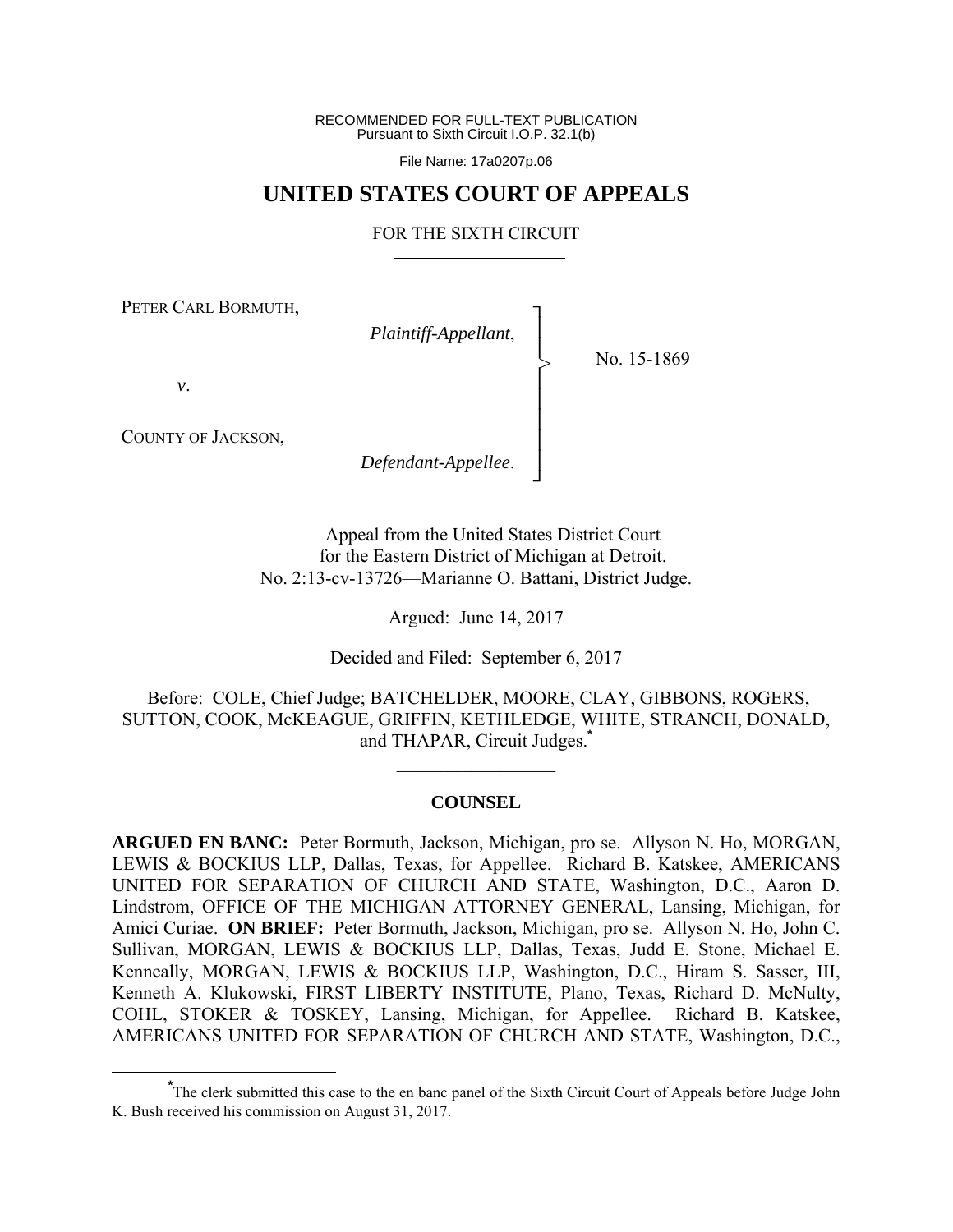Daniel Mach, Heather L. Weaver, AMERICAN CIVIL LIBERTIES UNION FOUNDATION, Washington, D.C., Daniel S. Korobkin, Michael J. Steinberg, AMERICAN CIVIL LIBERTIES UNION FUND OF MICHIGAN, Detroit, Michigan, Aaron D. Lindstrom, OFFICE OF THE MICHIGAN ATTORNEY GENERAL, Lansing, Michigan, Michael B. Kimberly, MAYER BROWN LLP, Washington, D.C., Ed R. Haden, Jason B. Tompkins, Michael P. Taunton, BALCH & BINGHAM LLP, Birmingham, Alabama, Eric C. Rassbach, Daniel H. Blomberg, THE BECKET FUND FOR RELIGIOUS LIBERTY, Washington, D.C., Benjamin L. Ellison, DORSEY & WHITNEY LLP, Wayzata, Minnesota, Bryan H. Beauman, STURGILL, TURNER, BARKER & MOLONEY, PLLC, Lexington, Kentucky, Eric D. McArthur, Benjamin Beaton, SIDLEY AUSTIN LLP, Washington, D.C., Edward L. White III, AMERICAN CENTER FOR LAW & JUSTICE, Ann Arbor, Michigan, Douglas R. Cox, GIBSON, DUNN & CRUTCHER LLP, Washington, D.C., for Amici Curiae.

 GRIFFIN, J., delivered the opinion of the court in which BATCHELDER, GIBBONS, ROGERS, SUTTON, COOK, McKEAGUE, KETHLEDGE, and THAPAR, joined. ROGERS, J. (pp. 34–36), delivered a separate concurring opinion in which COOK and McKEAGUE, JJ., joined. SUTTON, J. (pp. 37–43), delivered a separate concurring opinion in which BATCHELDER, McKEAGUE, KETHLEDGE, and THAPAR, JJ., joined. MOORE, J. (pp. 44– 71), delivered a separate dissenting opinion in which COLE, C.J., and CLAY, STRANCH, and DONALD, JJ., joined, and WHITE, J., joined in part. WHITE, J. (pp. 72–73), delivered a separate dissenting opinion.

# **OPINION**   $\frac{1}{2}$

 $\frac{1}{2}$ 

GRIFFIN, Circuit Judge. Since the founding of our Republic, Congress, state legislatures, and many municipal bodies have commenced legislative sessions with a prayer. Consonant with this historical practice, defendant Jackson County Board of Commissioners opens its public meetings with a prayer that is generally solemn, respectful, and reflective. Plaintiff Peter Bormuth claims that this custom violates the Establishment Clause of the United States Constitution<sup>1</sup> because the Commissioners themselves offer the invocations. We disagree and affirm the judgment of the district court.

In doing so, we hold that Jackson County's invocation practice is consistent with the Supreme Court's legislative prayer decisions, *Marsh v. Chambers*, 463 U.S. 783 (1983), and

<sup>&</sup>lt;u>1</u> <sup>1</sup>The Establishment Clause is applicable to the states by operation of the Due Process Clause of the Fourteenth Amendment. *See, e.g.*, *Everson v. Bd. of Ed. of Ewing Twp.*, 330 U.S. 1 (1947).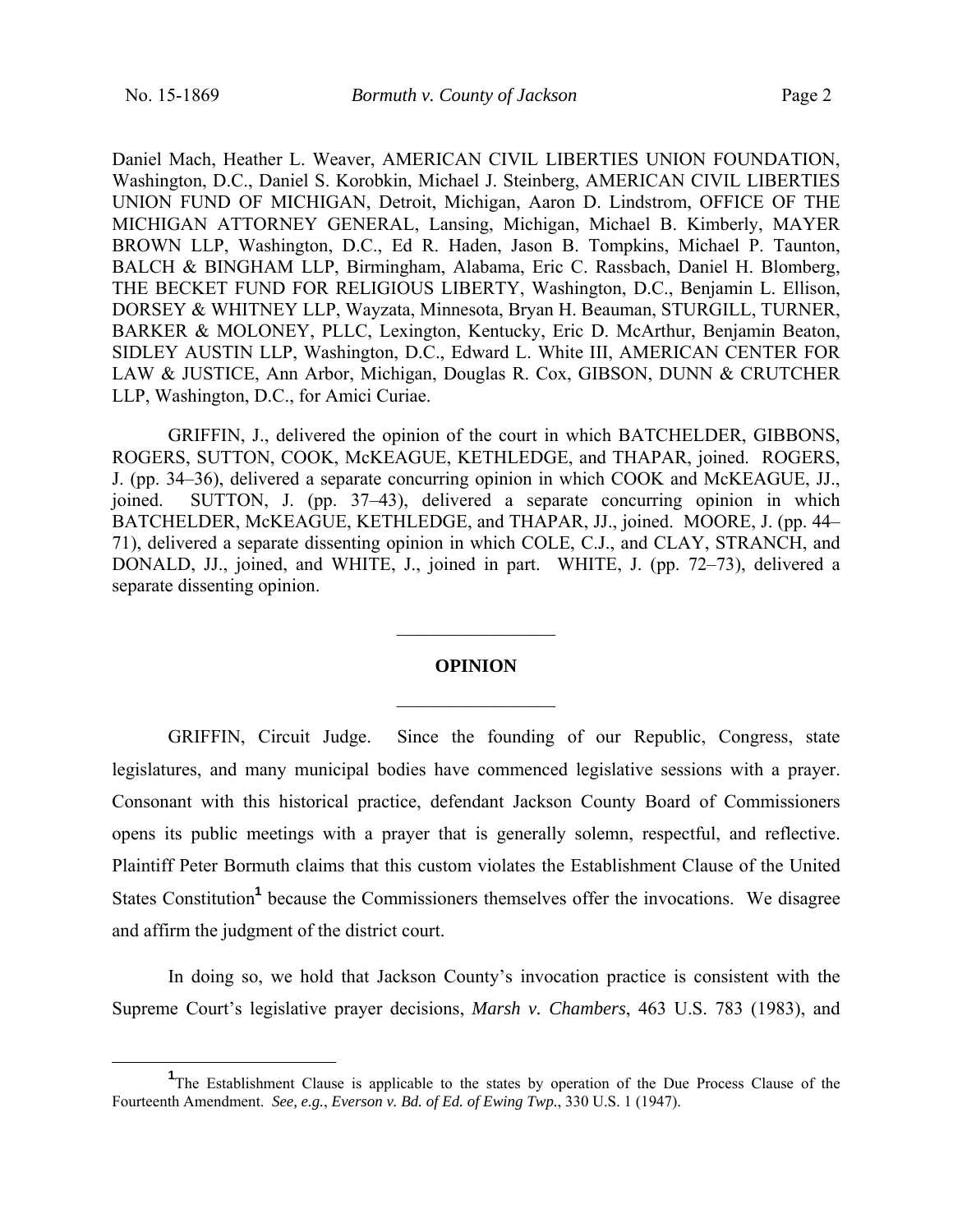*Town of Greece v. Galloway*, 134 S. Ct. 1811 (2014), and does not violate the Establishment Clause.

I.

## A.

The Jackson County Board of Commissioners is an elected board of nine individuals that represents the citizens of Jackson County, Michigan. The Board opens its monthly meetings with Commissioner-led prayers. Following a call to order, the Board's Chairman typically requests Commissioners and the public alike to please "rise and assume a reverent position." Other variations include: "Everyone please stand. Please bow your heads"; "Please bow your heads and let us pray"; and "If everyone could stand and please take a reverent stance." One of the Commissioners then offers a prayer, which is followed by the Pledge of Allegiance, and then county business.

The Board's invocation practice is facially neutral regarding religion. On a rotating basis, each elected Jackson County Commissioner, regardless of his religion (or lack thereof), is afforded an opportunity to open a session with a short invocation based on the dictates of his own conscience. Neither other Commissioners, nor the Board as a whole, review or approve the content of the invocations. There is no evidence that the Board adopted this practice with any discriminatory intent.

Prayers offered by the Commissioners are generally Christian in tone and often ask "God," "Lord," or "Heavenly Father" to provide the Commissioners with guidance as they go about their business. Some prayers ask for blessings for others, from county residents suffering particular hardships, to military members, first responders serving in Jackson County, and others. The following is illustrative of the prayers at issue:

Bow your heads with me please. Heavenly father we thank you for this day and for this time that we have come together. Lord we ask that you would be with us while we conduct the business of Jackson County. Lord help us to make good decisions that will be best for generations to come. We ask that you would bless our troops that protect us near and far, be with them and their families. Now Lord we wanna give you all the thanks and all the praise for all that you do. Lord I wanna remember bereaved families tonight too, that you would be with them and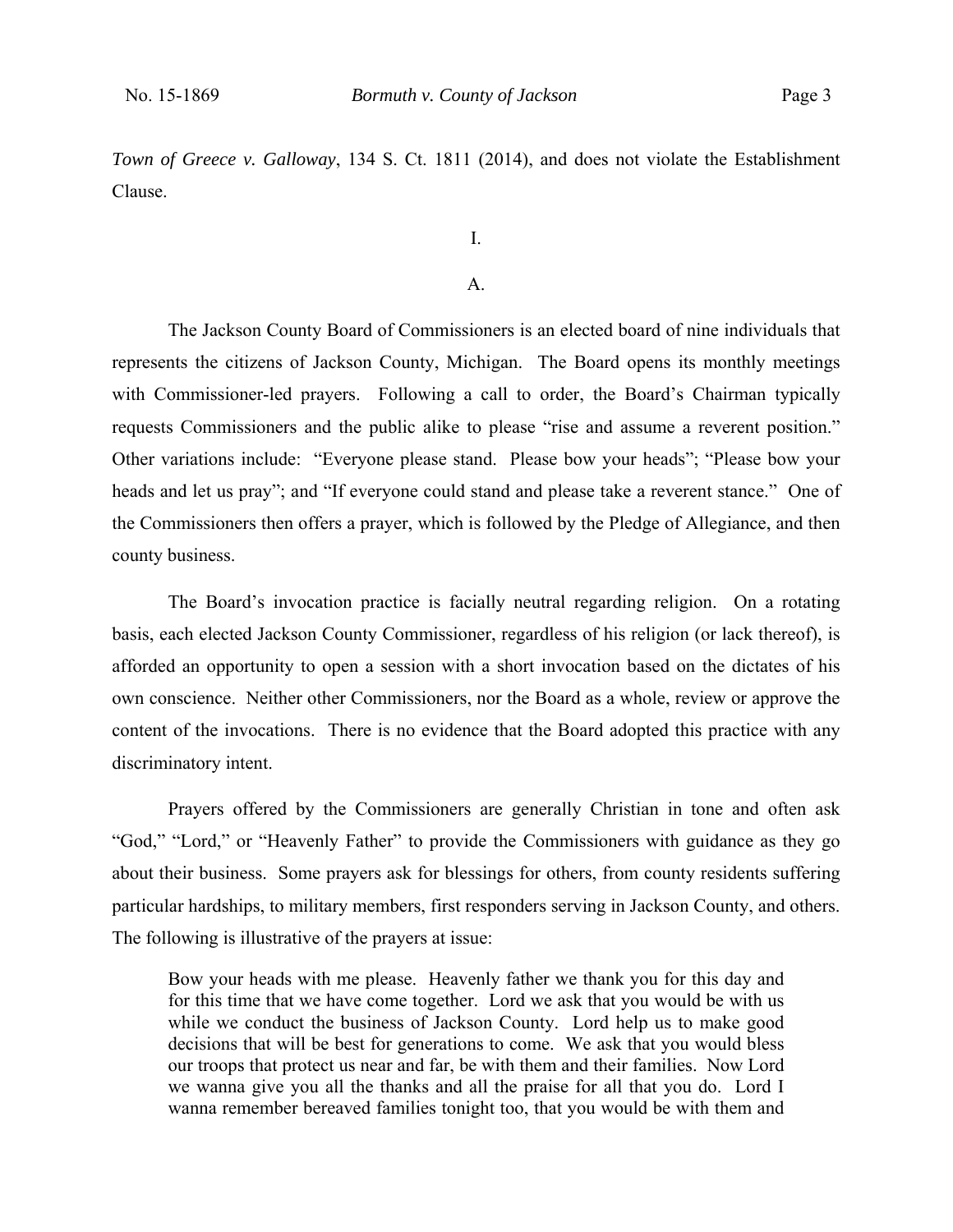take them through difficult times. We ask these things in your son Jesus's name. Amen.

Plaintiff, a "self-professed Pagan and Animist," objects to this practice. In his words, the "prayers are unwelcome and severely offensive to [him] as a believer in the Pagan religion, which was destroyed by followers of Jesus Christ." The distinctly Christian prayers offered by the Commissioners make him feel "like he [i]s in Church" and that "he [i]s being forced to worship Jesus Christ in order to participate in the business of County Government." He admits, however, that he does not stand and participate in the invocation portion of the meetings. Nor does he contend that the Commissioners dissuaded or attempted to dissuade him, or any other member of the public, from leaving the meeting during the prayer, arriving late, or protesting the practice after the fact.

And protest after the fact he did. Bormuth first raised his concerns about the invocations during a public comment portion of an August 20, 2013, meeting. While Bormuth was speaking "on the issue of their sectarian prayers," one of the Commissioners "swiveled his chair and turned his back to [Bormuth]." This "insulted and offended" him.

Bormuth commenced this litigation on August 30, 2013. A month later, he sought appointment to Jackson County's Solid Waste Planning Committee. According to Bormuth's Amended Complaint, the Board appointed two other lesser-qualified individuals instead.

Bormuth moved for summary judgment in December 2013. Following the Supreme Court's May 2014 decision in *Town of Greece* and while plaintiff's motion was pending, Jackson County moved for summary judgment. Thereafter, the magistrate judge directed Bormuth to file a revised motion addressing *Town of Greece*. He did so in September 2014.

Ultimately, the magistrate judge issued a report and recommendation granting Bormuth's motion for summary judgment, denying Jackson County's motion for summary judgment, and enjoining Jackson County's invocation practice as violative of the Establishment Clause. However, the district court rejected this portion of the magistrate's report and recommendation and found Jackson County's prayer practice to be consistent with the Supreme Court's holdings in *Marsh* and *Town of Greece*. Bormuth appealed, claiming that the district court erred in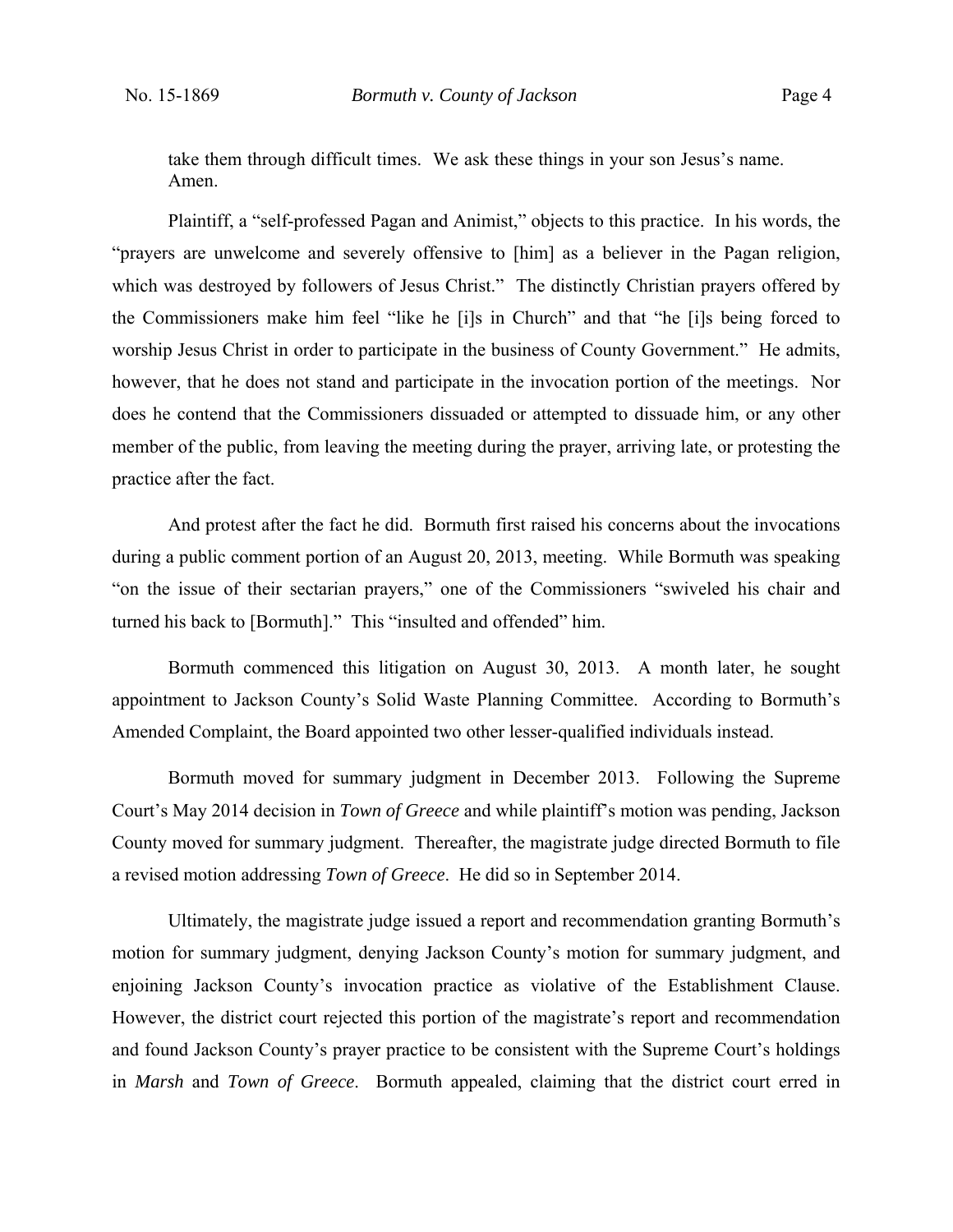concluding Jackson County's prayer practice does not violate the Establishment Clause and abused its discretion regarding two discovery matters. On appeal, a panel of our court ruled in Bormuth's favor on his Establishment Clause challenge. *Bormuth v. Cty. of Jackson*, 849 F.3d 266 (6th Cir. 2017). Thereafter, we sua sponte granted rehearing en banc. 855 F.3d 694 (6th Cir. 2017) (mem.).

#### B.

 Before turning to the merits of the appeal, we pause to address why our factual recitation excludes certain statements made by Commissioners after Bormuth commenced this litigation (and in particular, during a November 12, 2013, meeting of a subset of the Board to review a proposed revised invocation practice in response to Bormuth's lawsuit—a proposal which was ultimately tabled). Both Bormuth and Amicus Americans United for Separation of Church and State argue that because Jackson County records by video its Board of Commissioners' meetings and makes these videos available online on its website, the videos are either in the record or are judicially noticeable for purposes of this appeal. We disagree, and refuse to fault the district court for failing to address facts that were not before it.

"Our review of a district court's summary-judgment ruling is confined to the record." *E.E.O.C. v. Ford Motor Co.*, 782 F.3d 753, 765 (6th Cir. 2015) (en banc). Under Federal Rule of Civil Procedure 56(c), the opposing party "has an affirmative duty to direct the court's attention to those specific portions of the record upon which it seeks to rely to create a genuine issue of material fact." *Chicago Title Ins. Corp. v. Magnuson*, 487 F.3d 985, 995 (6th Cir. 2007) (quoting *In re Morris*, 260 F.3d 654, 665 (6th Cir. 2001)). "This burden to respond is really an opportunity to assist the court in understanding the facts. But if the non-moving party fails to discharge that burden—for example, by remaining silent—its opportunity is waived and its case wagered." *Guarino v. Brookfield Twp. Trs.*, 980 F.2d 399, 405 (6th Cir. 1992). Simply stated, we "will not entertain on appeal factual recitations not presented to the district court when reviewing a district court's decision." *Chicago Title Ins. Corp.*, 487 F.3d at 995 (internal citation omitted). And this rule applies even if an appellant proffers evidence "that might . . . show a genuine issue of material fact after the district court had granted the defendants' motion for summary judgment. . . ." *Cacevic v. City of Hazel Park*, 226 F.3d 483, 491 (6th Cir. 2000).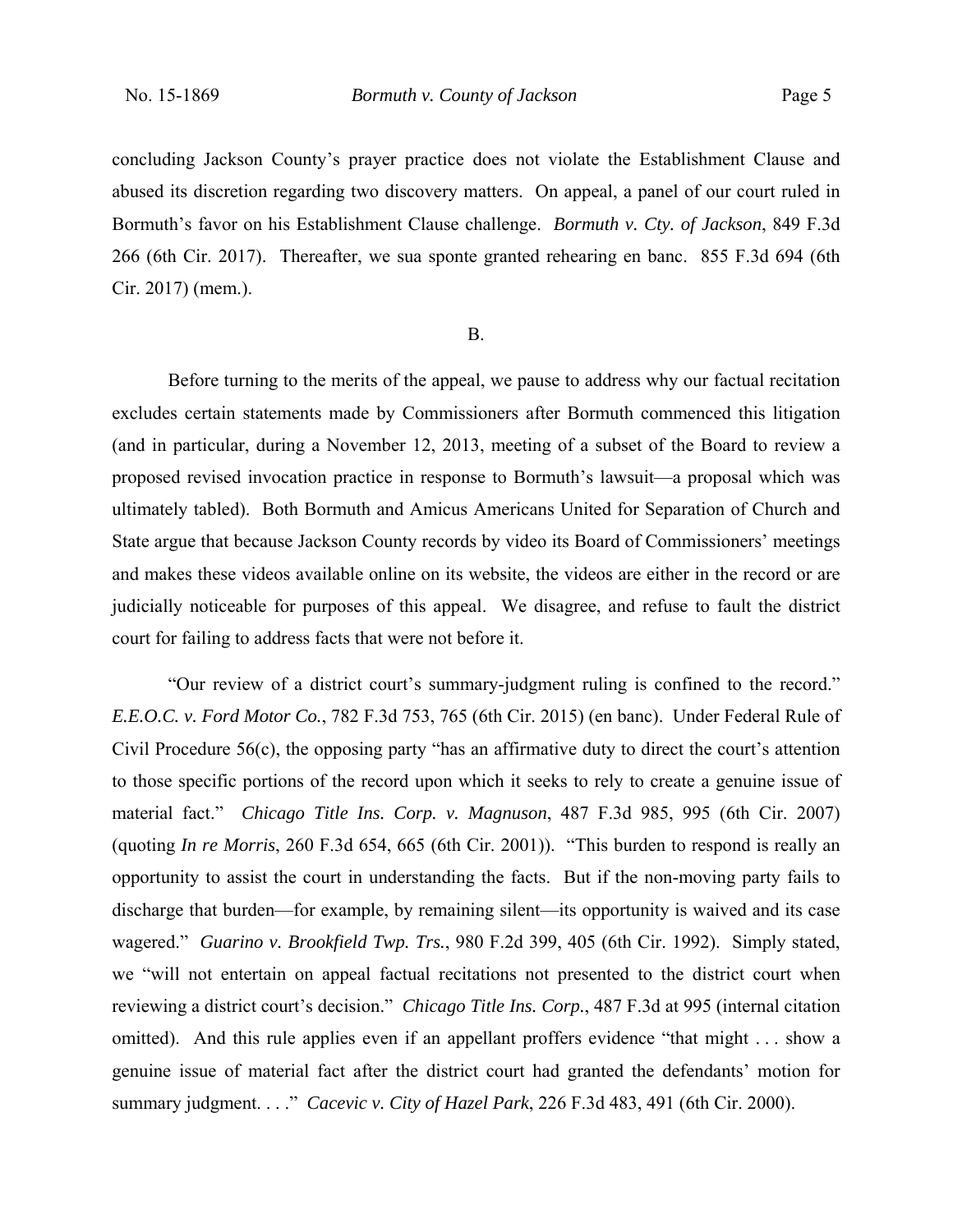Bormuth did not present any video evidence to the district court. One need look no further than the opinions of the magistrate judge and district judge to confirm this. Like the parties' briefing below, those opinions make no reference to the videos.

We acknowledge that Bormuth's Amended Complaint averred that "[t]he County commissioners meetings are video recorded and posted on the Jackson County website: www.co.jackson.mi.us," and that a transcription of the offered prayers attached to his motion for summary judgment also referred to the videos' availability. In our view, the mere reference to the videos' general availability falls well short of "direct[ing] the court's attention to those specific portions of the record upon which [Bormuth sought] to rely to create a genuine issue of material fact." *Chicago Title Ins. Corp.*, 487 F.3d at 995 (citation omitted). Such a fleeting nonspecific reference did not require the district court to spend countless hours looking for evidence on Bormuth's behalf in response to Jackson County's motion for summary judgment by: (1) surfing the County's website to find the archive of the meetings; (2) watching the several years' worth of monthly meetings (and as but one example, the November 12, 2013, meeting alone lasted over one hour); and (3) attempting to discover facts supporting Bormuth's claim. We have never required such advocacy by a district court, even for a pro se litigant. *See, e.g*., *Guarino*, 980 F.2d at 410 (a district court is not obligated to "comb the record from the partisan perspective of an advocate for the non-moving party"); *cf. Pliler v. Ford*, 542 U.S. 225, 231 (2004) ("District judges have no obligation to act as counsel or paralegal to *pro se* litigants.").

Furthermore, the manner in which this appeal was briefed is another reason to decline the invitation to supplement the appellate record. Bormuth's initial appellate brief was silent with respect to the videos or their content. It was only in his reply at the panel stage that he first referenced the videos and made an argument regarding the new facts contained therein. "We have consistently held, however, that arguments made to us for the first time in a reply brief are waived." *Sanborn v. Parker*, 629 F.3d 554, 579 (6th Cir. 2010). "[W]here the facts relied upon were presented neither to the district court nor to this Court until Plaintiff Appellant filed his reply, it would be improper for the Court to find that the district court erred in its failure to consider this newly-developed . . . argument," *Overstreet v. Lexington-Fayette Urban Cty. Gov't*, 305 F.3d 566, 578 (6th Cir. 2002), especially, as it is here, "when the issue raised for the first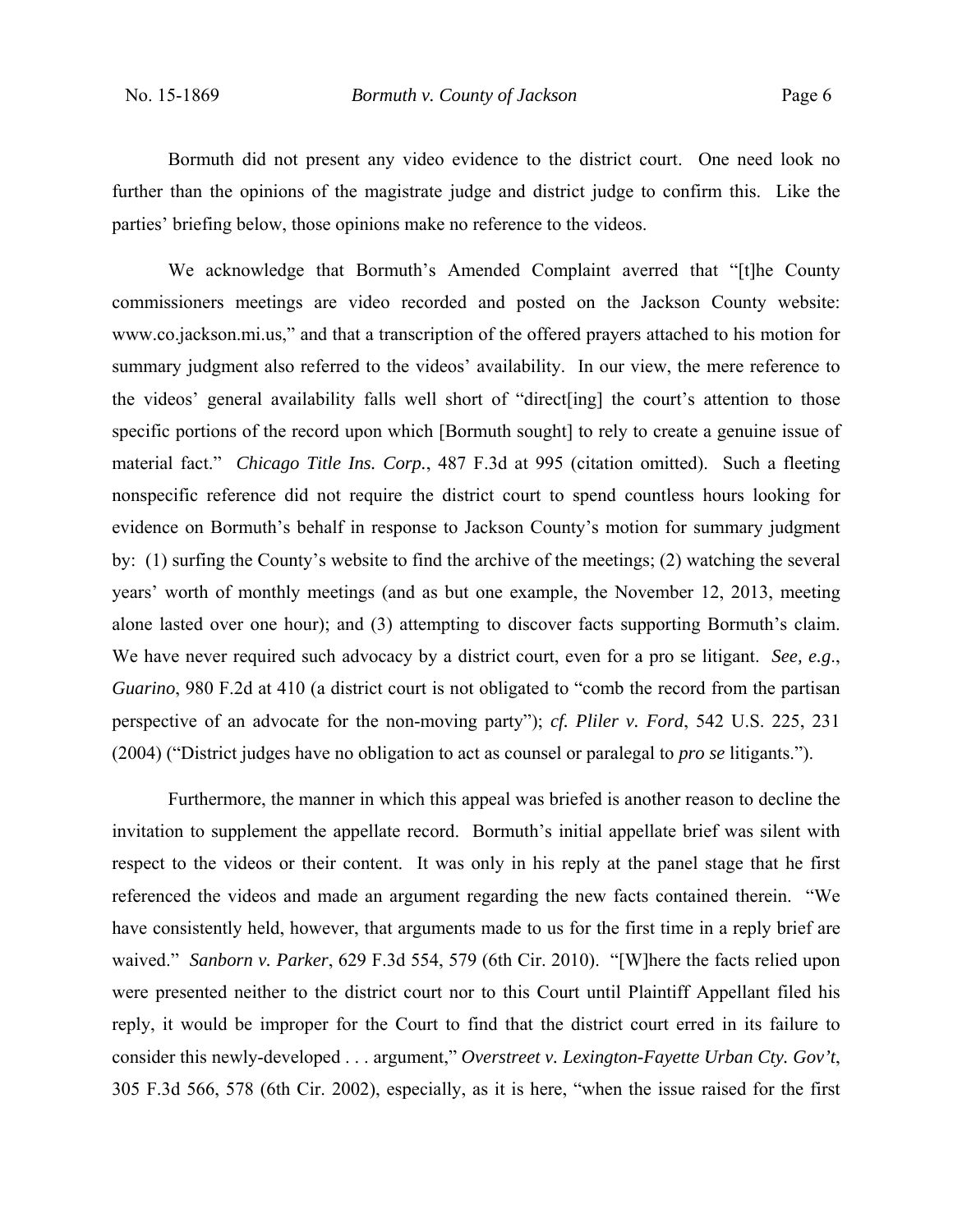time in reply is based largely on the facts and circumstances of the case. . . ." *Wright v. Holbrook*, 794 F.2d 1152, 1156 (6th Cir. 1986). The same goes for Amicus's attempt to raise this argument. *See Cellnet Commc'ns, Inc. v. F.C.C.*, 149 F.3d 429, 443 (6th Cir. 1998) ("While an amicus may offer assistance in resolving issues properly before a court, it may not raise additional issues or arguments not raised by the parties.").

That leaves us with Bormuth's and Amicus Americans United's requests that we take judicial notice of the videos under Federal Rule of Evidence 201. Because Jackson County admitted the accuracy of these publicly-available videos, the argument is made that this court "must take judicial notice," because the facts within the videos "can be accurately and readily determined from sources whose accuracy cannot reasonably be questioned," and the court has been "supplied with the necessary information." Further, the court "may take judicial notice at any stage of the proceeding." Fed. R. Evid. 201.

 Admittedly, there is some tension between these judicial notice procedures and our voluminous case law providing that "[o]ur function is to review the case presented to the district court, rather than a better case fashioned after a district court's unfavorable order." *DaimlerChrysler Corp. Healthcare Benefits Plan v. Durden*, 448 F.3d 918, 922 (6th Cir. 2006); *cf. Sovereign News Co. v. United States*, 690 F.2d 569, 571 (6th Cir. 1982) ("A party may not by-pass the fact-finding process of the lower court and introduce new facts in its brief on appeal."). However, our court recently and persuasively addressed this tension as follows:

The problem is that taking judicial notice of . . . [new evidence] now might create an evidentiary loophole through which a litigant could present a district court with one record and then ask an appellate court to reverse the district court based on another record. That would subvert the relationship between district and appellate courts. Here, the district court considered and rejected the defendants' . . . arguments. Now the defendants and *amici* urge reversal based in part upon facts that the defendants could have presented to the district court, but chose not to. They are not entitled to burnish the record on appeal. *See Morgan Drexen, Inc. v. Consumer Fin. Prot. Bureau*, 785 F.3d 684, 690 n.2 (D.C. Cir. 2015); *U.S. ex rel. Wilkins v. United Health Grp.*, 659 F.3d 295, 303 (3d Cir. 2011).

*United States v. Carpenter*, No. 14-1572, Order at 2 (6th Cir. April 11, 2016); *see also Conlin v. Mort. Ele. Registration Sys., Inc.*, 714 F.3d 355, 360 n.5 (6th Cir. 2013); *United States v. Bonds*, 12 F.3d 540, 552–53 (6th Cir. 1993).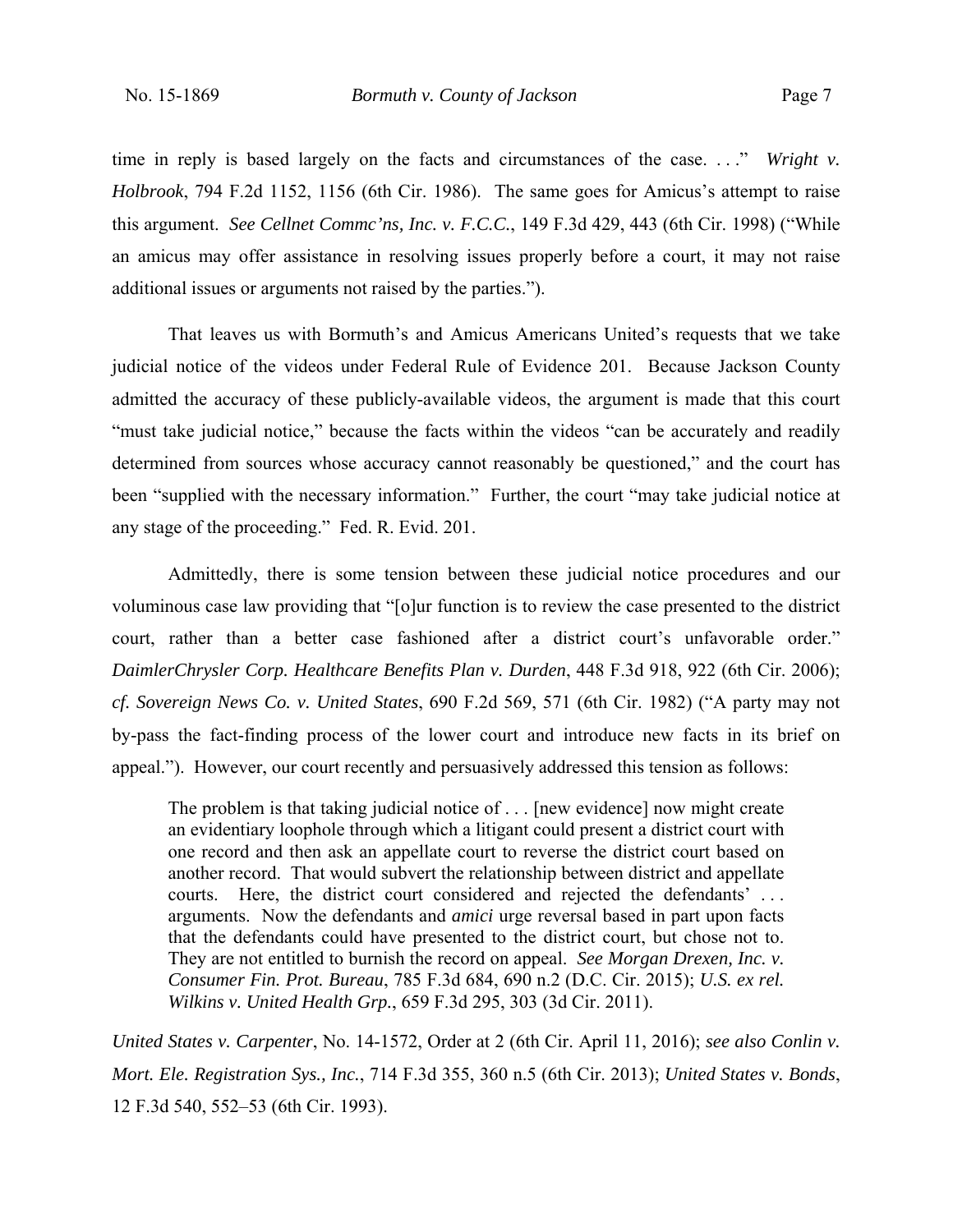For these reasons, we decline to consider the videos presented for the first time on appeal by amicus, and then by Bormuth in his reply.**<sup>2</sup>**

C.

 There is one more preliminary matter to resolve at the outset, relating to a discovery issue.**<sup>3</sup>** After Bormuth moved for summary judgment, he sought to depose the County's Administrator and three Commissioners. In his Rule 26 disclosures, Bormuth identified these individuals as possessing information regarding "the County Commissioner's practice of offering a prayer invocation at the opening of their regular monthly meetings," "the practice of having children lead the Pledge of Allegiance which directly follows the invocation on the agenda," and "Plaintiff's activities regarding the Jackson County Resource Recovery Facility." He further explained his desire to take these depositions in response to Jackson County's motion to quash, noting he wanted to discover "the practice, intent, and history of the invocations, [County Administrator] Overton's proposed [revised invocation] policy, and the role that religious interest and bias from the Commissioners has played in this case." The magistrate judge granted the motion to quash because of the pending cross-motions for summary judgment. That is, Bormuth did "not indicate[] the need for any additional discovery in order to fully respond to defendant's motion or to support his own motion as required by Federal Rule of Civil Procedure 56(d)." The district court agreed to quash the scheduled depositions for different reasons: under *Town of Greece*, "the Commissioners' private and personal attitudes toward religion or nonreligion are not relevant to the present action." It also ruled that to the extent he sought information about the Jackson County Resource Recovery Facility, it was irrelevant because Bormuth alleged an Establishment Clause claim, not an employment discrimination claim.

We review district court decisions regarding discovery matters for abuse of discretion. *See Himes v. United States*, 645 F.3d 771, 782 (6th Cir. 2011). A district court abuses its

**<sup>2</sup>** <sup>2</sup>We note that even if we were to consider the proffered videos, our disposition would not change.

**<sup>3</sup>** Bormuth also contends the district court erred by not permitting him to supplement the record with respect to the decision by the Board to not appoint him to a vacancy on the Board of Public Works. We address this claim of error in our text below.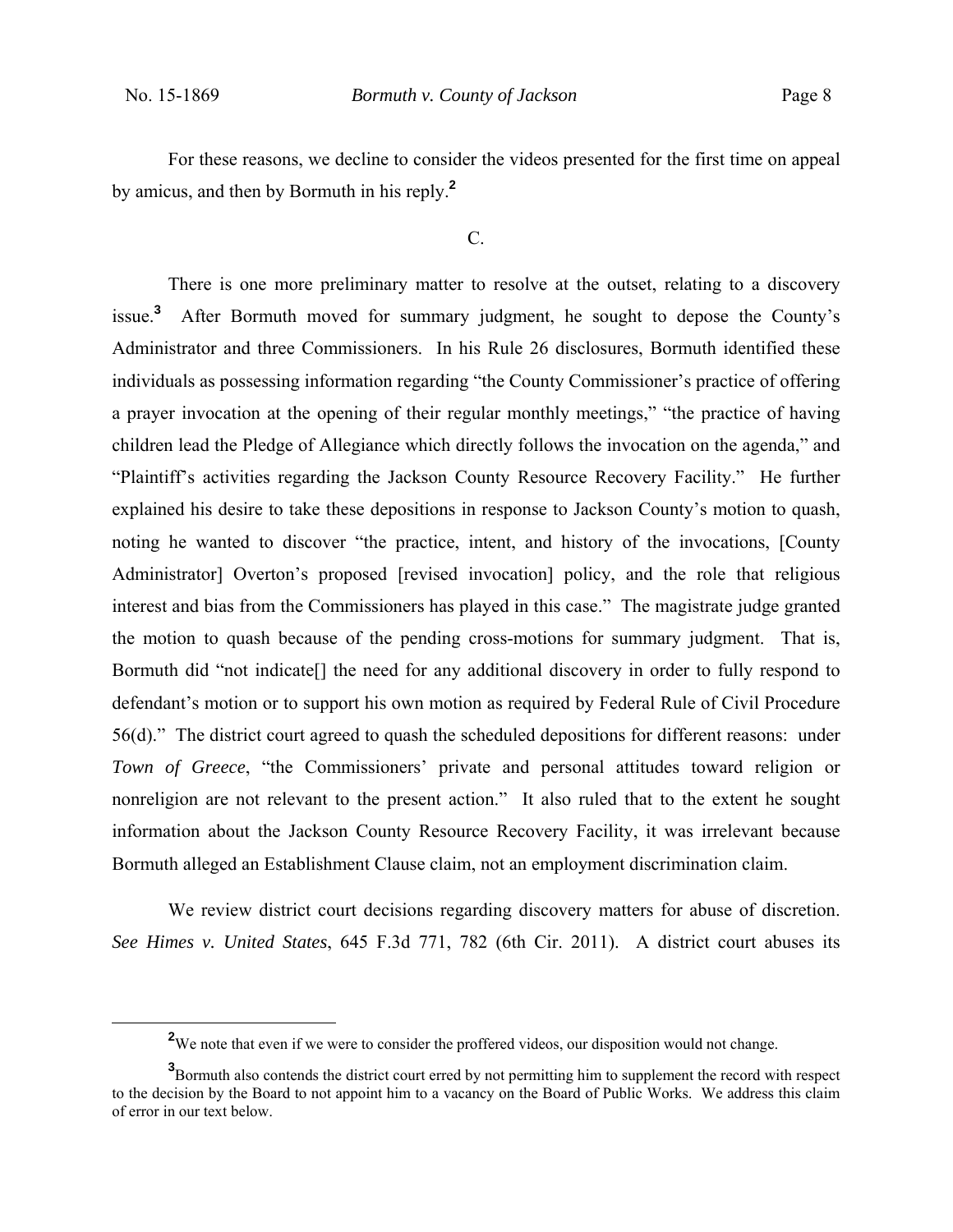discretion when it relies on clearly erroneous findings of fact, improperly applies the law, or uses an erroneous legal standard. *Cummins v. BIC USA, Inc.*, 727 F.3d 506, 509–10 (6th Cir. 2013).

 We conclude that the district court did not abuse its discretion because Bormuth failed to comply with Federal Rule of Civil Procedure 56(d). As the magistrate judge correctly recognized, Bormuth did not assert his need to take these depositions in response to Jackson County's motion for summary judgment. Under Rule 56(d), Bormuth could have opposed this motion on the grounds that he could not "present facts essential to justify its opposition." "We have observed that filing an affidavit that complies with Rule 56(d) is essential, and that in the absence of such a motion or affidavit, 'this court will not normally address whether there was adequate time for discovery.'" *Unan v. Lyon*, 853 F.3d 279, 292 (6th Cir. 2017) (citation omitted). Although we have set aside Rule 56(d)'s formal affidavit requirement "when a party has clearly explained its need for more discovery on a particular topic to the district court prior to or contemporaneously with the motion for summary judgment," *id.* at 293 (citation omitted), there is no need to do so here.

By twice moving for summary judgment, Bormuth conceded his position "that there [wa]s no genuine dispute as to any material fact and that . . . [he wa]s entitled to judgment as a matter of law." Fed. R. Civ. P. 56(a). Thus, instead of responding to Jackson County's motion for summary judgment by arguing the need for additional discovery, Bormuth's motions for summary judgment expressly disclaimed it. *See Unan*, 853 F.3d at 293 (finding no abuse of discretion where, despite plaintiff's providing of some evidence about the need for additional discovery, the plaintiff subsequently moved for summary judgment). We therefore decline to sanction the "I did not have all the evidence I needed" argument made for the first time following the district court's adverse ruling on the cross-motions for summary judgment.

## II.

We review the district court's grant of summary judgment de novo. *Rogers v. O'Donnell*, 737 F.3d 1026, 1030 (6th Cir. 2013). Summary judgment is proper when there is no genuine dispute as to any material fact and the movant is entitled to judgment as a matter of law. Fed. R. Civ. P. 56(a). Although we view the evidence in a light most favorable to the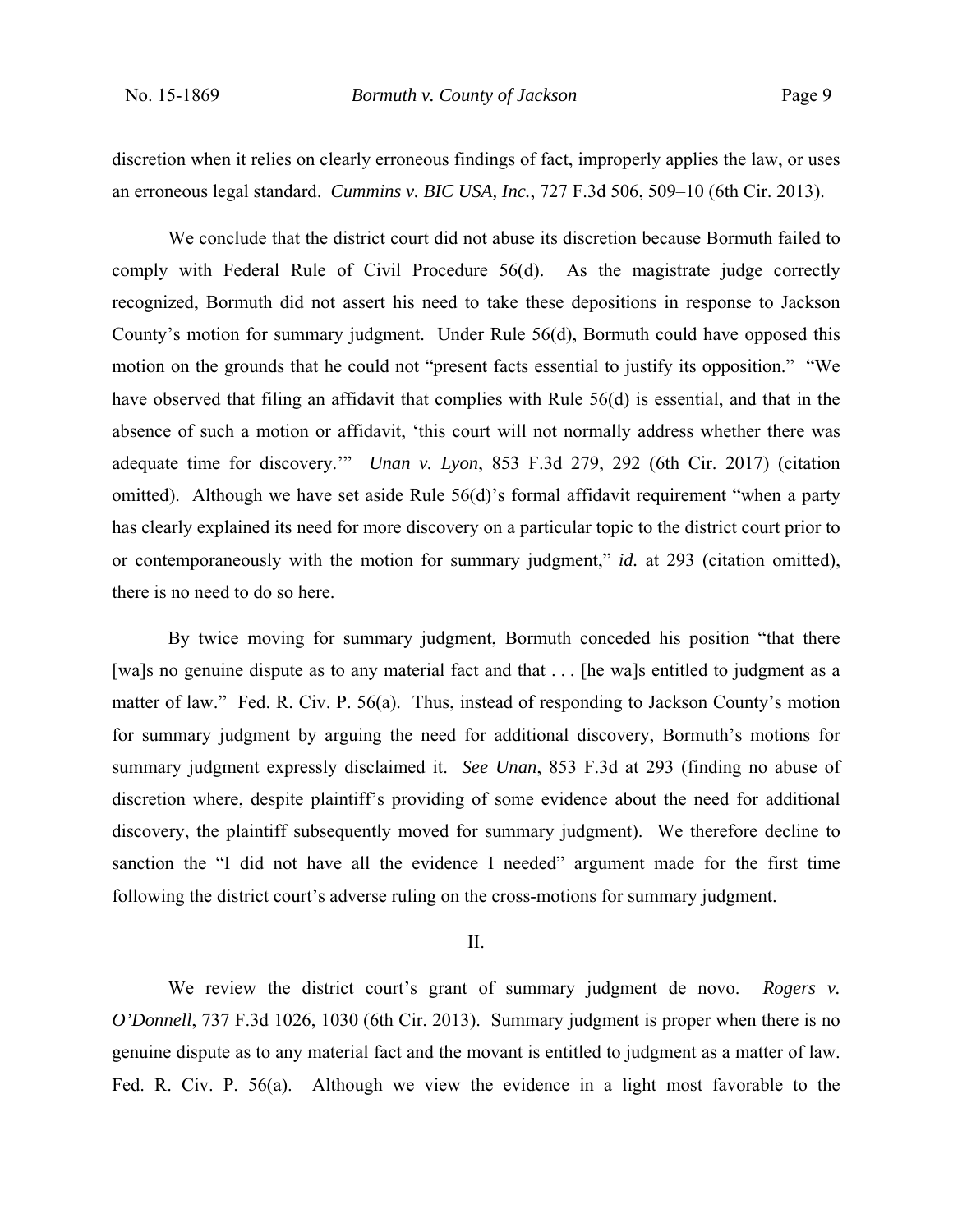nonmovant, *Rogers*, 737 F.3d at 1030, "the plain language of Rule 56[] mandates the entry of summary judgment . . . against a party who fails to make a showing sufficient to establish the existence of an element essential to that party's case, and on which that party will bear the burden of proof at trial." *Celotex Corp. v. Catrett*, 477 U.S. 317, 322 (1986).

## III.

The Supreme Court has recognized "[w]e are a religious people whose *institutions* presuppose a Supreme Being." *Zorach v. Clauson*, 343 U.S. 306, 313 (1952) (emphasis added). All three of our branches of government have officially acknowledged religion's role in American life. *See Lynch v. Donnelly*, 465 U.S. 668, 674–78 (1984) (detailing the "official references to the value and invocation of Divine guidance in deliberations and pronouncements of the Founding Fathers and contemporary leaders").

Legislative prayer is part of this tradition: "The opening of sessions of legislative and other deliberative public bodies with prayer is deeply embedded in the history and tradition of this country." *Marsh*, 463 U.S. at 786; *see also Smith v. Jefferson Cty. Bd. of Sch. Comm'rs*, 788 F.3d 580, 588 (6th Cir. 2015) ("At the state and local levels, too, legislative prayer has long been accepted." (citing *Town of Greece*, 134 S. Ct. at 1819)). Indeed, "the Framers considered legislative prayer a *benign acknowledgment* of religion's role in society." *Town of Greece*, 134 S. Ct. at 1819 (emphasis added). It "has become part of our heritage and tradition, part of our expressive idiom, similar to the Pledge of Allegiance, inaugural prayer, or the recitation of 'God save the United States and this honorable Court' at the opening of [the Supreme Court's (and Sixth Circuit's)] sessions." *Id.* at 1825 (Kennedy, J.). That tradition includes offering prayers, even those that reflect "beliefs specific to only some creeds," that "seek peace for the Nation, wisdom for its lawmakers, and justice for its people, values that count as universal and that are embodied not only in religious traditions, but in our founding documents and laws." *Id.* at 1823 (Majority Op.). With this historical grounding, it comes as no surprise that the Supreme Court has twice approved the practice of legislative prayer as consistent with the Framers' understanding of the Establishment Clause. Because these cases shape our inquiry, we examine *Marsh* and *Town of Greece* in detail.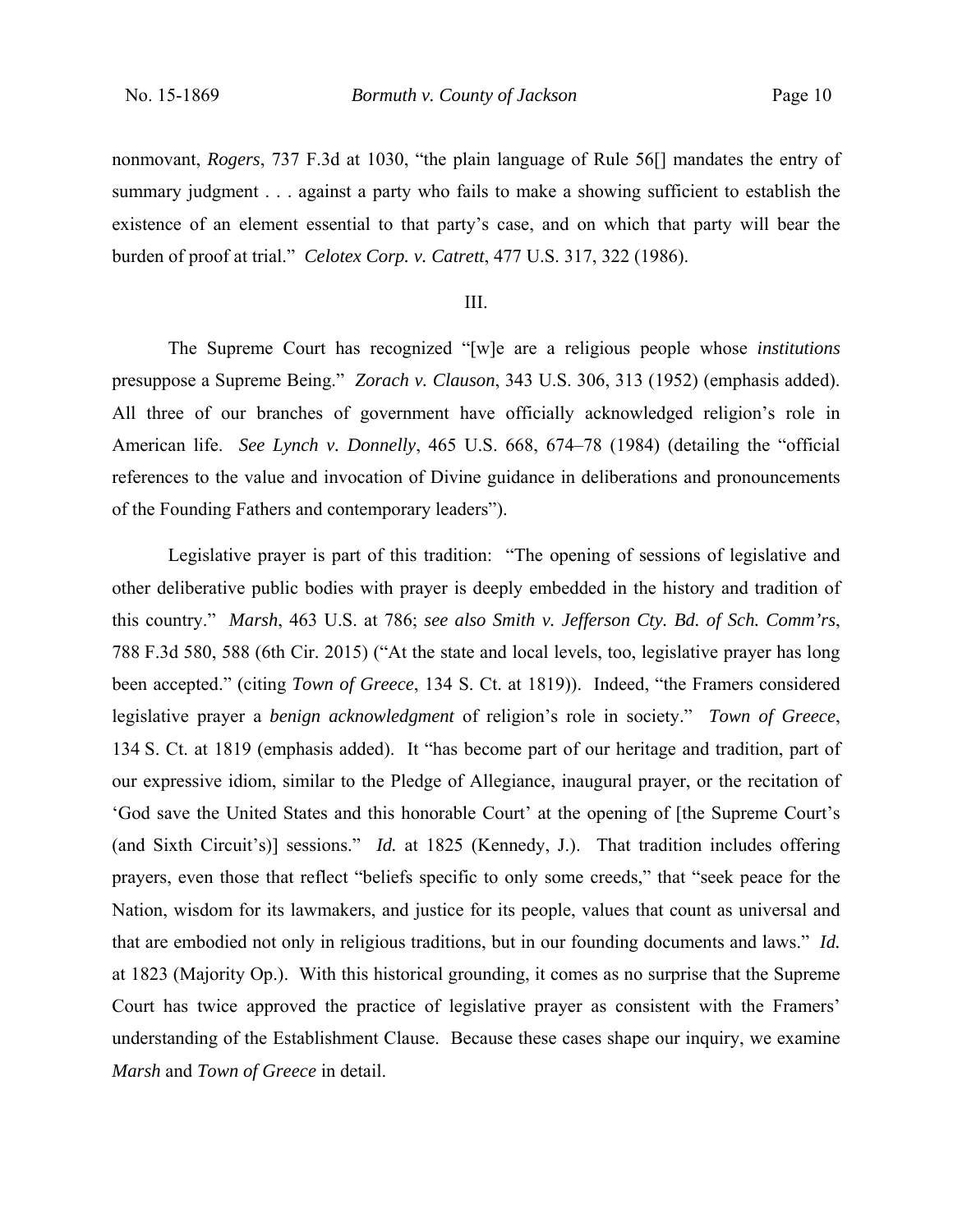A.

 The Supreme Court first rejected an Establishment Clause challenge to legislative prayer in *Marsh*. That case examined the Nebraska Legislature's practice of opening its sessions with a prayer by its chaplain. The salient facts of Nebraska's practice included that the chaplain was of only one denomination (Presbyterian); the Legislature selected the chaplain for sixteen consecutive years and paid him with public funds; and the chaplain gave prayers "in the Judeo-Christian tradition." 463 U.S. at 793.

In rejecting the claim that Nebraska's invocation practice violated the Establishment Clause, the Supreme Court emphasized legislative prayer's deep historical roots: "From colonial times through the founding of the Republic and ever since, the practice of legislative prayer has coexisted with the principles of disestablishment and religious freedom." *Id.* at 786. Notable to the Court was how the drafters of the Establishment Clause embraced this practice. In 1774, the Continental Congress "adopted the traditional procedure of opening its session with a prayer offered by a paid chaplain." *Id.* at 787. And in one of its "early items of business," the First Congress "adopted the policy of selecting a chaplain to open each session with prayer" and "authorized the appointment of paid chaplains" just three days before it approved the language of the First Amendment. *Id.* at 787–88.

Based on this "unique," "unambiguous and unbroken history," the Court held that "the practice of opening legislative sessions with prayer has become part of the fabric of our society. To invoke Divine guidance on a public body entrusted with making the laws is not, in these circumstances, an 'establishment' of religion or a step toward establishment; it is simply a tolerable acknowledgment of beliefs widely held among the people of this country." *Id.* at 791– 792. Stated a different way, "[c]learly the men who wrote the First Amendment Religion Clause did not view paid legislative chaplains and opening prayers as a violation of that Amendment, for the practice of opening sessions with prayer has continued without interruption ever since that early session of Congress." *Id.* at 788.

That the Nebraska Legislature selected a chaplain of the same denomination for sixteen consecutive years was of no moment: "Absent proof that the chaplain's reappointment stemmed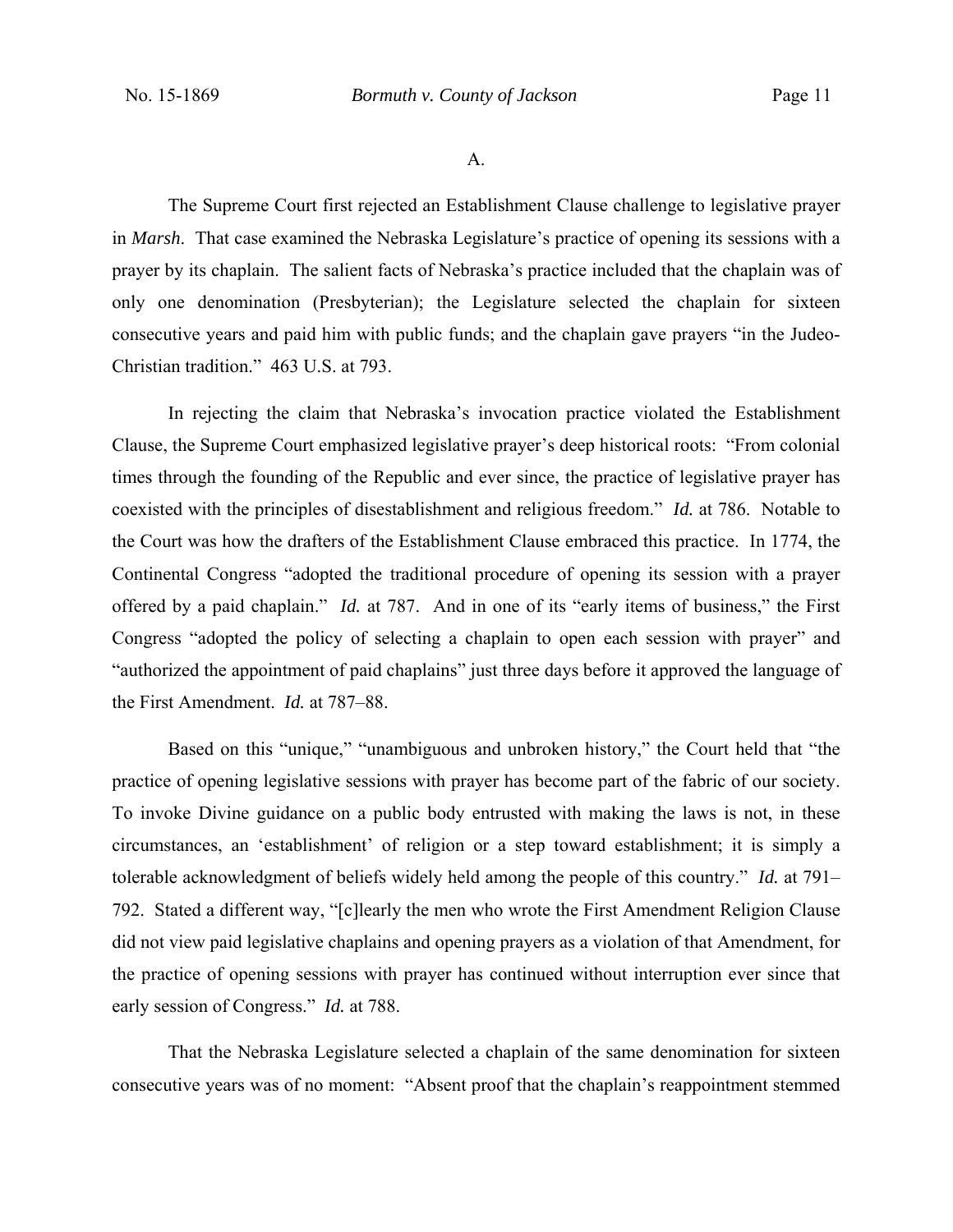from an impermissible motive," one could not "perceive any suggestion that choosing a clergyman of one denomination advances the beliefs of a particular church." *Id.* at 793. Nor was it material that public funds paid for the chaplain, given that the Continental Congress did the same. *Id.* at 794. And finally, the Supreme Court cautioned against the judiciary "embark[ing] on a sensitive evaluation or . . . pars[ing] the content of a particular prayer." *Id.* at 795. That is, "[t]he content of the prayer is not of concern to judges where . . . there is no indication that the prayer opportunity has been exploited to proselytize or advance any one, or to disparage any other, faith or belief." *Id.* at 794–95.

#### B.

*Marsh* is widely viewed as "carving out an exception to the [Supreme] Court's Establishment Clause jurisprudence . . . because it sustained legislative prayer without subjecting the practice to any of the formal tests that have traditionally structured this inquiry." *Town of Greece*, 134 S. Ct. at 1818 (citation and quotation marks omitted). This includes the generally applicable three-part *Lemon v. Kurtzman*, 403 U.S. 602, 614 (1971), test for which Bormuth advocates. *See, e.g.*, *Am. Civil Liberties Union of Ohio v. Capitol Square Review & Advisory Bd.*, 243 F.3d 289, 305–06 (6th Cir. 2001) (en banc); *accord Smith*, 788 F.3d at 589–90.

Unfortunately, dicta in the *Marsh* opinion led to judicial confusion regarding its holding. This arose from a footnote in which the Court explained the "Judeo-Christian" nature of the prayers:

[Chaplain] Palmer characterizes his prayers as "nonsectarian," "Judeo Christian," and with "elements of the American civil religion." Although some of his earlier prayers were often explicitly Christian, Palmer removed all references to Christ after a 1980 complaint from a Jewish legislator.

463 U.S. at 793 n.14 (internal citations omitted). In *County of Allegheny v. A.C.L.U.*, 492 U.S. 573 (1989), a case involving a crèche placed on the steps of a county courthouse, the Court drew a distinction between sectarian and nonsectarian references based upon this footnote. *Id.* at 603. The nonsectarian reference in *Marsh*, as "recast[]" by *County of Allegheny*, *Town of Greece*, 134 S. Ct. at 1821, led some courts, including our own, to conclude that the constitutionality of ceremonial prayer turned upon content neutrality. *See Stein v. Plainwell Cmty. Sch.*, 822 F.2d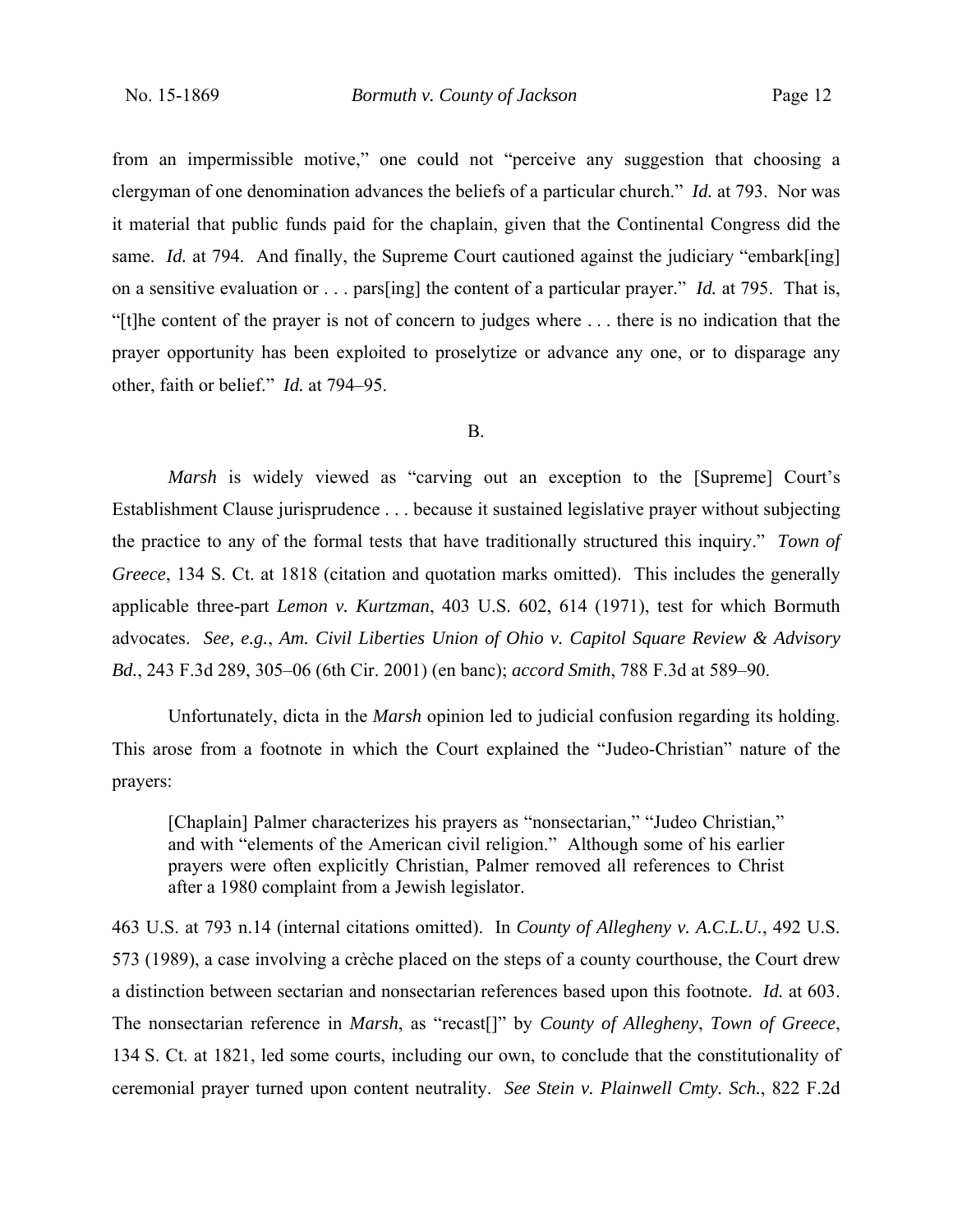1406, 1410 (6th Cir. 1987); *see also Rubin v. City of Lancaster*, 710 F.3d 1087, 1094 n.6 (9th Cir. 2013) (collecting cases). The Supreme Court corrected this error in *Town of Greece v. Galloway*.

C.

In *Town of Greece*, the town council invited local ministers to give invocations before each town board meeting. 134 S. Ct. at 1816. The town permitted any person of any faith to give the invocation, did not review the prayers in advance, and did not provide any guidance as to tone or content. *Id.* Although some had a "distinctly Christian idiom," and for eight years only Christian ministers gave prayers, upon complaint of such pervasive themes, the town expressly invited persons of other faiths to deliver the prayer. *Id.* at 1816–17. Contending that the Establishment Clause mandated that legislative prayers be "inclusive and ecumenical" to a "generic God," some town residents sued. *Id.* at 1817.

In reversing the Second Circuit's decision that Greece's practice violated the Establishment Clause, the Supreme Court again emphasized the unique nature of legislative prayer: "legislative prayer lends gravity to public business, reminds lawmakers to transcend petty differences in pursuit of a higher purpose, and expresses a common aspiration to a just and peaceful society." *Id.* at 1818. Purposeful prayers seeking to solemnly bind legislators are consistent with our tradition where the prayer givers "ask their own God for blessings of peace, justice, and freedom that find appreciation among people of all faiths. That a prayer is given in the name of Jesus, Allah, or Jehovah, or that it makes passing reference to religious doctrines, does not remove it from that tradition. These religious themes provide particular means to universal ends." *Id.* at 1823. Most importantly, history teaches that these solemn prayers "strive for the idea that people of many faiths may be united in a community of tolerance and devotion." *Id.* They are permissible because "[o]ur tradition assumes that adult citizens, firm in their own beliefs, can tolerate and perhaps appreciate a ceremonial prayer delivered by a person of a different faith." *Id.* This tradition extends not just to state and federal legislatures, but also to local deliberative bodies like city councils. *Id.* at 1819; *see also Am. Humanist Ass'n v.*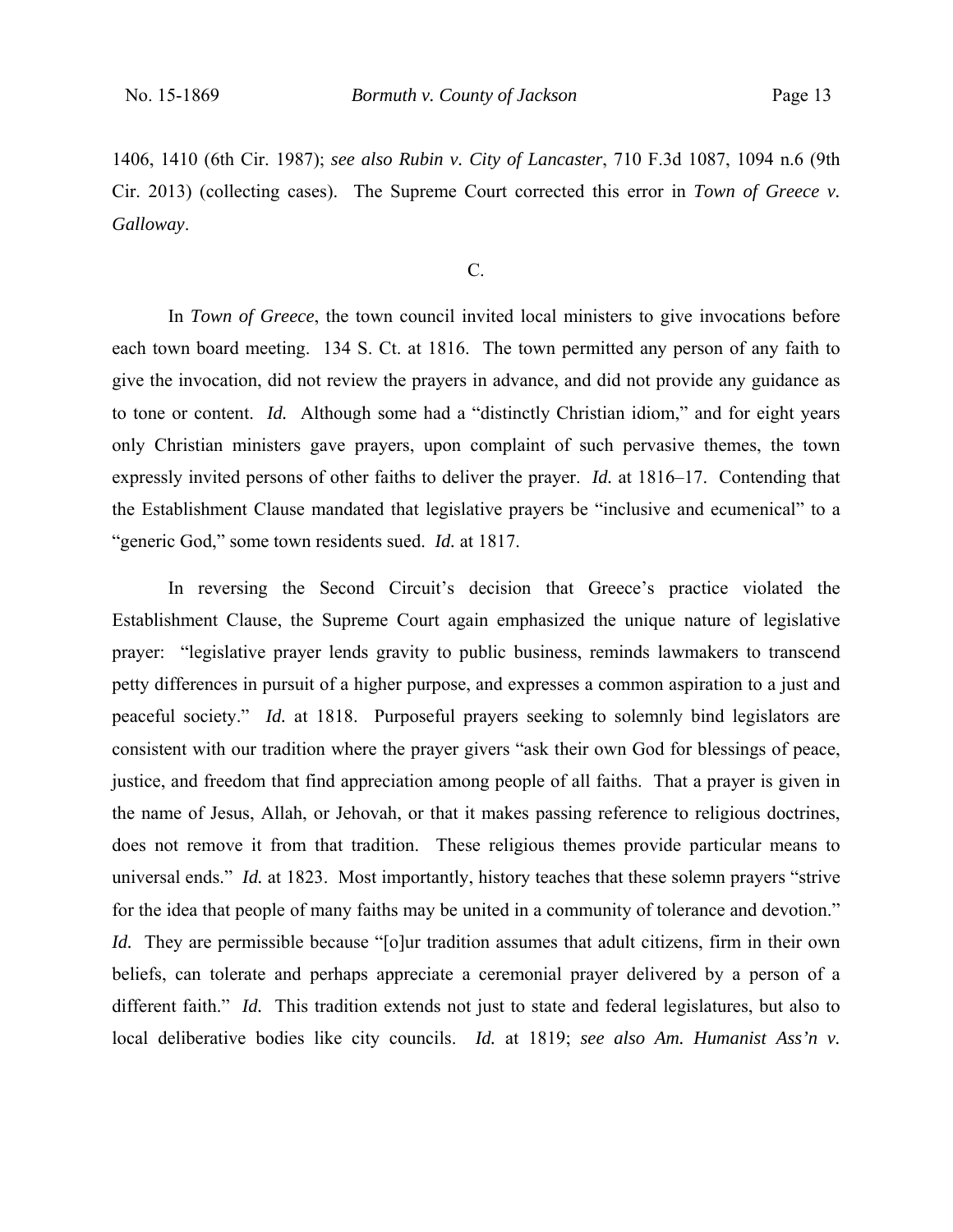*McCarty*, 851 F.3d 521, 527 (5th Cir. 2017) (applying *Town of Greece* to prayers before school boards).**<sup>4</sup>**

Accordingly, the Supreme Court in *Town of Greece* directed that a court's "inquiry . . . must be to determine whether the prayer practice [at issue] fits within the tradition long followed in Congress and the state legislatures," and held that Greece's did. 134 S. Ct. at 1819*.* First, the Court rejected the notion that *Marsh* permits only generic prayers, abrogating *County of Allegheny* and overruling decisions to the contrary. *Id.* at 1820–24. That is, "*Marsh* nowhere suggested that the constitutionality of legislative prayer turns on the neutrality of its content." *Id.* at 1821. *Marsh* revolved not on espousement of "generic theism," but rather on the "history and tradition" showing prayer—even one that is explicitly Christian in tone—"in this limited context could coexist with the principles of disestablishment and religious freedom." *Id.* at 1820 (citation and alteration omitted). Requiring nonsectarian prayers "would force the legislatures that sponsor prayers and the courts that are asked to decide these cases to act as supervisors and censors of religious speech, a rule that would involve government in religious matters to a far greater degree than is the case under the town's current practice of neither editing or approving prayers in advance nor criticizing their content after the fact." *Id.* at 1822. Put differently, once the government has "invite[d] prayer into the public sphere," it "must permit a prayer giver to address his or her own God or gods as conscience dictates, unfettered by what an administrator or judge considers to be nonsectarian." *Id.* at 1822–23. Nonetheless, the Court acknowledged that there are limits to the prayers' *content* to fit within our historical tradition:

The relevant constraint derives from its place at the opening of legislative sessions, where it is meant to lend gravity to the occasion and reflect values long part of the Nation's heritage. Prayer that is solemn and respectful in tone, that invites lawmakers to reflect upon shared ideals and common ends before they embark on the fractious business of governing, serves that legitimate function. If the course and practice over time shows that the invocations denigrate nonbelievers or religious minorities, threaten damnation, or preach conversion, many present may consider the prayer to fall short of the desire to elevate the purpose of the occasion and to unite lawmakers in their common effort.

**<sup>4</sup>** <sup>4</sup>In our pre-*Town of Greece* case law, we refused to apply *Marsh*'s historical analysis to prayers offered before public school boards and instead applied *Lemon*'s endorsement test in line with public school prayer cases. *See Coles ex rel. Coles v. Cleveland Bd. of Educ.*, 171 F.3d 369, 379–83 (6th Cir. 1999). Because the issue is not before us, now is not the time to decide whether *Coles* is still viable post-*Town of Greece*.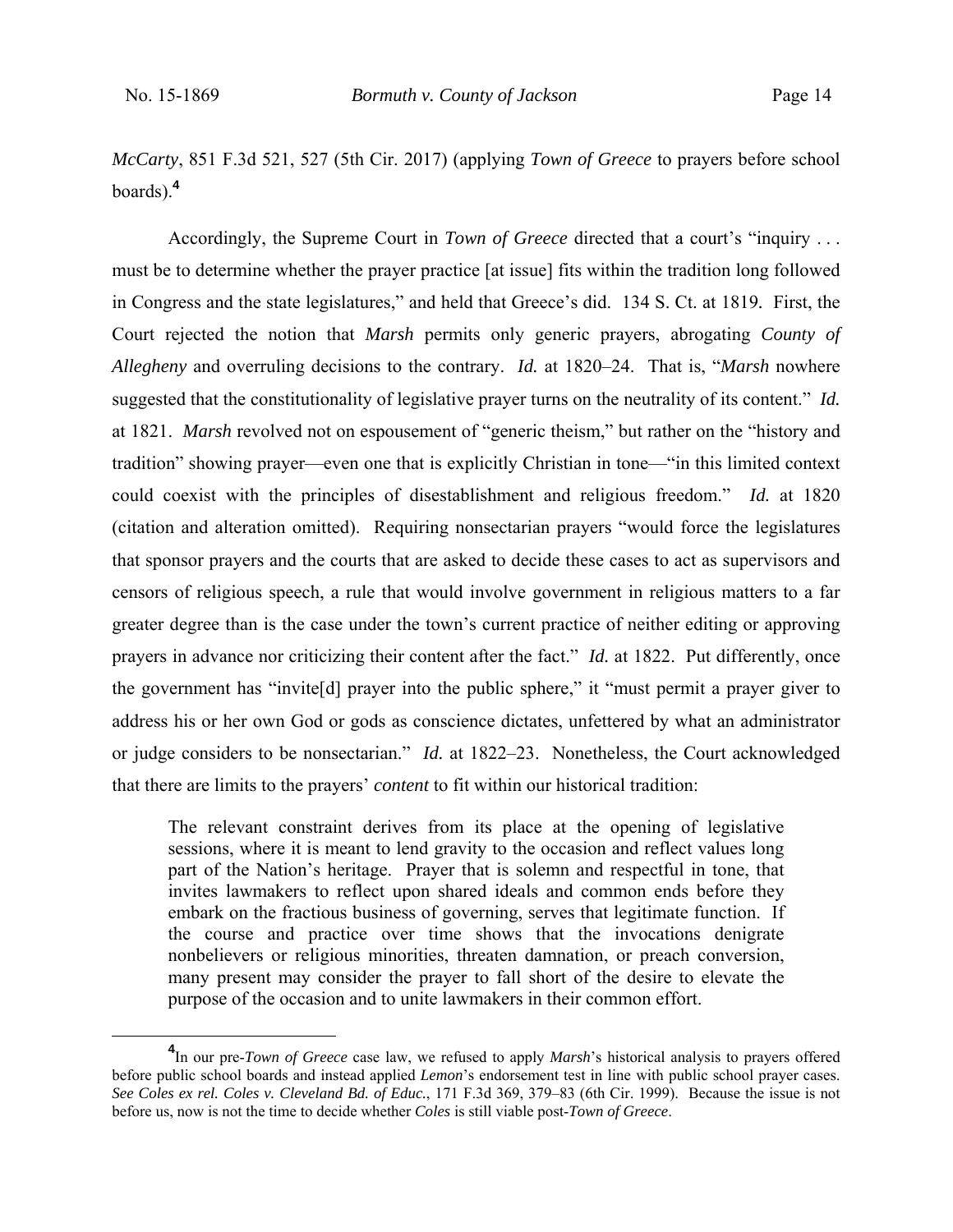\* \* \*

Prayer that reflects beliefs specific to only some creeds can still serve to solemnize the occasion, so long as the practice over time is not "exploited to proselytize or advance any one, or to disparage any other, faith or belief."

## *Id.* at 1823 (quoting *Marsh*, 463 U.S. at 794–95).

The Supreme Court in *Town of Greece* had little trouble finding the invocation prayers were in keeping with our tradition. *Id.* at 1824. Though invoking Jesus and other Christian references, the prayers involved "universal themes" such as celebrating the changing of the seasons or calling for a "spirit of cooperation." *Id.* To be sure, some prayers strayed from these themes, with one condemning "objectors [to the prayer practice] as a minority who are ignorant of the history of our country" and another "lament[ing] that other towns did not have Godfearing leaders." *Id.* (quotation marks omitted). But these remarks did not "despoil a practice that on the whole reflects and embraces our tradition." *Id.* That is, "[a]bsent a pattern of prayers that over time denigrate, proselytize, or betray an impermissible government purpose, a challenge based solely on the content of a prayer will not likely establish a constitutional violation. *Marsh* . . . requires an inquiry into the prayer opportunity as a whole, rather than into the contents of a single prayer." *Id.*

The Court also rejected the claim that the town violated the Establishment Clause by inviting predominantly Christian ministers to lead the prayer, noting that the town made reasonable efforts to identify all congregations within its borders and represented that it would welcome a prayer by anyone who wished to give one. *Id.* Moreover, the town's composition of nearly all Christians did not "reflect an aversion or bias on the part of town leaders against minority faiths. So long as the town maintains a policy of nondiscrimination, the Constitution does not require it to search beyond its borders for non-Christian prayer givers in an effort to achieve religious balancing." *Id.*

Next, the Supreme Court addressed the petitioner's claim "that the setting and conduct of the town board meetings create social pressures that force nonadherents to remain in the room or even feign participation in order to avoid offending the representatives who sponsor the prayer and will vote on matters citizens bring before the board." *Id.* at 1820.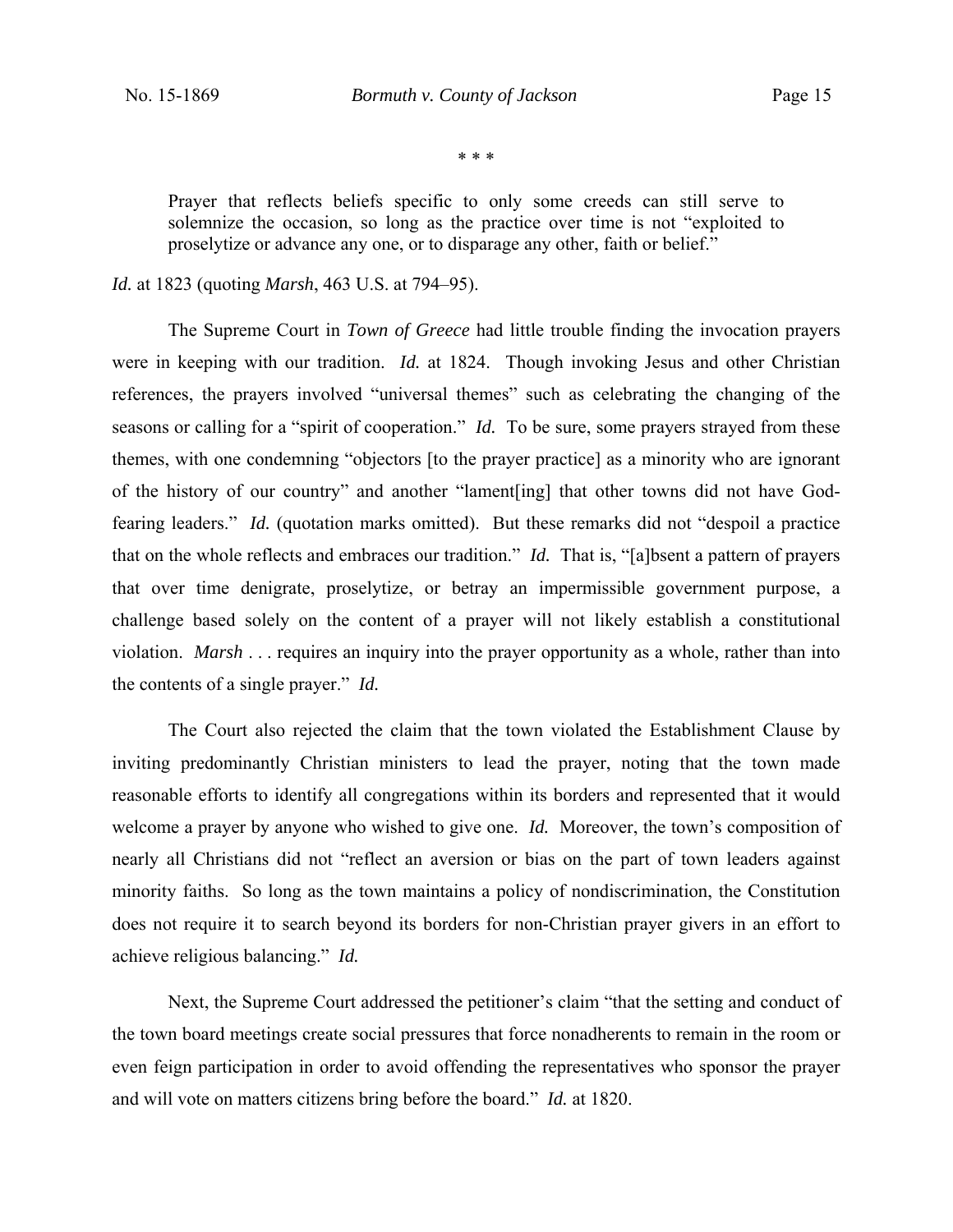Justice Kennedy, joined by Chief Justice Roberts and Justice Alito, analyzed coercion broadly in the context of the "subtle coercive pressures" the audience might feel while listening to the prayer. He emphasized that "[t]he inquiry remains a fact-sensitive one that considers both the setting in which the prayer arises and the audience to whom it is directed," and "must be evaluated against the backdrop of historical practice." *Id.* at 1825. (Kennedy, J.). Notably, Justice Kennedy applied the following presumption: "the reasonable observer is acquainted with this tradition and understands that [legislative prayer's] purposes are to lend gravity to public proceedings and to acknowledge the place religion holds in the lives of many private citizens, not to afford government an opportunity to proselytize or force truant constituents into the pews." *Id.* It is the "lawmakers themselves," not the public, who are the "principal audience for these invocations" as they "may find that a moment of prayer or quiet reflection sets the mind to a higher purpose and thereby eases the task of governing." *Id.* "For members of town boards and commissions, who often serve part-time and as volunteers, ceremonial prayer may also reflect the values they hold as private citizens. The prayer is an opportunity for them to show who and what they are without denying the right to dissent by those who disagree." *Id.* at 1826. And in concluding that "legislative bodies do not engage in impermissible coercion merely by exposing constituents to prayer they would rather not hear and in which they need not participate," Justice Kennedy emphasized that "[a]dults often encounter speech they find disagreeable; and an Establishment Clause violation is not made out any time a person experiences a sense of affront from the expression of contrary religious views in a legislative forum, especially where, as here, any member of the public is welcome in turn to offer an invocation reflecting his or her own convictions." *Id.* at 1826–27.

In one paragraph, the three Justices discussed hypothetical facts that could change their analysis:

The analysis would be different if town board members directed the public to participate in the prayers, singled out dissidents for opprobrium, or indicated that their decisions might be influenced by a person's acquiescence in the prayer opportunity. No such thing occurred in the town of Greece. Although board members themselves stood, bowed their heads, or made the sign of the cross during the prayer, they at no point solicited similar gestures by the public. Respondents point to several occasions where audience members were asked to rise for the prayer. These requests, however, came not from town leaders but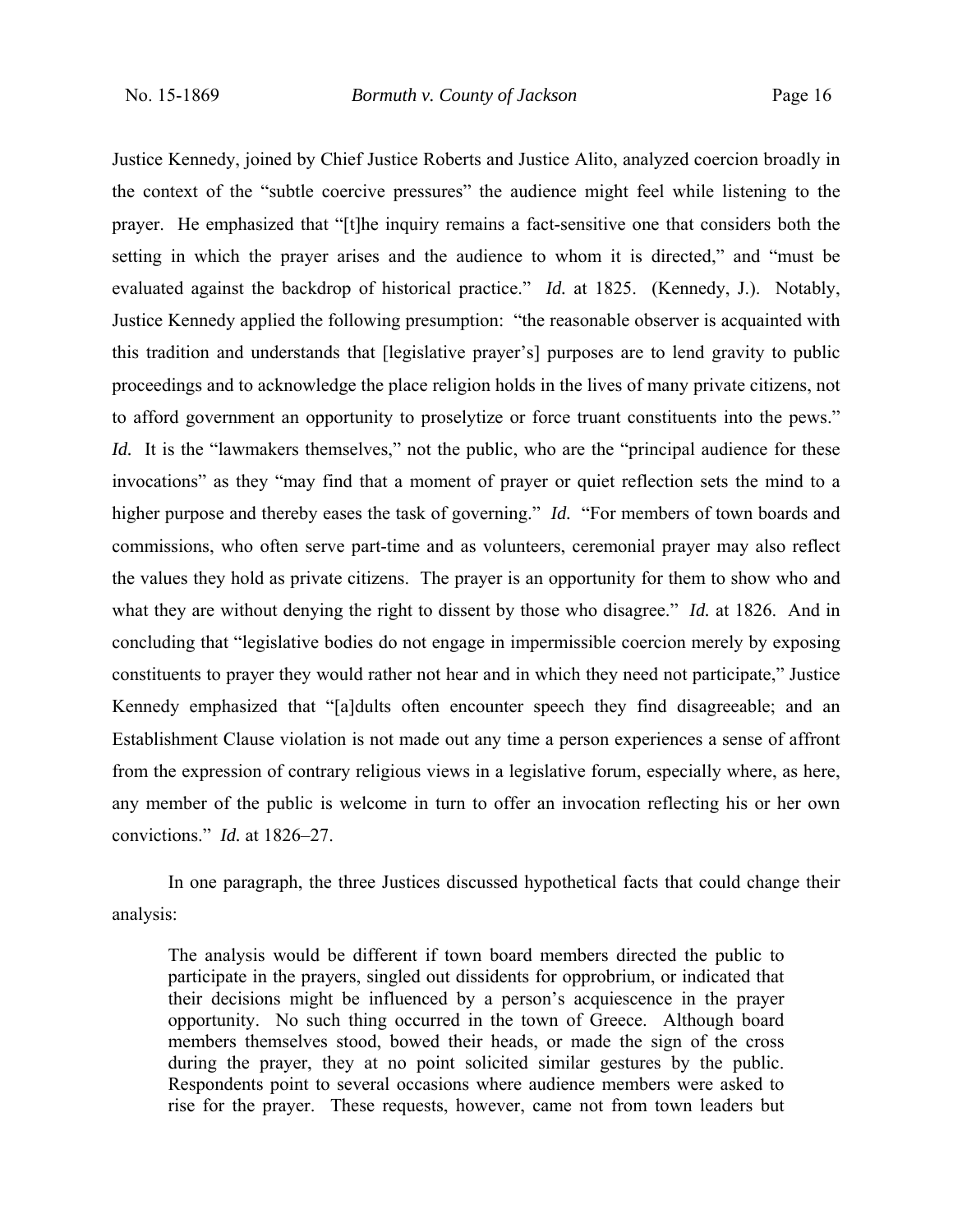from the guest ministers, who presumably are accustomed to directing their congregations in this way and might have done so thinking the action was inclusive, not coercive. Respondents suggest that constituents might feel pressure to join the prayers to avoid irritating the officials who would be ruling on their petitions, but this argument has no evidentiary support. Nothing in the record indicates that town leaders allocated benefits and burdens based on participation in the prayer, or that citizens were received differently depending on whether they joined the invocation or quietly declined. In no instance did town leaders signal disfavor toward nonparticipants or suggest that their stature in the community was in any way diminished. A practice that classified citizens based on their religious views would violate the Constitution, but that is not the case before this Court.

*Id.* at 1826 (citations omitted). They also noted the audience had options to avoid the prayers altogether:

Nothing in the record suggests that members of the public are dissuaded from leaving the meeting room during the prayer, arriving late, or even, as happened here, making a later protest. In this case, as in *Marsh*, board members and constituents are "free to enter and leave with little comment and for any number of reasons." Should nonbelievers choose to exit the room during a prayer they find distasteful, their absence will not stand out as disrespectful or even noteworthy. And should they remain, their quiet acquiescence will not, in light of our traditions, be interpreted as an agreement with the words or ideas expressed. Neither choice represents an unconstitutional imposition as to mature adults, who "presumably" are "not readily susceptible to religious indoctrination or peer pressure."

*Id.* at 1827 (citations omitted).

Justices Thomas and Scalia did not join the coercion section of Justice Kennedy's opinion (Part II-B), but expressly disagreed with it. In a separate opinion, Justice Thomas, joined by Justice Scalia, wrote that coercion is limited to "coercive state establishments" "by force of law or threat of penalty," such as mandatory church attendance, levying taxes to generate church revenue, barring ministers who dissented, and limiting political participation to members of the established church. *Id.* at 1837 (Thomas, J., concurring in part and in the judgment). Therefore, they rejected Justice Kennedy's broadening of coercion to also include social pressures: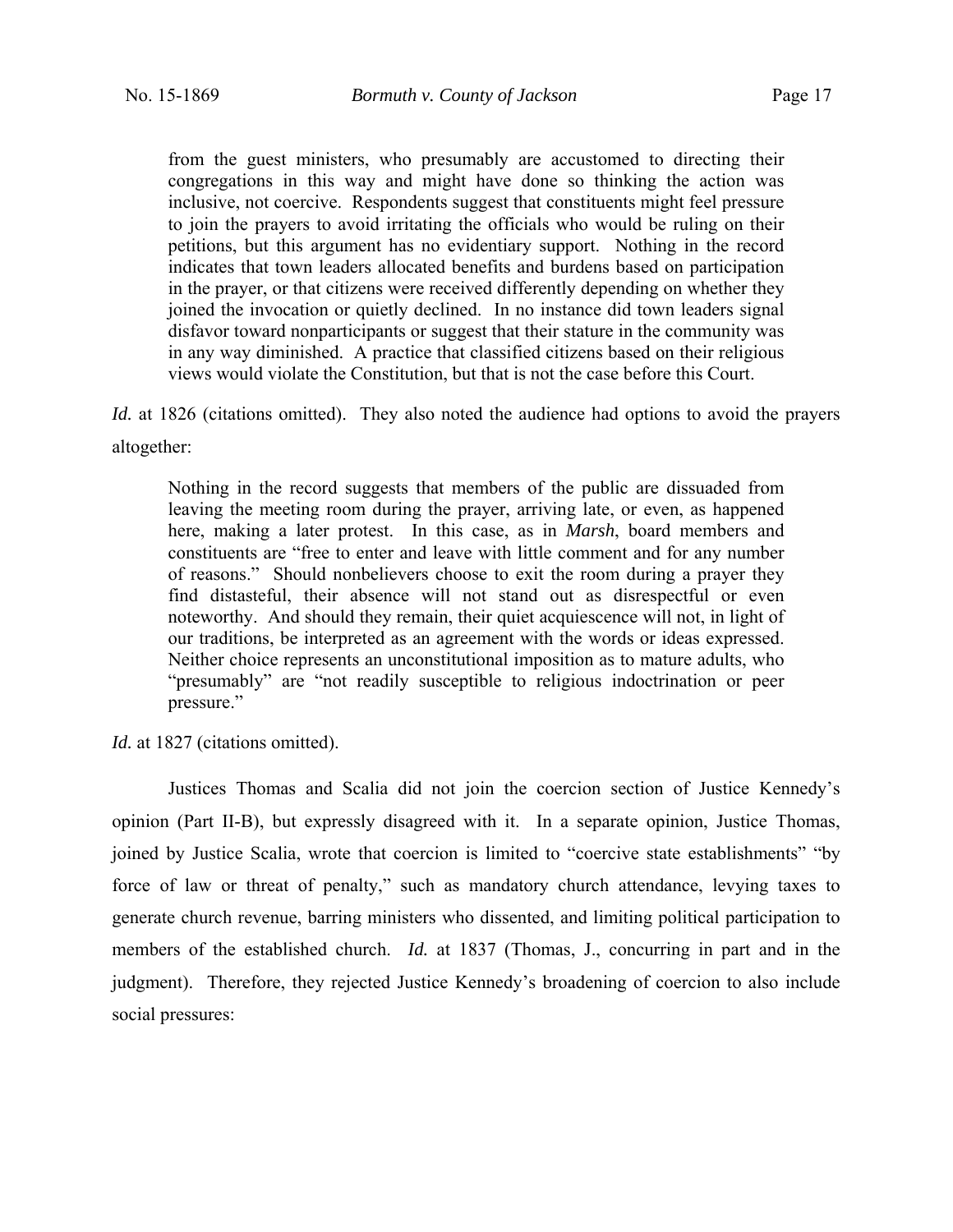At a minimum, there is no support for the proposition that the framers of the Fourteenth Amendment embraced wholly modern notions that the Establishment Clause is violated whenever the "reasonable observer" feels "subtle pressure," or perceives governmental "endors[ement]."

\* \* \*

Thus, to the extent coercion is relevant to the Establishment Clause analysis, it is actual legal coercion that counts—not the "subtle coercive pressures" allegedly felt by respondents in this case. The majority properly concludes that "[o]ffense . . . does not equate to coercion," since "[a]dults often encounter speech they find disagreeable[,] and an Establishment Clause violation is not made out any time a person experiences a sense of affront from the expression of contrary religious views in a legislative forum." I would simply add, in light of the foregoing history of the Establishment Clause, that "[p]eer pressure, unpleasant as it may be, is not coercion" either.

*Id.* at 1838 (alterations in original and internal citations omitted).

## IV.

 Our first inquiry is "to determine whether the prayer practice in [Jackson County] fits within the tradition long followed in Congress and the state legislatures." *Id.* at 1819 (Majority Op.). We hold that it does.**<sup>5</sup>**

## A.

At the heart of this appeal is whether Jackson County's prayer practice falls outside our historically accepted traditions because the Commissioners themselves, not chaplains, or invited community members, lead the invocations. Bormuth contends legislator-led prayer is per se unconstitutional, and "[b]ecause each Commissioner is Christian . . . , every prayer offered has been Christian" and therefore the Jackson County Board of Commissioners is endorsing the Christian faith. We reject this narrow reading of the Supreme Court's legislative-prayer jurisprudence and our history.

**<sup>5</sup>** <sup>5</sup>We recognize our view regarding Jackson County's invocation practice is in conflict with the Fourth Circuit's recent en banc decision. *See Lund v. Rowan Cty.*, 863 F.3d 268 (4th Cir. 2017) (en banc). However, for the reasons stated in the text of this opinion, and as more fully explained by the dissenting judges in *Lund*, *see id.* at 296–300 (Niemeyer, J., dissenting) and *id.* at 301–323 (Agee, J., dissenting), we find the Fourth Circuit's majority en banc opinion unpersuasive.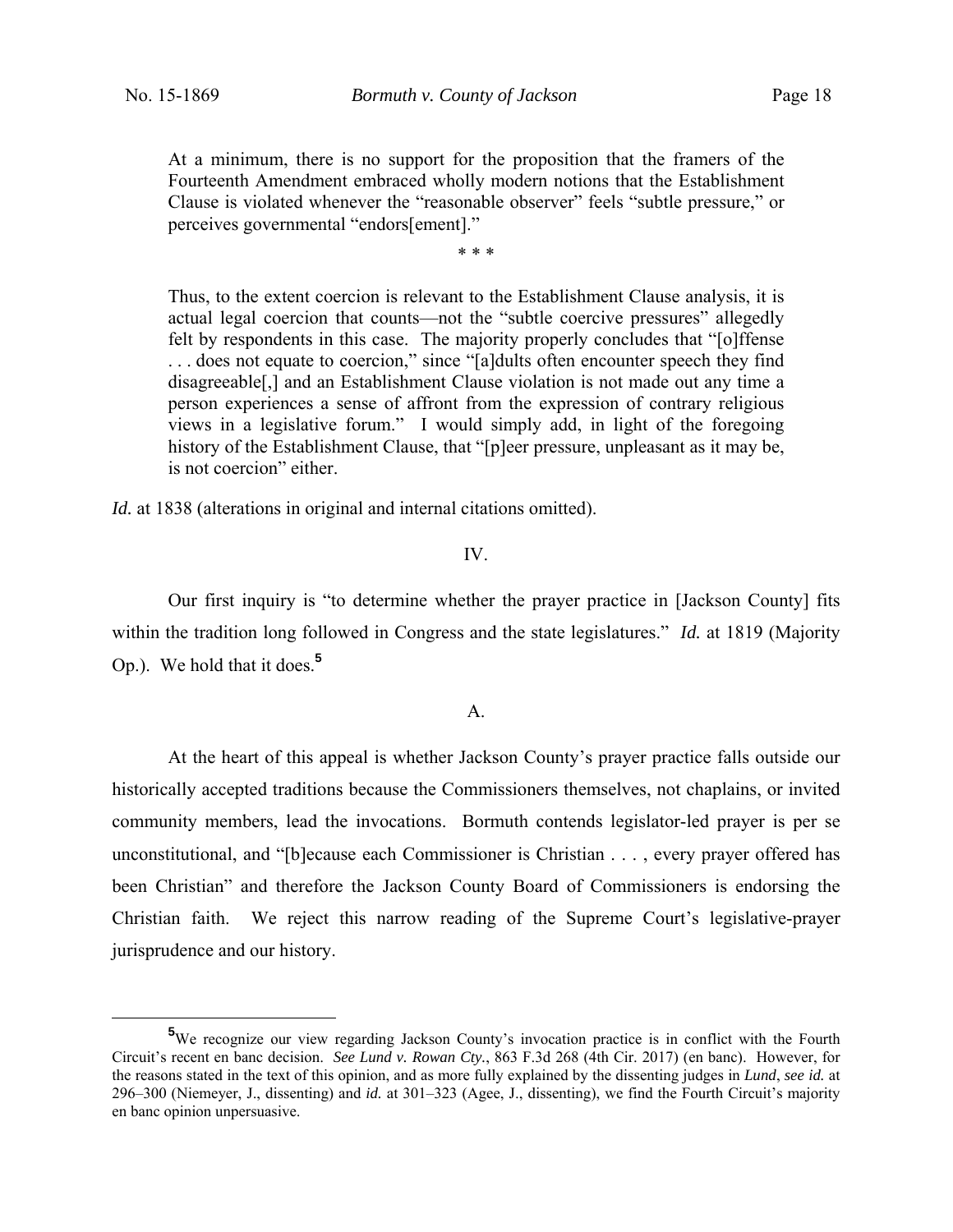1.

There is no support for Bormuth's granular view of legislative prayer. In this regard, neither *Marsh* nor *Town of Greece* restricts *who* may give prayers in order to be consistent with historical practice. In *Marsh*, for example, the Supreme Court separately listed "paid legislative chaplains *and* opening prayers" as consistent with the Framers' understanding of the Establishment Clause. 463 U.S. at 788 (emphasis added). And *Town of Greece* made clear that we are to focus upon "the prayer opportunity as a whole" in light of "historical practices and understandings." 134 S. Ct. at 1819, 1824 (citation omitted).

Most significantly, history shows that legislator-led prayer is a long-standing tradition. Before the founding of our Republic, legislators offered prayers to commence legislative sessions. *See, e.g.*, American Archives, Documents of the American Revolutionary Period, 1774-76, v1:1112 (documenting legislator-led prayer in South Carolina's legislature in 1775); *see also Town of Greece*, 134 S. Ct. at 1833 (Alito, J., concurring); *cf.* S. Rep. No. 32-376, at 4 (1853) ("[The Founders] did not intend to prohibit a just expression of religious devotion by the legislators of the nation, even in their public character as legislators."). Legislator-led prayer has persisted in various state capitals since at least 1849.<sup>6</sup> See Brief of Amici Curiae State of Michigan and Twenty-One Other States, at 5–6; Brief of Amici Curiae Local and State Legislators and the Commonwealth of Kentucky, at 5–9; Brief of Amici Curiae Members of Congress, at 4. Indeed, the Michigan House of Representatives and Senate sit just north of Jackson County and have documented legislator-led prayer examples dating back at least to 1879

**<sup>6</sup>** <sup>6</sup>As but one substantive example, consider the following prayer offered by a delegate to Illinois's Constitutional Convention on January 12, 1870, which is not unlike the many prayers offered by the Jackson County Commissioners:

Almighty God, our Heavenly Father! We recognize Thee as the great Sovereign of the Universe; the Father of our spirits; the Framer of our bodies; the Author of our life, and the Giver of every blessing and comfort that makes life desirable. We thank Thee for the kind care Thou hast exercised over us during the last night. We thank Thee for the blessing of this morning; and we pray Thee, Heavenly Father, that Thy blessing may rest upon us as a Convention, during this day; that we may be wise in our conduct; that we may have reference to the Divine Glory, and regard for the best interests of all who shall be affected by our action, in all we may do. Give us not only a sense of our dependence upon Thee, but give us all necessary wisdom and grace, that we may discharge our duties so that the result shall be conducive to the good of all concerned. We ask in the name of Christ, our Great Redeemer. Amen.

State of Illinois, Debates and Proceedings of the Constitutional Convention of 1869, at 166.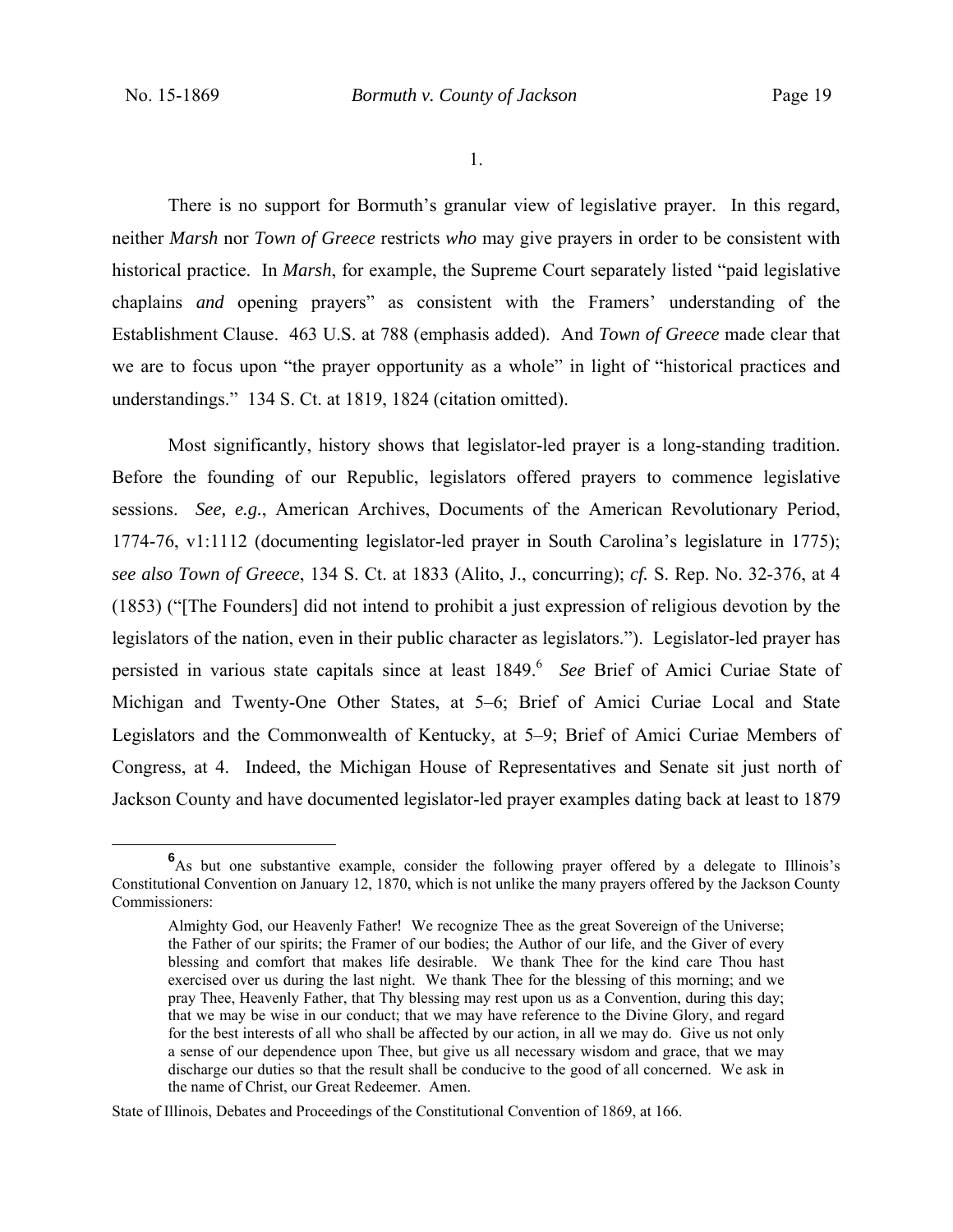and 1898, respectively. *See* H.R. Journal, at 10, 82, 591, 956 (Mich. 1879) (prayers by representatives); S. Journal, Extra Sess., at 180 (Mich. 1898) (prayer by senator).**<sup>7</sup>**

These historical examples are consistent with those relied upon by the Supreme Court to find traditions of legislative prayer in *Marsh* and *Town of Greece*. Nebraska's legislature, noted the Court in *Marsh*, paid a chaplain since at least 1867. 463 U.S. at 794. The same is true for *Town of Greece*, where the Court extended *Marsh* from state capitals to town halls by way of one prayer offered before the City Counsel of Boston in 1910. 134 S. Ct. at 1819. Amici's helpful identification of the historical breadth of legislator-led prayer in the state capitals for over one hundred fifty years more than confirms to us that our history embraces prayers by legislators as part of the "benign acknowledgment of religion's role in society." *Id.* Accordingly, we give no credence to Bormuth's contention that these examples are just "historical aberrations." The same can be said for the Fourth Circuit's conclusion in *Lund* that legislator-led prayer is a "phenomenon [that] appears to be the exception to the rule," 863 F.3d at 279, especially because that court apparently did not consider the numerous examples of such prayers presented to us.

As reflected in *Marsh* and *Town of Greece*, this history of legislators leading prayers is uninterrupted and continues in modern time. Take *Marsh*'s conclusion that "the practice of opening sessions with prayer . . . has also been followed consistently in most of the states." 463 U.S. at 788–89. In drawing this conclusion, the Court relied on an amicus brief by the National Conference of State Legislatures ("NCSL"), which surveyed the various practices across the state legislatures. *Id.* at 789 n.11. The NCSL expressly disclaimed the notion that chaplain-only prayers are the norm: "The opening legislative prayer may be given by various classes of individuals. They include chaplains, guest clergymen, *legislators*, and legislative staff members. . . . All bodies, including those with regular chaplains, *honor requests from individual legislators either to give the opening prayer* or to invite a constituent minister to conduct the prayer." Brief of NCSL as Amicus Curiae, *Marsh v. Chambers*, 463 U.S. 783 (1983) (No. 82- 83), 1982 WL 1034560, at \*2, \*3 (emphasis added).

**<sup>7</sup>** <sup>7</sup>Bormuth suggests these examples do not show a tradition of legislator-led prayer because some "involve" prayers led by legislators who were also ministers" and moves that we take notice of these—and other—alleged historical nuances. We find no appreciable difference between prayers by ordained legislators and those legislators who are not, for both reflect prayers given in a capacity as a legislator. Nonetheless, we grant Bormuth's motion, Dkt. #120, which we view as a response to the historical record submitted by the Amici.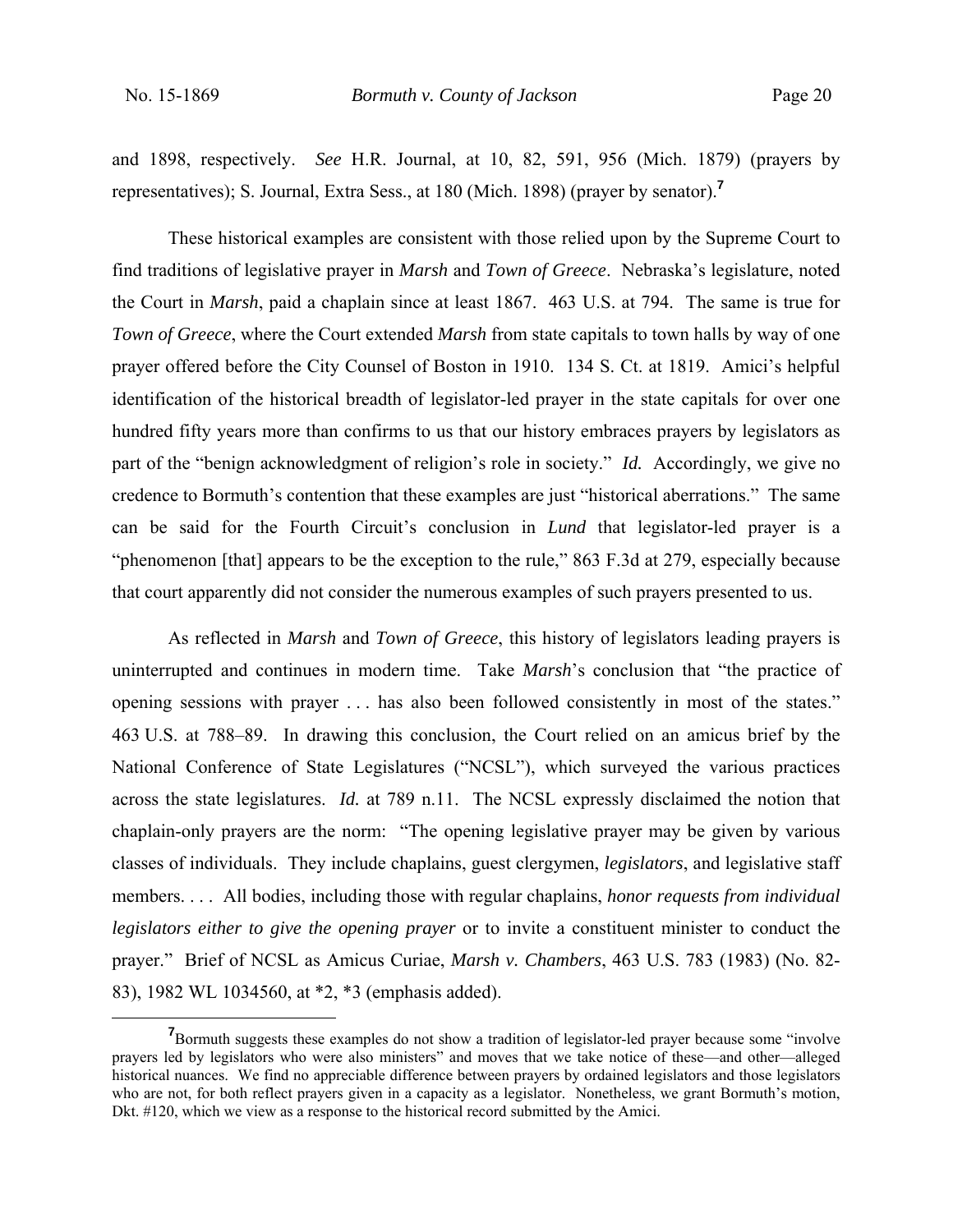The record in *Town of Greece* also shows the long-standing practice of legislator-led prayer has continued to today. Observe the prayer offered by one of Greece's councilmen (and one that is quite similar to the prayers offered here):

Please bow your heads and join me in prayer. Heavenly Father we thank you for this day. We thank you for the opportunity to now join together here to conduct the important public business that is before us. We ask that you would guide the decision making and the discussions that take place this evening, and that you would bless each of the participants in the town board as well as all of those who are here in the audience and may be viewing on television. We pray this in your name, amen.

Joint Appendix at 66a-67a, *Town of Greece v. Galloway*, 134 S. Ct. 1811 (2014), 2013 WL 3935056. Other council members offered silent prayers, directing the audience to "remain standing" and "bow heads" while reflecting upon the September 11, 2001, terrorist attacks and Greece residents who recently passed away. *Id.* at 26a–27a, 29a, 45a, 57a.

Here, Jackson County presented a 2002 NCSL study reinforcing the earlier conclusion cited in *Marsh* that chaplains do not exclusively give opening prayers: "Forty-seven chambers allow people other than the designated legislative chaplain or a visiting chaplain to offer the opening prayer. *Legislators*, chamber clerks and secretaries, or other staff may be called upon to perform this opening ceremony." (Emphasis added.) More specifically, legislators gave prayers in thirty-one states. The same study notes that *only* members are permitted to deliver prayers in Rhode Island. Closer to Jackson County, for example, the Michigan House of Representatives permits an invocation to "be delivered *by the Member* or a Member's guest." Mich. H.R. R. 16 (emphasis added). So, too, does Congress. *See, e.g*., 161 Cong. Rec. S3313 (daily ed. May 23, 2015) (documenting invocation by Oklahoma Senator James Lankford); United States House of Representatives, Office of the Chaplain, Guest Chaplains, http://chaplain.house.gov/chaplaincy/ guest chaplains.html (last visited Aug. 15, 2017) (listing guest chaplains "who have been recommended by the Members of Congress"); Sen. Robert C. Byrd, Senate Chaplain, *in 2 The Senate*, *1789-1989*, *Addresses on the History of the United States Senate* 297, 305 (1982); *see also* Brief of Amici Curiae State of Michigan and Twenty-One Other States, at 10–12 (listing over 100 counties within the Sixth Circuit alone that permit lawmaker-led prayer).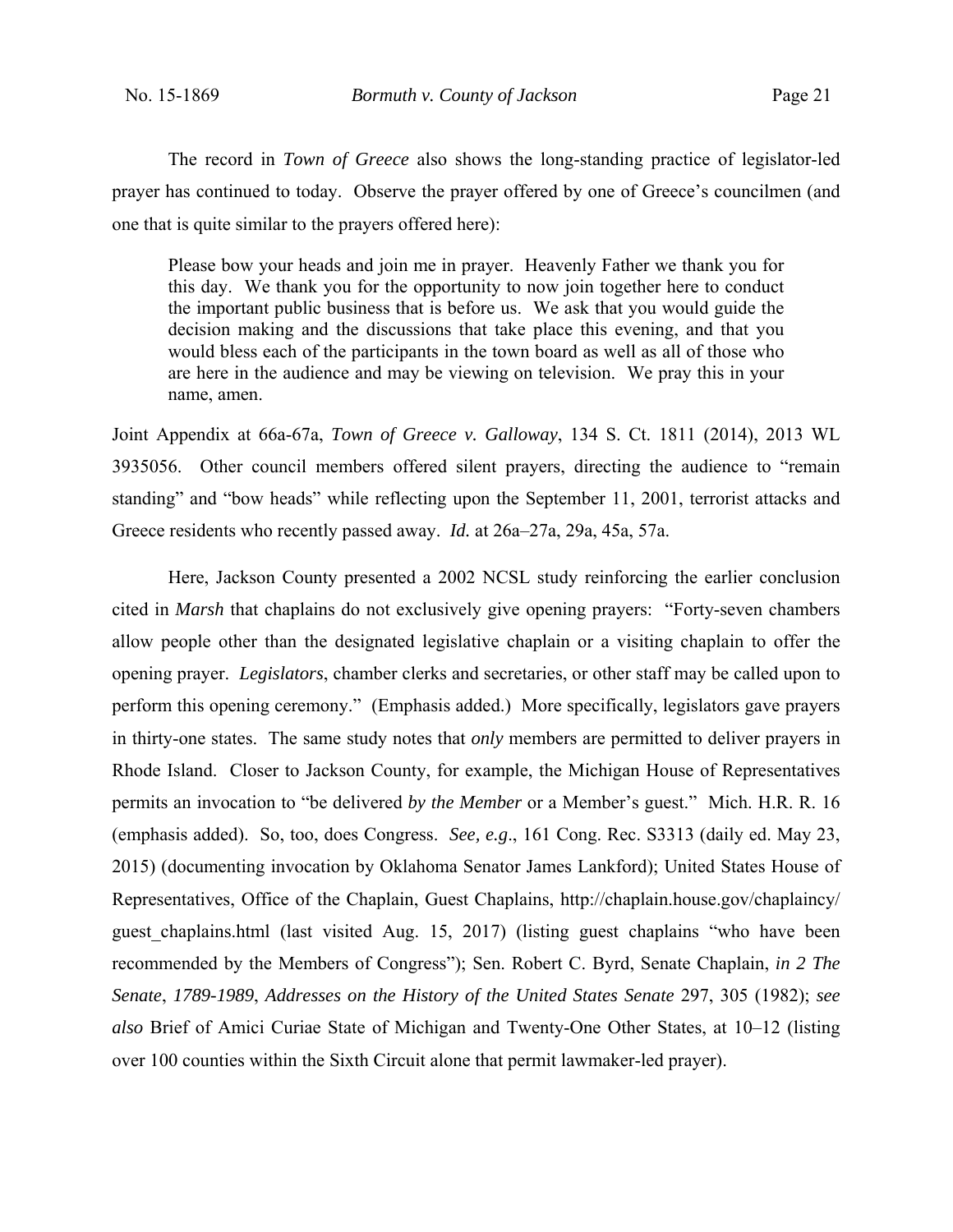This tradition of legislator-led prayer makes sense in light of legislative prayer's purpose—it "invites lawmakers to reflect upon shared ideals and common ends before they embark on the fractious business of governing." *Town of Greece*, 134 S. Ct. at 1823. Legislative prayer exists "largely to accommodate the spiritual needs of lawmakers and connect them to a tradition dating to the time of the Framers." *Id.* at 1826 (Kennedy, J.). It "reflect[s] the values [public officials] hold as private citizens. The prayer is an opportunity for them to show who and what they are without denying the right to dissent by those who disagree." *Id.* As one of Jackson County's Commissioners stated, "Commissioners, as individuals, have a right to pray as we believe." Preventing Jackson County's Commissioners from giving prayers of their own choosing detracts from their ability to take "a moment of prayer or quiet reflection [to] set[] the[ir] mind to a higher purpose and thereby ease[] the task of governing." *Id.*

*Town of Greece* instructs that "government must permit a prayer giver to address his or her own God or gods as conscience dictates," and that it is not the role of the judiciary to act "as [a] supervisor<sup>[]</sup> and censor<sup>[]</sup> of religious speech." *Id.* at 1822 (Majority Op.). We heed this advice and decline the invitation to find an appreciable difference between legislator-led and legislator-authorized prayer given its historical pedigree. Put simply, we find it insignificant that the prayer-givers in this case are publicly-elected officials. In our view and consistent with our Nation's historical tradition, prayers by agents (like in *Marsh* and *Town of Greece*) are not constitutionally different from prayers offered by principals. *See also Turner v. City Council of City of Fredericksburg*, 534 F.3d 352, 355–56 (4th Cir. 2008) (O'Connor, J., retired) (finding in a pre-*Town of Greece* case that opening prayers offered by *only* city council members were permissible under the Establishment Clause). The Establishment Clause does not tolerate, much less require, such mechanical line drawing. *See Lynch*, 465 U.S. at 678–79 ("The line between permissible relationships and those barred by the [Establishment] Clause can no more be straight and unwavering than due process can be defined in a single stroke or phrase or test.").

Here, the district court correctly concluded that if "the constitutionality of a legislative prayer is predicated on the identity of the speaker, potentially absurd results would ensue. Under such a holding, an invocation delivered in one county by a guest minister would be upheld, while the identical invocation delivered in another county by one of the legislators would be struck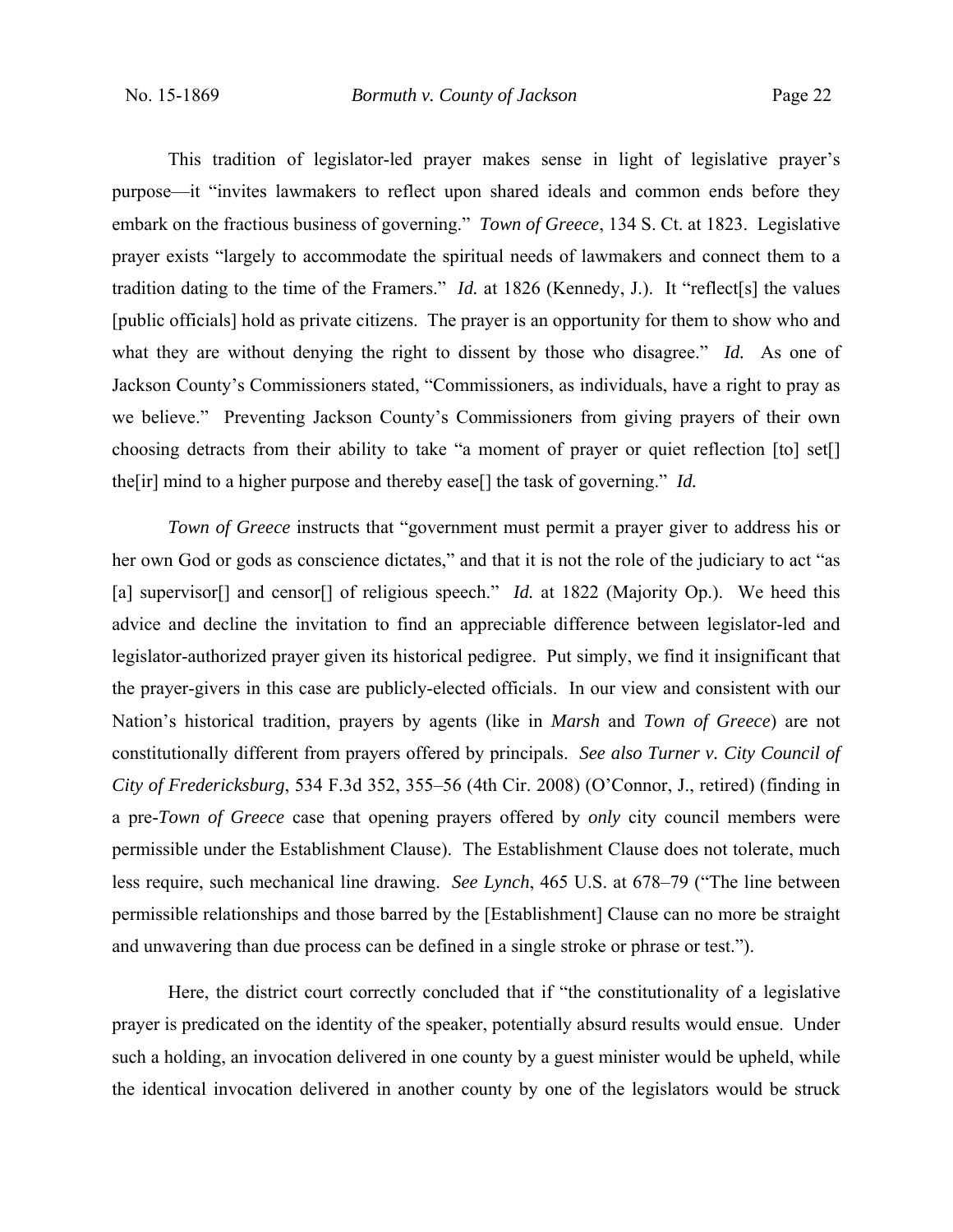down." *See also Am. Humanist*, 851 F.3d at 529 ("It would be nonsensical to permit legislative prayers but bar the legislative officers for whom they are being primarily recited from participating in the prayers in any way.").

2.

Although the prayers offered before the Board generally espouse the Christian faith, this does not make the practice incompatable with the Establishment Clause. Quite the opposite, the content of the prayers at issue here falls within the religious idiom accepted by our Founders. Consistent with *Town of Greece*, the solemn and respectful-in-tone prayers demonstrate the Commissioners permissibly seek guidance to "make good decisions that will be best for generations to come" and express well-wishes to military and community members. *Cf.* 134 S. Ct. at 1823. The prayers "vary in their degree of religiosity" and often "invoke the name of Jesus, the Heavenly Father, or the Holy Spirit," but *Town of Greece* makes clear the Founders embraced these universal and sectarian references as "particular means to universal ends." *Id.* at 1823–24.

Nor do the prayers themselves fall outside *Town of Greece*'s pertinent constraint on content—there is no evidence that the "invocations denigrate nonbelievers or religious minorities, threaten damnation, or preach conversion" or that there is a "pattern of prayers that over time denigrate, proselytize, or betray an impermissible government purpose." *Id.* at 1823, 1824. Bormuth has identified one portion of one prayer where a Commissioner stated, "Bless the Christians worldwide who seem to be targets of killers and extremists"; he claims this is evidence of a prayer practice that "denigrates all nonbelievers and minority faiths." Even assuming that such a reference "disparage[s] those who did not accept the . . . prayer practice," this stray remark does "not despoil a practice that on the whole reflects and embraces our tradition." *Id.* at 1824. One stray remark, we might add, pales in comparison to the litany of prayers the Fourth Circuit concluded impermissibly advanced Christianity in *Lund*. 863 F.3d at 284–85 (detailing prayers that "implicitly 'signaled disfavor toward' non-Christians," "characterized Christianity as 'the one and only way to salvation,'" "proclaim[ed] that Christianity is exceptional and suggest[ed] that other faiths are inferior," and "urged attendees to embrace Christianity, thereby preaching conversion") (citations and brackets omitted); *but see id.*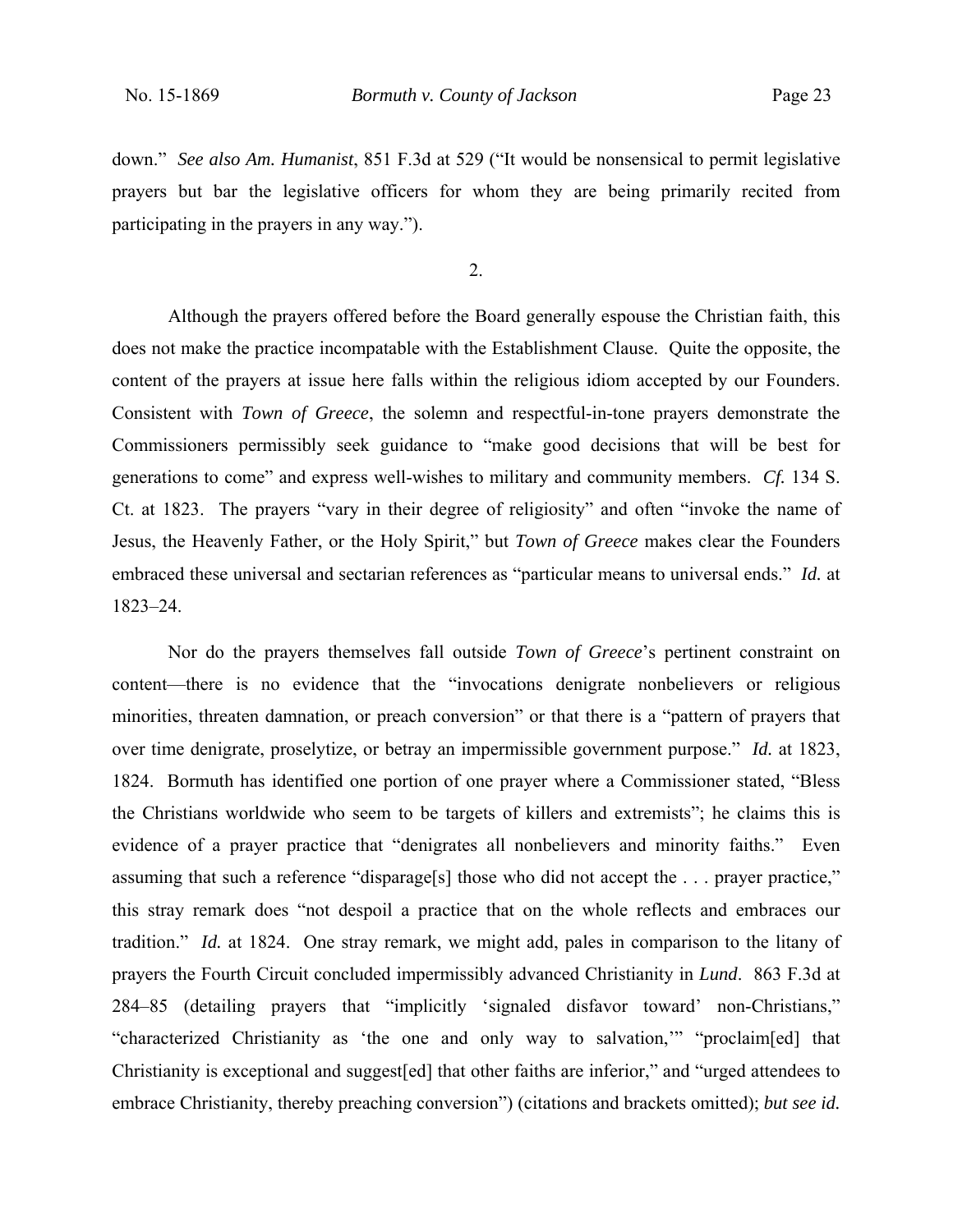at 313–16 (Agee, J., dissenting) (criticizing majority for condemning prayers similar to those approved in *Marsh* and *Town of Greece*).

That the prayers reflect the individual Commissioners' religious beliefs does not mean the Jackson County Board of Commissioners is "endorsing" a particular religion, Christianity or otherwise. For one, while all the Commissioners presumably believe in Jesus Christ, the faiths of Christianity are diverse, not monolithic. The Reformation of the Sixteenth Century spawned an explosion of Christian faiths. Many of those practicing these new Christian faiths sought religious freedom in America and found refuge from the tyranny inflicted by sectarian governments. To guarantee religious liberty to all persons, including those practicing the emerging Christian religions, the drafters and ratifiers of the First Amendment of our Constitution provided:

Congress shall make no law respecting an establishment of religion, or prohibiting the free exercise thereof.

U.S. CONST. amend. I.

 We do not know the religious faiths of the 2013-2014 Jackson County Commissioners. The nine "Christian" Commissioners may have included Roman Catholics, Southern Baptists, Mormons, Quakers, Episcopalians, Lutherans, Methodists, and others.

 Nor do we know the religious faiths of the current Commissioners. But we do know that Commissioners of different faiths, or no faith, may be elected. With each election, the people of Jackson County may elect a Commissioner who is Muslim, Buddhist, Hindu, Jewish, Mormon, Roman Catholic, Eastern Orthodox Christian, Baptist, Methodist, Presbyterian, Lutheran, Episcopalian, Congregationalist, Quaker, Amish, Mennonite, Pentecostal, Animist, Pagan, Atheist, or Agnostic (and so on). The religious faiths of periodically elected officials—including Jackson County's Commissioners—are dynamic, not static. In fact, east of Jackson County is the City of Hamtramck, Michigan, which just elected a Muslim majority city council.**<sup>8</sup>** Were Mr. Bormuth elected to the Jackson County Board of Commissioners, he could freely begin a

**<sup>8</sup>** *See* Kris Maher, *Muslim-Majority City Council Elected in Michigan*, Wall St. J., Nov. 9, 2015, http://www.wsj.com/articles/muslim-majority-city-council-elected-in-michigan- 1447111581.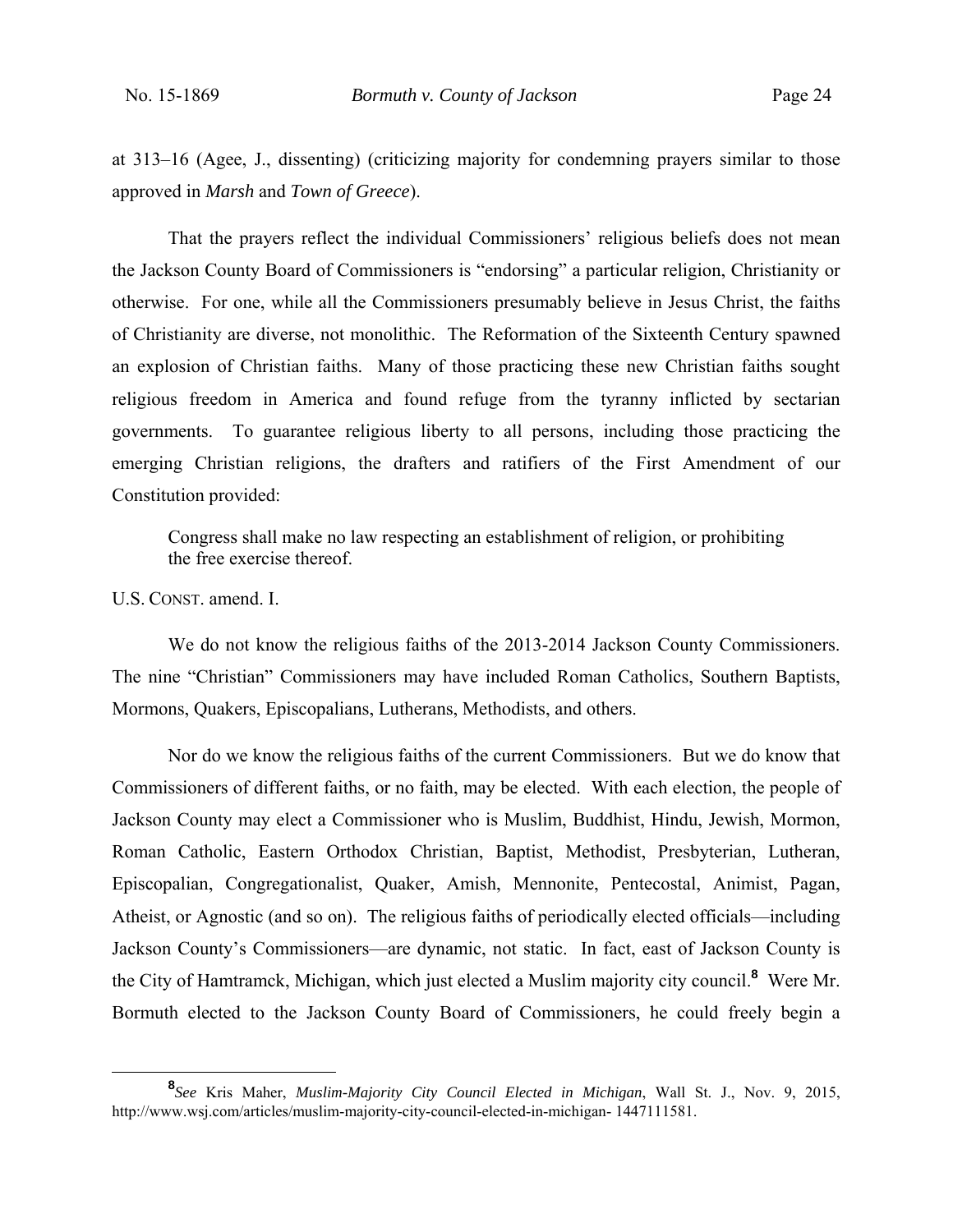legislative session with an invocation of his choosing, under the religion-neutral Jackson County prayer practice.

It is clear from *Marsh* and *Town of Greece* that creed-specific prayers alone do not violate the First Amendment. Specifically, in *Marsh*, the Supreme Court sanctioned the practice of selecting the same Presbyterian clergyman for sixteen consecutive years. 463 U.S. at 793. And in *Town of Greece*, the Supreme Court instructed that *Marsh* did not "imply the rule that prayer violates the Establishment Clause any time it is given in the name of a figure deified by only one faith or creed." 134 S. Ct. at 1821. Rather, "[p]rayer that reflects beliefs specific to only some creeds can still serve to solemnize the occasion, so long as the practice over time is not 'exploited to proselytize or advance any one, or to disparage any other, faith or belief.'" *Id.* at 1823 (quoting *Marsh*, 463 U.S. at 794–95).

Thus, in the present case, the district court correctly concluded that the all-Christian makeup of the Commissioners is "immaterial":

As elected officials, they were chosen as representatives whose interests were most closely aligned with the public's, and their personal beliefs are therefore a reflection of the community's own overwhelmingly Christian demographic.... [T]he future may bring Commissioners of more diverse religious backgrounds who will deliver invocations in those traditions. To hold otherwise would contravene *Marsh*'s sanction of legislative prayer delivered for sixteen years by a single Presbyterian clergyman.

This reasoning also aptly applies *Town of Greece*'s express command that once government "invites prayer into the public sphere," it "must permit a prayer giver to address his or her own God or gods as conscience dictates. . . ." *Id.* at 1822.

*Marsh* and *Town of Greece* do not require Jackson County to provide opportunities for persons of other faiths to offer invocations. Just like Greece, Jackson County maintains a facially neutral prayer policy. *Id.* at 1824. Under this policy, the Board as a whole cannot be said to "act as supervisors and censors of religious speech. . . ." *Id.* at 1822. To the extent the prayer opportunity in *Town of Greece* produced prayers by a variety of faiths, we disagree with the dissent and the Fourth Circuit that *Town of Greece*'s holding is dependent upon religious heterogeneity. *See Lund*, 863 F.3d at 281–82. Its holding on this point is that "[s]o long as the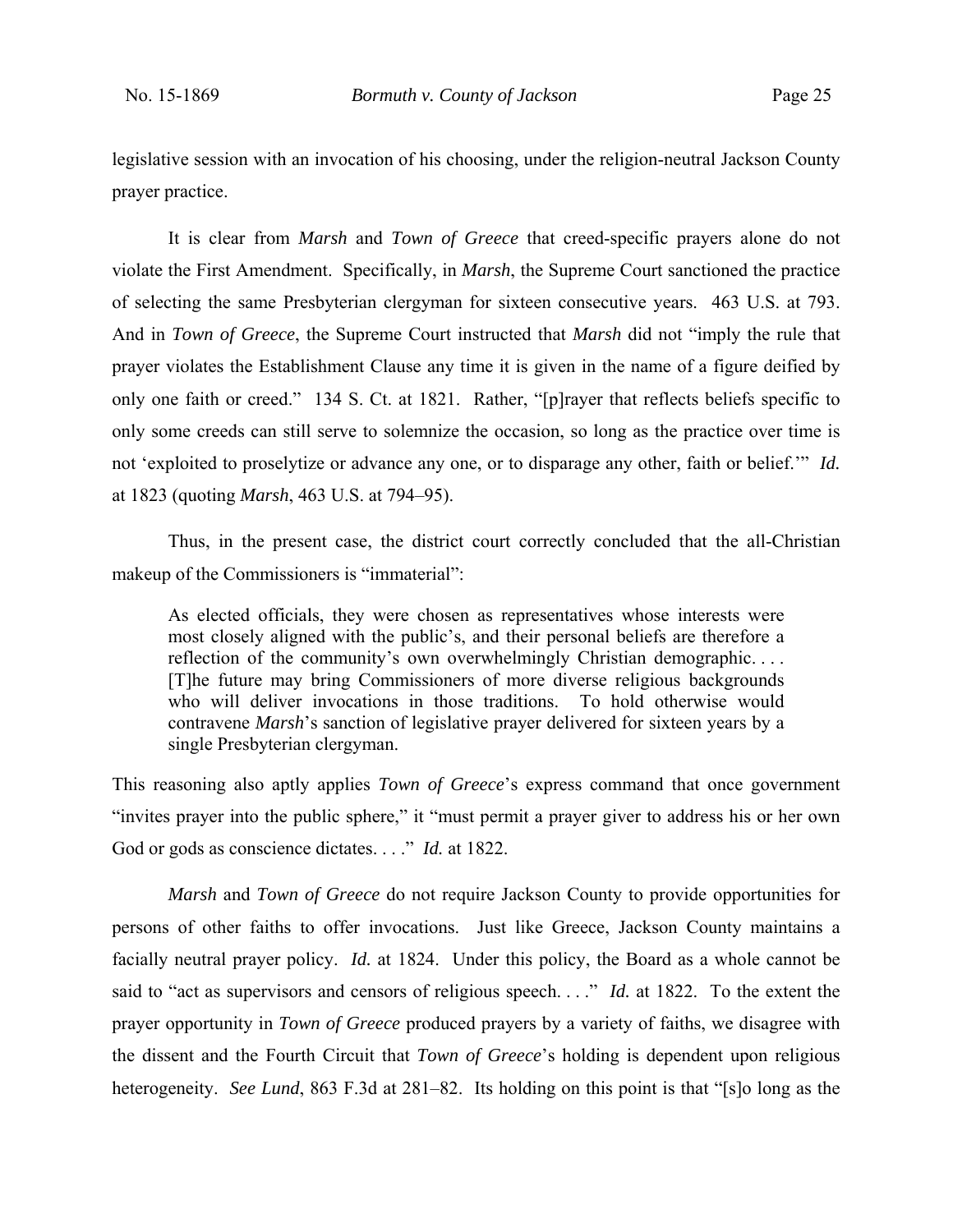town maintains a policy of nondiscrimination," the Establishment Clause does not mandate a municipality of predominately one faith to "achieve religious balancing." *Town of Greece*, 134 S. Ct. at 1824. Jackson County's prayer policy *permits* prayers of any—or no—faith, and the County need not adopt a different policy as part of a "quest to promote a diversity of religious views." *Id.* (internal quotation marks omitted). To find otherwise would "require the [County] to make . . . judgments about the number of religions it should sponsor and the relative frequency with which it should sponsor each." *Id.* (alterations and citation omitted). But as *Town of Greece* commands, such "judgments" are "wholly inappropriate." *Id.* (citation omitted).

 Finally, religious "endorsement" is a thread woven by the *Lemon* test. *Smith*, 788 F.3d at 587 (explaining that "the Sixth Circuit 'has treated the endorsement test as a refinement or clarification of the *Lemon* test'" (citation omitted)). Were we to agree with our dissenting colleagues that the prayers by the Jackson County Commissioners run afoul of the Establishment Clause because the prayer-givers and the government officials are "one and the same" (i.e., "excessive entanglement") and therefore "the Commissioners are effectively endorsing a specific religion," we would be rewriting thirty-plus years of Supreme Court jurisprudence—by applying *Lemon*'s endorsement rubric in lieu of looking through history's lens as dictated by *Marsh* and *Town of Greece*.

Neither *Marsh* nor *Town of Greece* applies *Lemon*'s balancing of purposes and government entanglement when examining the constitutionality of legislative prayer. Rather, *Marsh* "carv[ed] out an exception to the Court's Establishment Clause jurisprudence, because it sustained legislative prayer without subjecting the practice to any of the formal tests that have traditionally structured this inquiry." *Town of Greece*, 134 S. Ct*.* at 1818 (internal quotation marks and citation omitted). As we have previously noted en banc before, "even the author of the *Lemon* decision, the late Chief Justice Burger, did not see fit to apply the *Lemon* test when he wrote the Court's opinion in [*Marsh*]." *Am. Civil Liberties Union of Ohio*, 243 F.3d at 305–06. This omission is made all the more notable by the fact that Justice Brennan expressly advocated for application of the *Lemon-*test in dissent, and the lower court opinion applied *Lemon*. *Marsh*, 463 U.S. at 797–801 (Brennan, J., dissenting) (discussing "indirect coercive pressure upon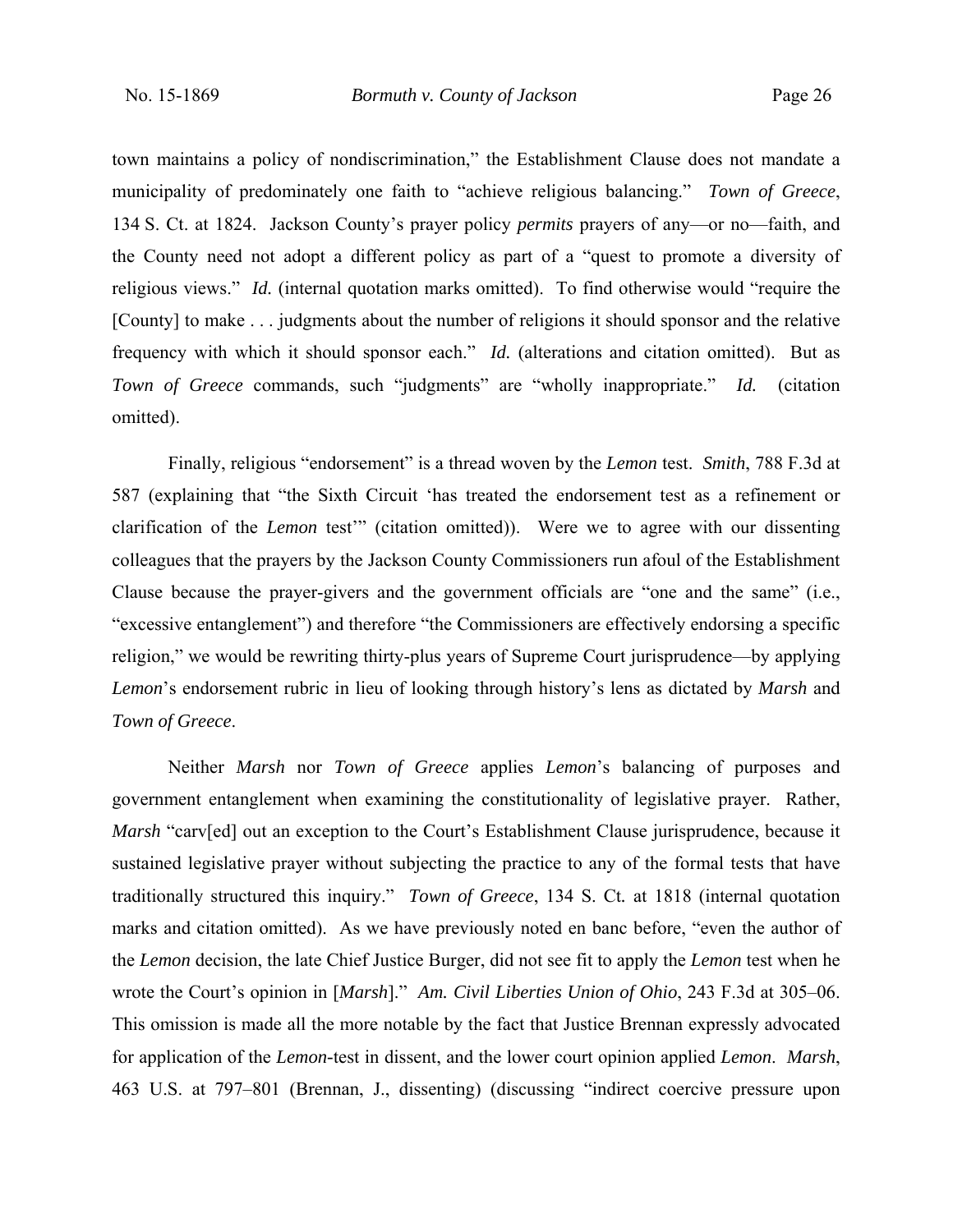religious minorities to conform" in the context of the *Lemon* test); *Chambers v. Marsh*, 675 F.2d 228, 233–35 (8th Cir. 1982). Accordingly, we follow the Supreme Court's precedent and conclude *Lemon*'s endorsement test is inapplicable to legislative prayer cases.**<sup>9</sup>** *See also Elmbrook Sch. Dist. v. Doe*, 134 S. Ct. 2283, 2284 (2014) (Scalia, J., dissenting from the denial of certiorari) ("*Town of Greece* abandoned the antiquated 'endorsement test.'"); *Jones v. Hamilton Cty. Gov't*, 530 F. App'x 478, 487–88 (6th Cir. 2013) (in pre-*Town of Greece* case, stating that "[g]iven the Supreme Court's choice not to apply *Lemon* in *Marsh*, we decline Appellants' invitation" to apply *Lemon*).

## B.

 On the issue of coercion, the *Town of Greece* decision produced a majority result, but not a majority rationale. Under these circumstances, *Marks v. United States* provides that "the holding of the Court may be viewed as that position taken by those Members who concurred in the judgments on the narrowest grounds. . . ." 430 U.S. 188, 193 (1977) (citation omitted). "Taken literally, *Marks* instructs lower courts to choose the 'narrowest' concurring opinion and to ignore dissents." *United States v. Cundiff*, 555 F.3d 200, 208 (6th Cir. 2009) (citation omitted). That is, we take the "one which relies on the 'least' doctrinally 'far-reaching-common ground' among the Justices in the majority. . . ." *Id.* at 209 (citation omitted).

In our panel opinion, we were divided regarding whether Justice Kennedy's three-Justice plurality opinion or Justice Thomas's two-Justice concurring opinion controls under *Marks* on the question of coercion. *Compare Bormuth v. Cty. of Jackson*, 849 F.3d 266, 279–81 (6th Cir. 2017) (Moore, J.), *with id.* at 304–05 (Griffin, J., dissenting)*.* **<sup>10</sup>** Because Bormuth's challenge fails under either standard, we need not resolve this issue.

**<sup>9</sup>** <sup>9</sup>Bormuth also claims the 1797 Treaty of Tripoli forbids Jackson County's practice. We find this argument meritless and follow the Supreme Court's instruction to focus on whether the practice "fits within the tradition long followed in Congress and the state legislatures." *Town of Greece*, 134 S. Ct. at 1819. Unrelatedly, we agree with the district court that Bormuth does not have standing to assert an Establishment Clause violation on behalf of the children who sometimes lead attendees in the Pledge of Allegiance following the prayer. *See Valley Forge Christian Coll. v. Am. United for Separation of Church & State, Inc.*, 454 U.S. 464, 489–90 (1982).

**<sup>10</sup>**Writing not for the court, I remain of the view as expressed in my panel dissent that the concurring opinion of Justice Thomas is narrower on the issue of coercion and therefore controlling. The Supreme Court has told us that "[w]hen a fragmented Court decides a case and no single rationale explaining the result enjoys the assent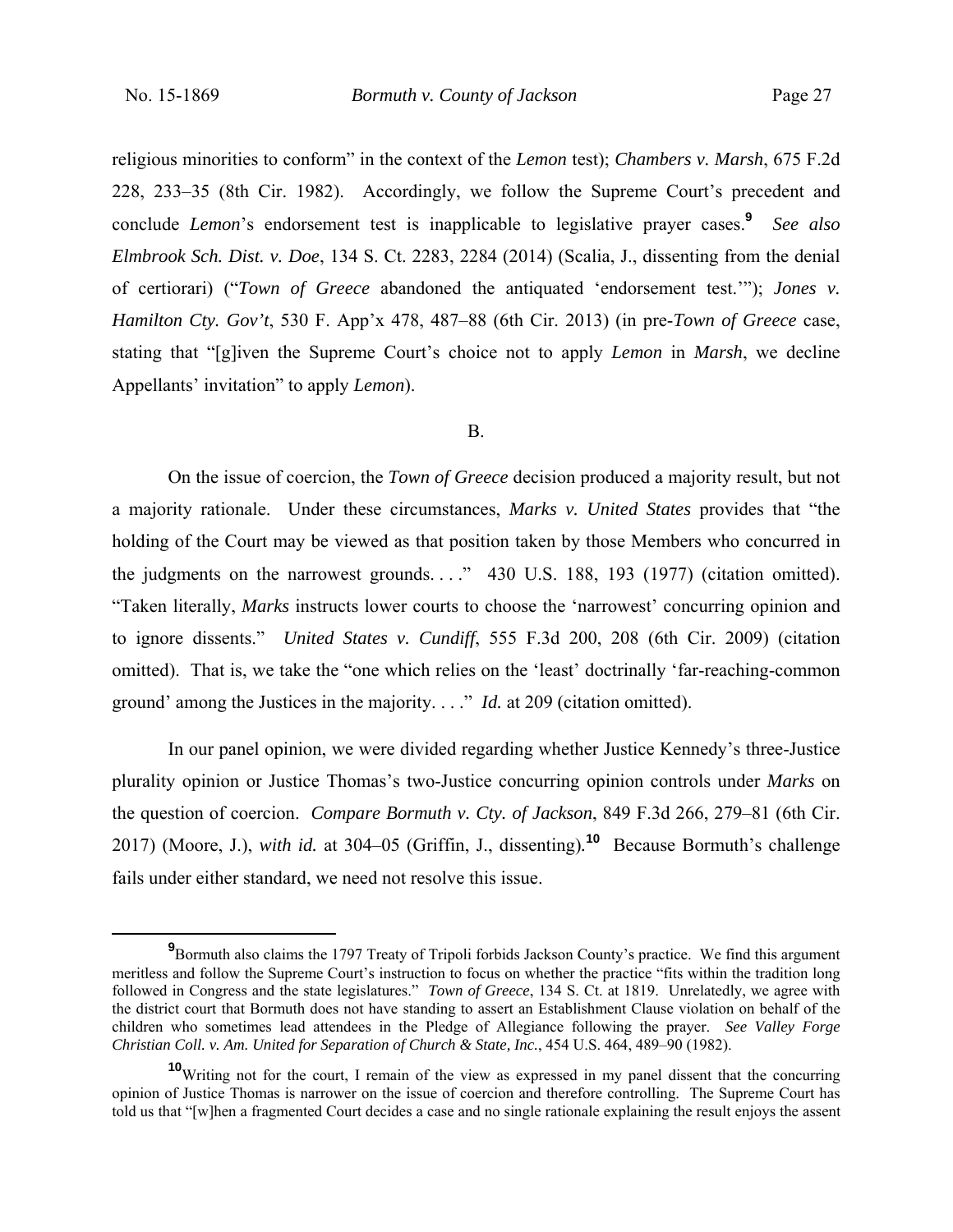1.

 First, Justice Kennedy's opinion. The societal "pressures" exerted upon Bormuth during the prayers are consistent with those advanced by the petitioners in *Town of Greece* and rejected by Justice Kennedy. Under his approach, whether a legislative prayer practice rises to the level of coercion "remains a fact-sensitive one that considers both the setting in which the prayer arises and the audience to whom it is directed," and "must be evaluated against the backdrop of historical practice." 134 S. Ct. at 1825 (Kennedy, J.); *see also Santa Fe Indep. Sch. Dist. v. Doe*, 530 U.S. 290, 315 (2000) ("Whether a government activity violates the Establishment Clause is 'in large part a legal question to be answered on the basis of judicial interpretation of social facts. Every government practice must be judged in its unique circumstances.'" (alteration and citation omitted)). We presume that a "reasonable observer ... understands that ... [the] purpose [of legislative prayer is] . . . to lend gravity to public proceedings and to acknowledge the place religion holds in the lives of many private citizens, not to afford government an opportunity to proselytize or force truant constituents into the pews." 134 S. Ct. at 1825 (Kennedy, J.). That we permit legislative prayer "does not suggest that those who disagree are compelled to join the expression or approve its content." *Id.*; *see also id.* at 1827 ("But in the general course legislative bodies do not engage in impermissible coercion merely by exposing constituents to prayer they would rather not hear and in which they need not participate.").

We start, consistent with *Town of Greece*, by declining to view the coercive effect of prayers at local government meetings differently from the effect of prayers at legislative sessions because local government meetings are small, intimate, and often involve citizens raising issues that most immediately affect their lives. In these tightknit gatherings of a few community members, the argument goes, residents who appear before local officials are likely to join in prayers despite misgivings for fear of offending the officials. To be sure, this difference was at

of five Justices, the holding of the Court may be viewed as that position taken by those Members who concurred in the judgments on the narrowest grounds." *Marks*, 430 U.S. at 193 (internal quotation marks and citation omitted). Only five justices concurred in *Town of Greece*. Justices Thomas and Scalia specifically concurred in Justice Kennedy's tradition analysis, but not in his social-coercion analysis. Instead, Justice Thomas offered a narrower definition of coercion: that a more limited set of government actions—those backed "by force of law and threat of penalty"—will constitute coercion. *Town of Greece*, 134 S. Ct. at 1837 (Thomas, J., concurring in part and in the judgment) (quoting *Lee v. Weisman*, 505 U.S. 577, 640 (1992) (Scalia, J., dissenting)). As such, Justice Thomas's opinion is the narrowest and should control. Judges Batchelder and Thapar concur.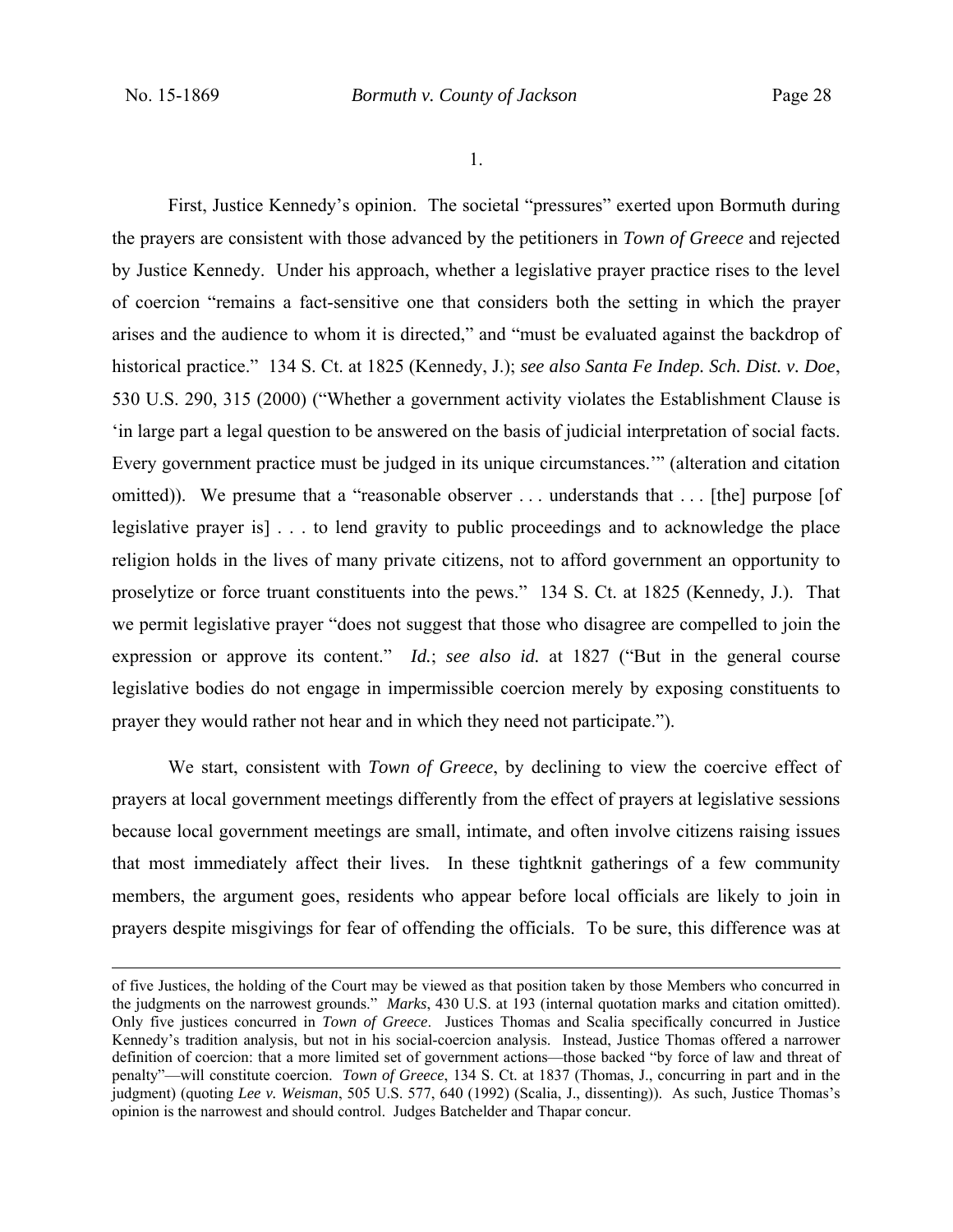the core of an opinion in *Town of Greece*: Justice Kagan's dissent. *Id.* at 1851–52 (Kagan, J., dissenting) ("The majority thus gives short shrift to the gap—more like, the chasm—between a legislative floor session involving only elected officials and a town hall revolving around ordinary citizens."). However, the five Justices in the *Town of Greece* majority did not adopt these distinctions. Neither do we.

 It is significant here, as in *Town of Greece*, that "[n]othing in the record suggests that members of the public are dissuaded from leaving the meeting room during the prayer, arriving late, or even, as happened here, making a later protest." *Id.* at 1827 (Kennedy, J.).<sup>11</sup> Bormuth admitted to not participating in Jackson County's prayer practice. His "quiet acquiescence [should] not, in light of our traditions, be interpreted as an agreement with the words or ideas expressed." *Id.* 

Instead of acknowledging this critical concession, Bormuth and Amicus Americans United argue Jackson County's invocation practice is coercive in three ways *Town of Greece* was not: (1) the Board's Chairman (or other Commissioners) preface the prayers with a request to rise and assume a reverent position; (2) two Commissioners turned their backs on Bormuth while he was speaking during public comment, and two others made statements reflecting their dislike of him; and (3) the Board denied Bormuth's requests to sit on two citizen committees. They therefore contend that application of Justice Kennedy's coercion standard requires a different outcome. We disagree.

First of all, we do not agree that soliciting adult members of the public to assist in solemnizing the meetings by rising and remaining quiet in a reverent position is coercive. *See Am. Humanist Ass'n*, 851 F.3d at 526 ("polite requests" by governmental officials to stand for invocations "do not coerce prayer"). These "commonplace" and "reflexive" requests—whether from ministers or elected individuals following their own faith's normative cues—do not alone mandate participation, especially as most are preceded with a polite "please." *Town of Greece*, 134 S. Ct. at 1832 (Alito, J., concurring). We do not think there is a constitutional difference

**<sup>11</sup>**In *Lund*, the Fourth Circuit concluded "these options, such as they were, served only to marginalize." 863 F.3d at 288. Even if these options so marginalized attendees, they are options Justice Kennedy's plurality opinion expressly approved. *See id.* at 320 (Agee, J., dissenting) (citing *Town of Greece*, 134 S. Ct. at 1827 (Kennedy, J.)).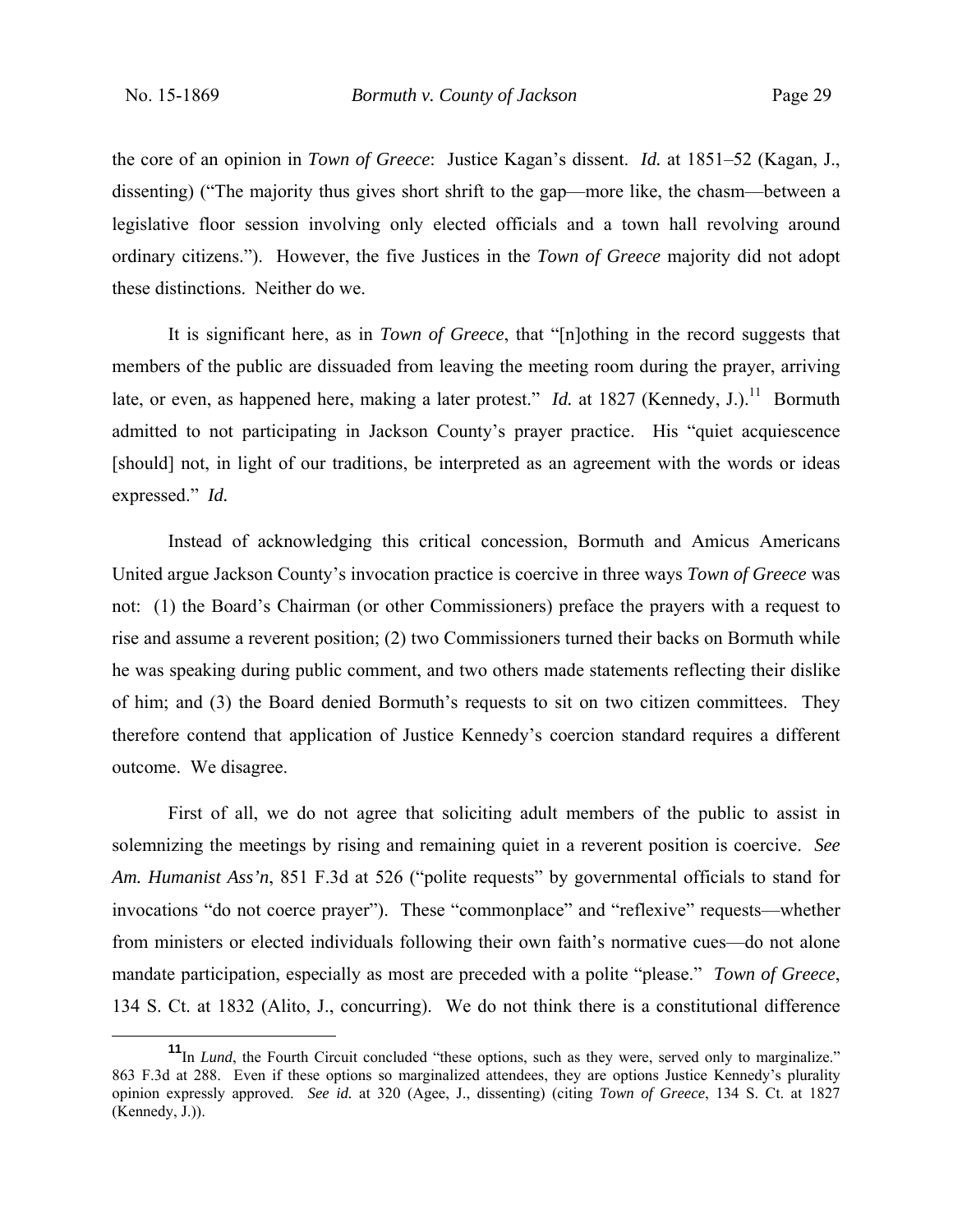here, for government-sanctioned prayers by official chaplains or invited community members still fall within the ambit of the Establishment Clause. More importantly, and as the district court stated, "[a]lthough nonadherents to Christianity such as Bormuth may fear that their business before the Board would be prejudiced if the Commissioners observed their noncompliance with the request to stand, the risk of prejudice is no greater if the request is delivered by a Commissioner than if it is delivered by a guest chaplain. In both situations, the Commissioners are equally capable of observing those who comply and those who do not." And, it is not as if a Commissioner specifically ordered Bormuth to stand and remain reverent in the face of Bormuth's protest to the contrary. *See, e.g.*, *Fields v. Speaker of the Penn. House of Representatives*, — F. Supp. 3d —, 2017 WL 1541665, at \*2, 11 (M.D. Pa. Apr. 28, 2017) (plaintiffs plausibly pled a violation of the Establishment Clause in a legislative prayer case where the Speaker of the House "publicly singled out [objectors] and ordered them to rise for the invocation," and "[w]hen they refused, the Speaker directed a legislative security officer to 'pressure' them to stand").

Second, that two Commissioners on separate occasions turned their backs on Bormuth during his public comments gives us no constitutional pause. One of these incidents was in response to Bormuth's comments about abortion and thus unrelated to the Board's invocation practice. Rather, as the district court found, "the[] behavior [wa]s likely an unfortunate expression of their own personal sense of affront elicited by [Bormuth's] sentiments." Moreover, these isolated incidents are not indicative of a "pattern and practice" of coercion against nonbelievers of religion. *Town of Greece*, 134 S. Ct. at 1826 (Kennedy, J.).

Bormuth and Amicus Americans United also point to post-litigation statements made by two of the Commissioners as reported in a local newspaper as evidence of him being treated differently on account of his complaints regarding the prayer practice. Those statements are as follows:

- Commissioner Rice: "[Bormuth] is attacking us and, from my perspective, my Lord and savior Jesus Christ. Our civil liberties should not be taken away from us, as commissioners."
- Commissioner Duckham: "What about my rights? . . . If a guy doesn't want to hear a public prayer, he can come into the meeting two minutes late."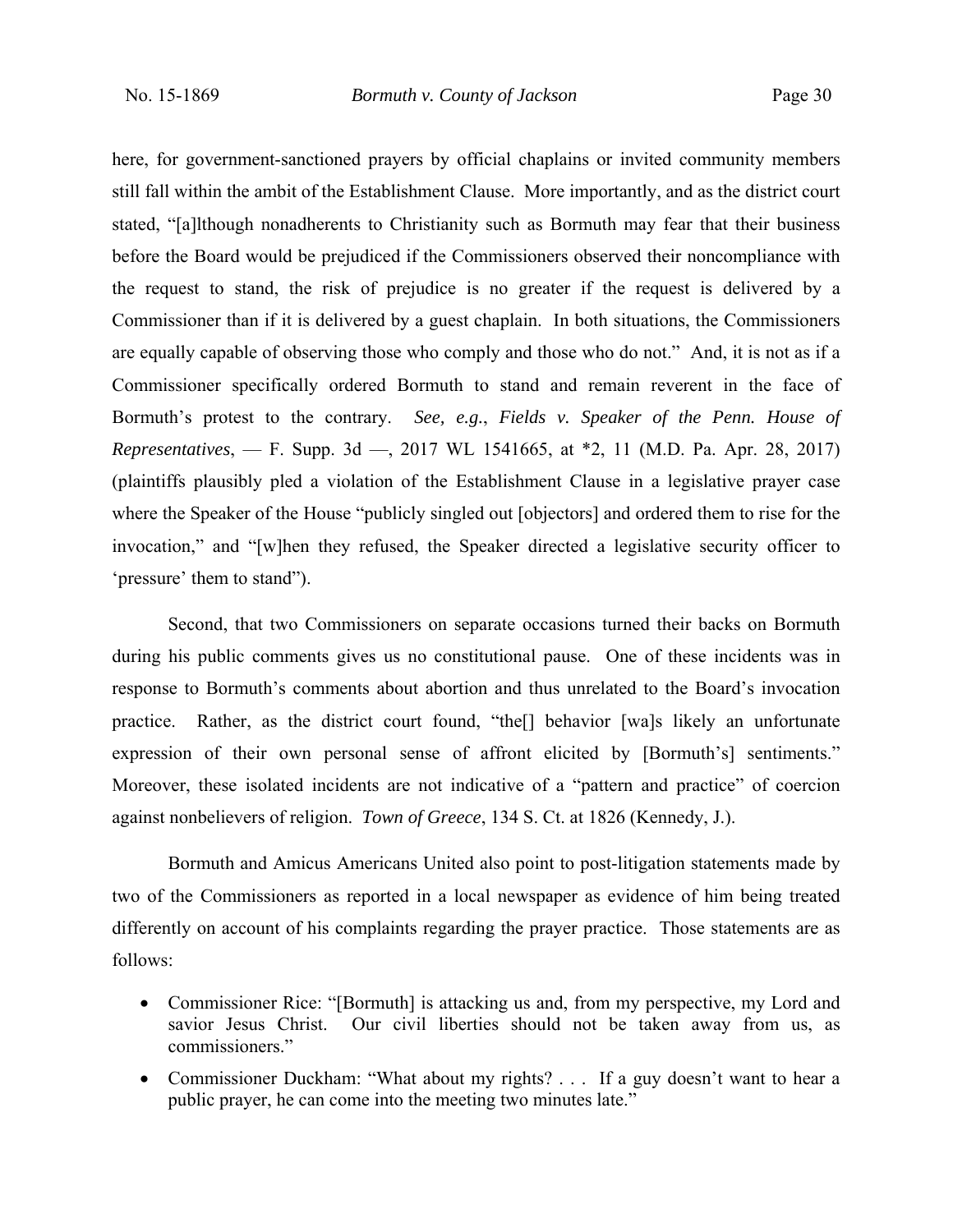- Duckham: "All this political correctness, after a while I get sick of it."
- Rice: "We Commissioners, as individuals, have a right to pray as we believe."

Three are in the context of an individual's right to offer a prayer of his faith, without preclearance by "an administrator or judge," and thus offer no help to Bormuth. *Id.* at 1822–23 (Majority Op.). That is, their comments confirm the prayers accommodate the Commissioners' spiritual needs and are not directed toward the audience. *Id.* at 1826 (Kennedy, J.). The fourth, the political correctness comment, at worst reflects a stray statement by one of the nine Commissioners and is not reflective of the Board as a whole.

 Moreover, nothing in the record suggests that the Commissioners who turned their backs on Bormuth or spoke out about him in public were expressing antagonism *for his religious beliefs*. Rather, the record reflects they reacted to *his* antagonism toward *them*. Individuals in Jackson County, including elected officials, know what getting sued by Bormuth feels like, having been in the position many times before. *See, e.g.*, *Bormuth v. City of Jackson*, No. 12- 11235, 2013 WL 1944574, at \*2 (E.D. Mich. May 9, 2013) (criticizing Bormuth for "inject[ing] into the record venomous, irrelevant, and gratuitous commentary").**<sup>12</sup>** The Commissioners did react poorly to Bormuth's actions. Context shows, however, that they reacted not to his beliefs but to the litigious way he chose to express them. Indeed, the comments quoted above came after Bormuth had brought yet another lawsuit. The Establishment Clause might prevent government officials from making a practice of "singl[ing] out dissidents for opprobrium," *Town of Greece*, 134 S. Ct. at 1826 (Kennedy, J.), but it does not require them to keep their cool. This point separates this case from *Lund*, where the Fourth Circuit found "[m]ultiple" examples of prayers portraying non-Christians as "spiritual[ly] defect[ive]" and "suggesting that other faiths are inferior." 863 F.3d at 284–85. No such practice of opprobrium has been alleged here, let alone shown.

 That leaves us with Bormuth's final coercion claim that Jackson County allocated benefits and burdens due to Bormuth's objection to its prayer practice by not appointing him to

**<sup>12</sup>***See also Bormuth v. City of Jackson*, No. 12-11235, 2012 WL 5493599 (E.D. Mich. Nov. 13, 2012); *Bormuth v. Dahlem Conservancy*, 837 F. Supp. 2d 667 (E.D. Mich. 2011); *cf. In re: Peter Carl Bormuth*, No. 13- 1194 (6th Cir. April 23, 2013); *Bormuth v. Johnson*, No. 16-13166, 2017 WL 82977 (E.D. Mich. Jan. 10, 2017); *Bormuth v. Grand River Envtl. Action Team*, No. 321885, 2015 WL 6439007 (Mich. Ct. App. Oct. 22, 2015).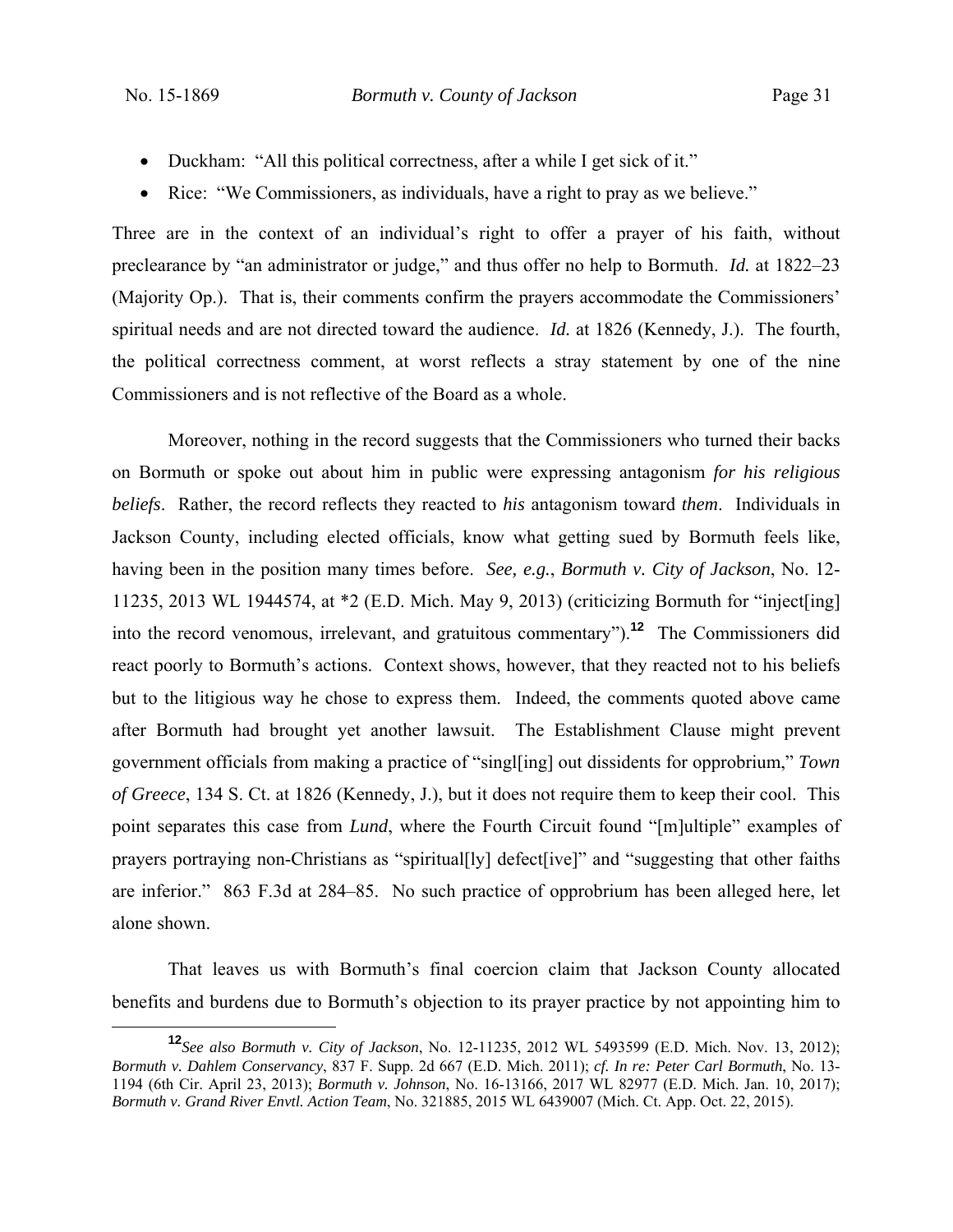the Solid Waste Planning Committee or the Board of Public Works. Assuming appointments to local citizen advisory boards rises to the level of "allocating benefits and burdens" under *Town of Greece*, and including those facts set forth in Bormuth's second motion to supplement that the district court denied, we do not agree.**<sup>13</sup>**

 Beyond a template rejection letter, we know nothing about why Jackson County rejected Bormuth's application to fill a vacancy on the Solid Waste Planning Committee. All we have are unverified assertions from his complaint that he "believes he was excluded deliberately in retaliation for his Pagan religious beliefs, his hostility to an established Christian religion, and his filing of this lawsuit in Federal Court." But in order to defeat Jackson County's motion for summary judgment, Bormuth was required to go "beyond the pleadings" and "do more than simply show that there is some metaphysical doubt as to material facts to survive summary judgment." *Travelers Prop. Cas. Co. of Am. v. Hillerich & Bradsby Co.*, 598 F.3d 257, 270 (6th Cir. 2010) (citation omitted). Bormuth failed to put forth any evidence tying his objection to the invocations to the Board's decision to not appoint him to the Solid Waste Planning Committee, and we therefore give no weight to this allegation.

We know slightly more with respect to his application for an appointment to the Board of Public Works. Yet, other than Bormuth's attestation that he was "the most qualified applicant," there is nothing in the record linking the refusal to appoint Bormuth to the Board of Public Works to his objection to the prayer policy. Bormuth even admits he was told that the candidate selected "was a former township supervisor who was involved with setting up a township recycling station and that his experience with recycling was the focus for his appointment." Accordingly, there is no record evidence indicating Jackson County "allocated benefits and burdens based on participation in the prayer. . . ." *Town of Greece*, 134 S. Ct. at 1826 (Kennedy, J.).

On this record, Bormuth has not carried his burden to set aside Justice Kennedy's presumption that reasonable observers know legislative prayer "lend[s] gravity to public proceedings[,] and . . . acknowledge[s] the place religion holds in the lives of many private

**<sup>13</sup>**Because we assume those facts not accepted by the district court, the alleged error, if any, in denying Bormuth's second motion to supplement was harmless.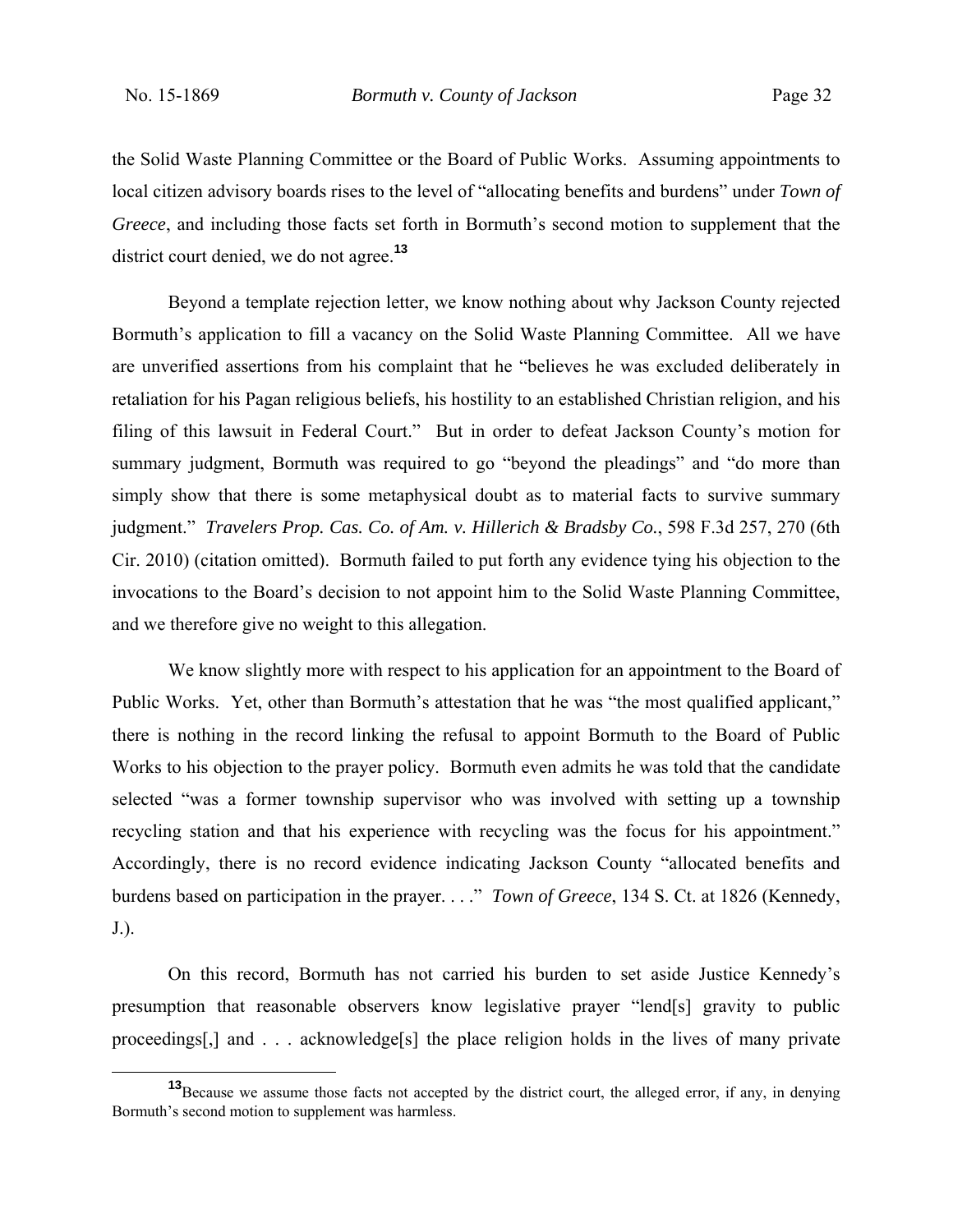citizens," and does not "afford government an opportunity to proselytize or force truant constituents into the pews." *Id.* at 1825. At bottom, Bormuth has shown he was offended by the Christian nature of the Board's prayers. But "[o]ffense . . . does not equate to coercion." *Id.* at 1826. Jackson County therefore did not "engage in impermissible coercion merely by exposing [Bormuth] to prayer [he] would rather not hear and in which [he] need not participate." *Id.* at 1827.

#### 2.

Finally, under Justice Thomas's legal coercion test, Bormuth's challenge easily fails. In fact, he makes no such argument to the contrary. Bormuth only raises "subtle coercive pressures" which do not remotely approach "actual legal coercion." *Id*. at 1838 (Thomas, J., concurring in part and in the judgment).

## C.

 In sum, Jackson County's invocation practice is consistent with *Marsh v. Chambers* and *Town of Greece v. Galloway* and does not violate the Establishment Clause.

## V.

For these reasons, we affirm the judgment of the district court.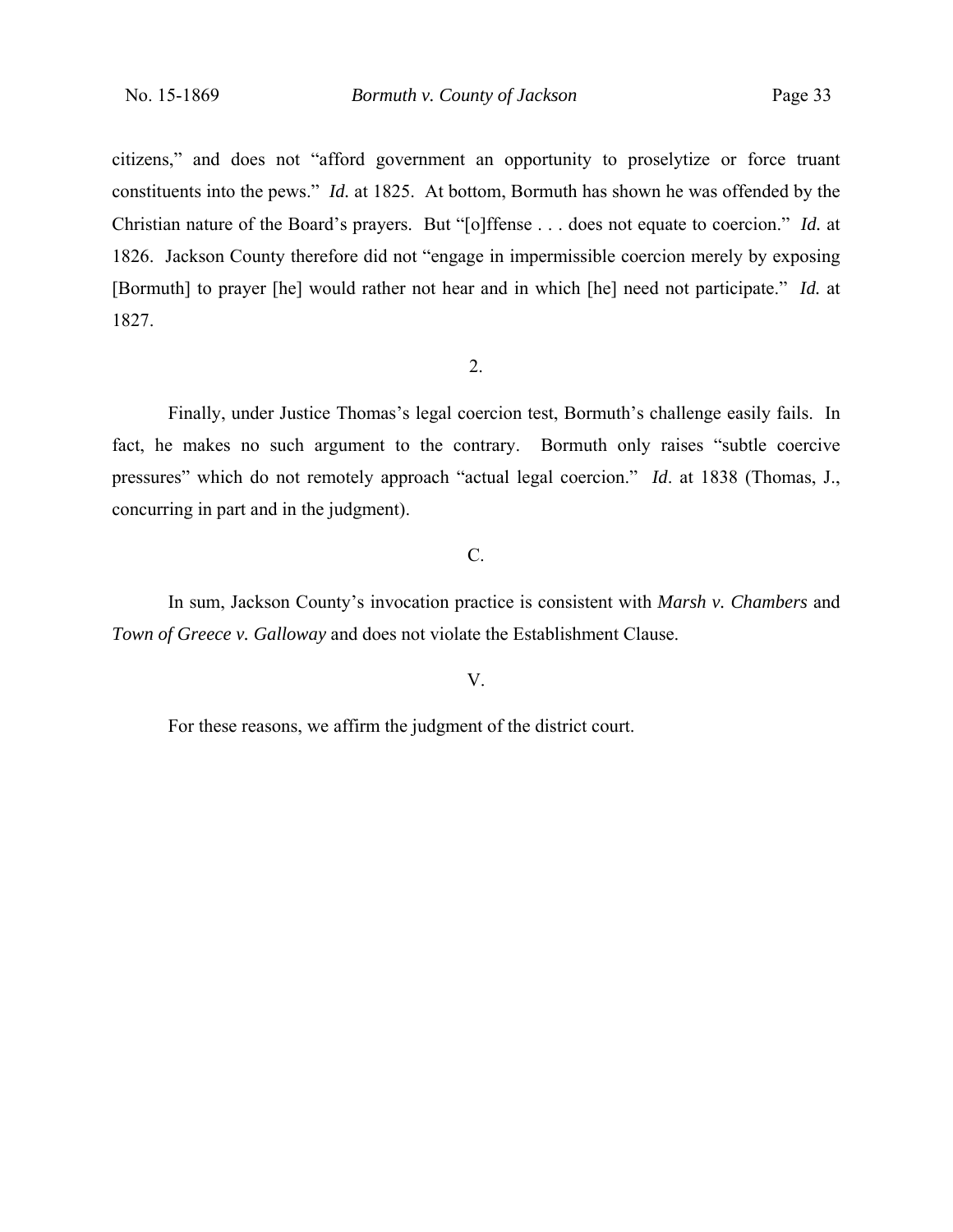#### **CONCURRENCE**

 $\frac{1}{2}$ 

 $\frac{1}{2}$ 

ROGERS, J., concurring. I concur in the majority opinion.

 I write separately to explain why Justice Thomas's concurrence in *Town of Greece*, however compelling it may be, does not constitute binding precedent for us in this case.

 The general rule of both horizontal and vertical stare decisis is that holdings of the same court, and of a higher court (to which the parties can appeal), not overruled or superseded by later such holdings, constitute binding precedent. Horizontal stare decisis protects the fundamental interest of deciding like cases alike (basic fairness), and the interest of having people know what the law is (notice). Vertical stare decisis in a pyramidal court system, in addition, obviates the need for repeated appeals. A lower federal court should decide the same way as an unsuperseded holding of the U.S. Supreme Court, assuming that the facts are not materially distinguishable. In particular, when there is argument as to whether facts are materially distinguishable, we look to the reasoning of the majority Justices to see what facts and reasoning led to the majority holding.

 This is straightforward when five or more members of the Supreme Court agree on the reasoning for the holding. As a matter of long-standing, deeply accepted practice, we do not treat holdings as less binding when the majority members of the precedent-setting Court have been replaced. We assume for stare decisis purposes that the same Justices are still there.

 The above analysis also applies quite simply in the case of split majority opinions. To the extent that facts are not materially distinguishable, and the case has not been overruled or superseded, we should reach the same result that the precedent Court would have necessarily reached, to the extent that we can do so, by looking one-by-one at the controlling rationale of each of the various opinions that make up the precedent majority. This serves directly the underlying purposes of horizontal and vertical stare decisis.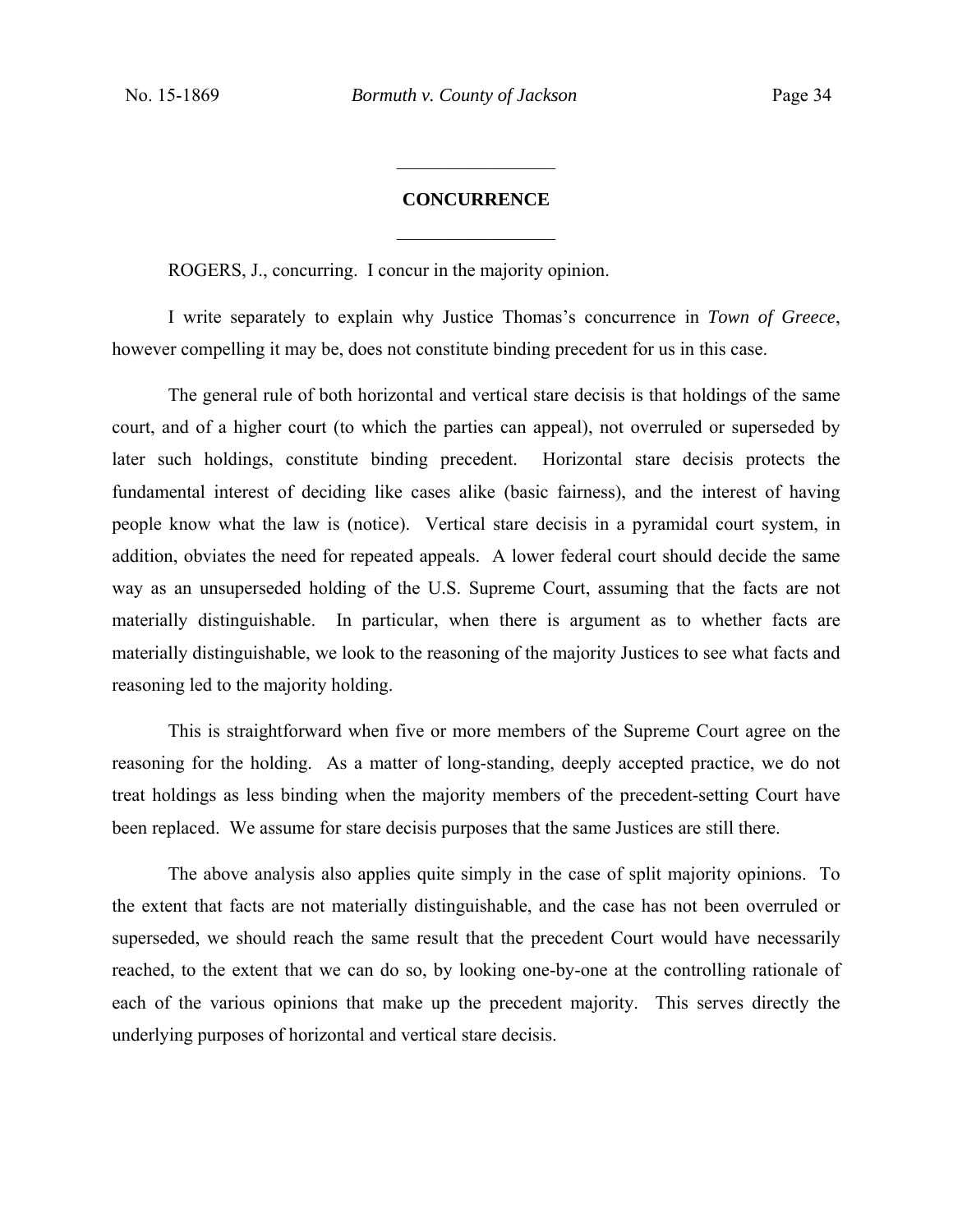The following conclusion of Judge Kavanaugh states with striking elegance the rule that fundamentally serves these purposes:

Even though it is often not possible to identify a "common rationale" in the multiple opinions from a splintered decision, lower courts can still reach a *result* consistent with the opinions of a majority of the Supreme Court. They can do so by following the opinion that would lead to an outcome that a majority of the Supreme Court in the governing precedent would have reached if confronted with the current case.

*United States v. Duvall*, 740 F.3d 604, 613 (D.C. Cir. 2013) (Kavanaugh, J., concurring).**<sup>1</sup>**

 This test has the incidental advantage of not foisting a strange meta-analysis on lower courts to determine which of two Supreme Court positions is, for instance, more or less "doctrinally far-reaching." *See United States v. Cundiff*, 555 F.3d 200, 209 (6th Cir. 2009). All the lower court has to do is run its analysis using the various opinions in the split decision, and then see whether now holding the same way as the split precedent majority would have obtained five votes of that majority.

 The test is also consistent with the *Marks* narrowest-grounds rubric. *Marks*, like this case, was one in which multiple opinions were "linear" or "nested." *See King v. Palmer*, 950 F.2d 771, 781 (D.C. Cir. 1991). A "linear" or "nested" set of rulings is one in which any ruling in the same direction as the majority, under one of the opinions constituting the majority, would logically require the judges of the other decision to rule the same way. *See id.*; *see also Duvall*, 740 F.3d at 610 (Kavanaugh, J., concurring). It is in that context that the controlling opinion is "narrower": the future cases that it would control comprise a smaller set than the set of cases that would be controlled by the other. As Judge Kavanaugh noted, in such linear cases the opinion "that occupies the middle ground" between the "broader opinion supporting the judgment" and the dissent will normally be controlling. *Duvall*, 740 F.3d at 610 (Kavanaugh, J.,

 $\frac{1}{1}$ <sup>1</sup>In defense of just this test, an obscure legal academic explained twenty years ago that this is what federal courts actually do. Rogers, "*Issue Voting" by Multimember Appellate Courts*, 49 VAND. L. REV. 997, 1007–09 (1996) (citing *Siegmund v. General Commodities Corp.*, 175 F.2d 952 (9th Cir. 1949) (applying *National Mutual Ins. Co. v. Tidewater Transfer Co.*, 337 U.S. 582 (1949)); *Detres v. Lions Building Corp.*, 234 F.2d 596 (7th Cir. 1956) (applying *Tidewater*); *Banco Nacional de Cuba v. Chase Manhattan Bank*, 658 F.2d 875 (2d Cir. 1981) (applying *First National City Bank v. Banco Nacional de Cuba*, 406 U.S. 759 (1972)); *Greene v. Teffeteller*, 90 F. Supp. 387 (E.D. Tenn. 1950) (applying *Tidewater*)).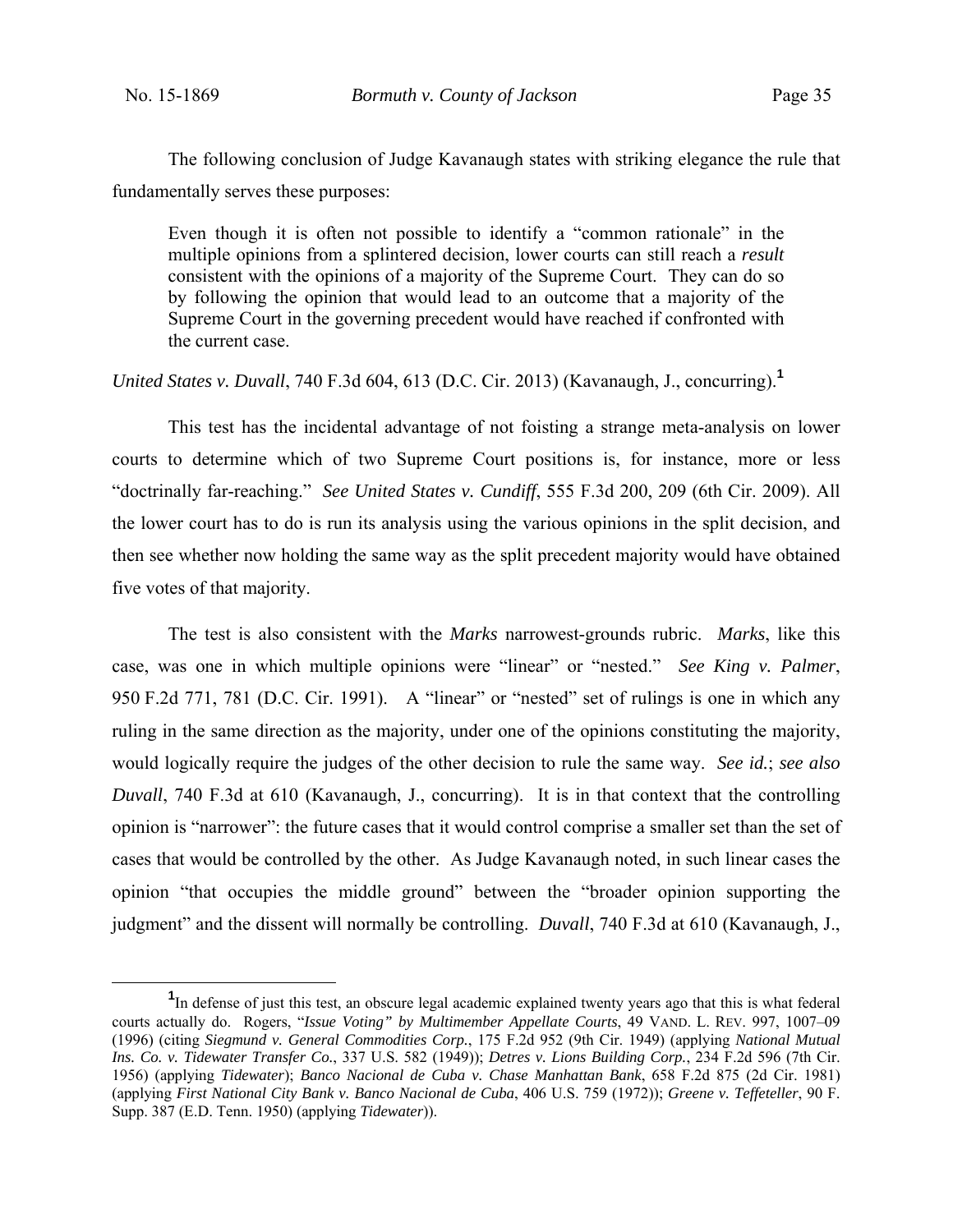concurring). The "middle ground" in *Town of Greece* with respect to coercion is clearly Justice Kennedy's opinion.

 The test also avoids an anomaly like the one that would result if, for instance, we were to hold that Justice Thomas's opinion was controlling precedent in this case. In a future case, we would have to hold that religious practices that seven *Town of Greece* Justices would clearly find unconstitutional were nonetheless constitutional because of the views of only two Justices. Such an anomalous result would be inconsistent with fundamental principles of stare decisis.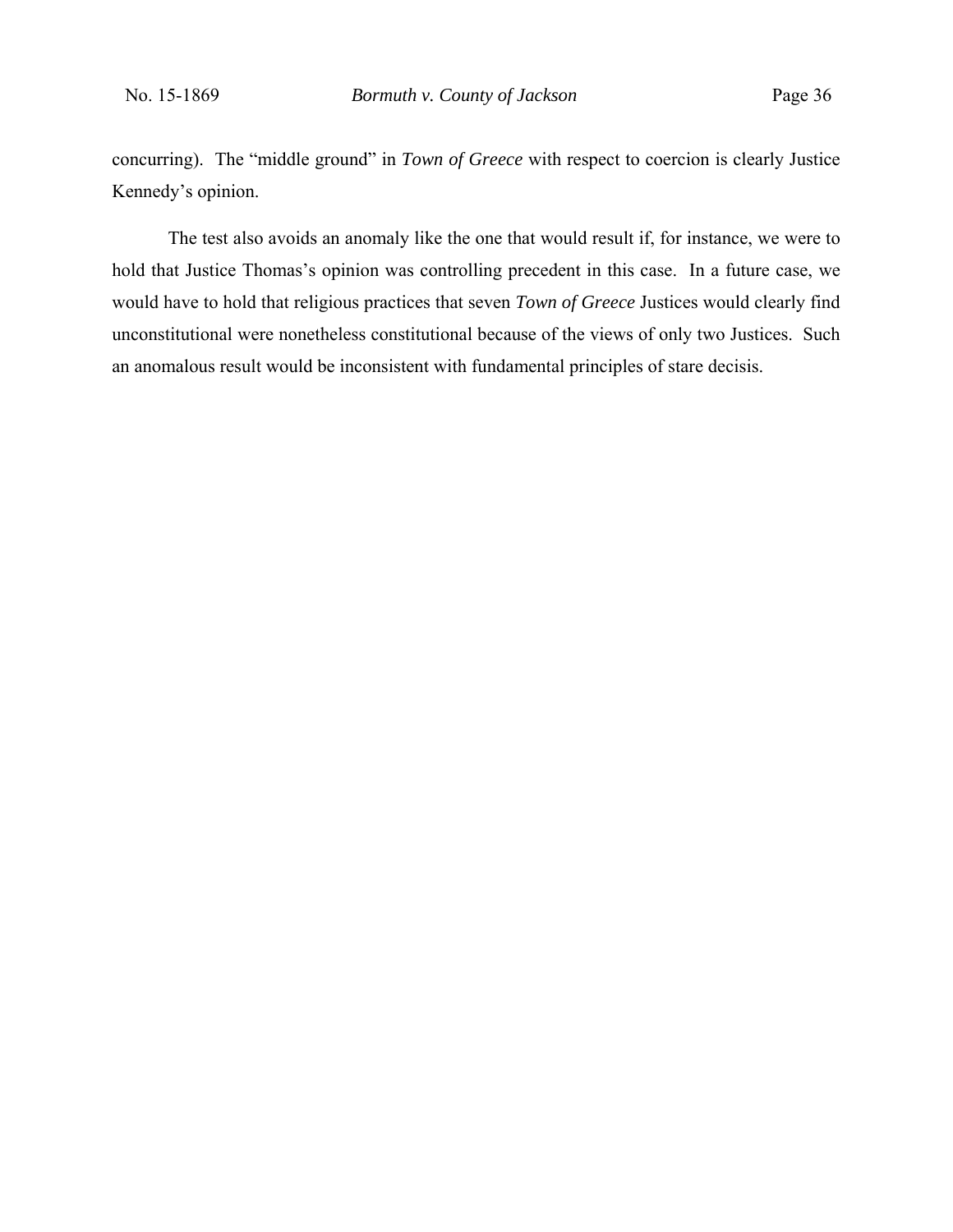# **CONCURRENCE**   $\frac{1}{2}$

 $\frac{1}{2}$ 

SUTTON, Circuit Judge, concurring.

"Let us pray." Or "Let me pray."

"Please join me in prayer." Or "Please join me, if you wish, in prayer."

"Please stand reverently as we pray." Or "Please stand reverently, if you wish, as we pray."

"Council member Smith will now offer a prayer." Or "Our chaplain will now offer a prayer."

"We pray these things in Jesus's name." Or "We pray these things in God's name."

"We pray these things in God's name" while making the sign of the cross.

Or "We pray these things in God's name" without making the sign of the cross.

In telling Congress and eventually the States that they "shall make no law respecting an establishment of religion," the First Amendment does not preference any of these options. Nor does the guarantee suddenly spring into action based on the percentage of invocation prayers given in one faith tradition over time—25%?, 50%?, 75%?, 100%?—so long as the governmental body does not exclude prayers because of their content.

Good manners might have something to say about all of this and how it is done. So too might the Golden Rule. But the United States Constitution does not tell federal judges to hover over each town hall meeting in the country like a helicopter parent, scolding/revising/okaying the content of this legislative prayer or that one.

Instead of asking judges to referee what will inevitably become arbitrary lines and thus will run the risk of becoming judge-preferenced lines, case law looks to American historical practices to determine what the Establishment Clause allows and what it does not. History judges us in this area. We do not judge history. For all of American history, such prayers have been allowed, whether invoking Jesus, God, or something else, whether by government-paid chaplains or by the elected officials themselves. And for all of American history, the United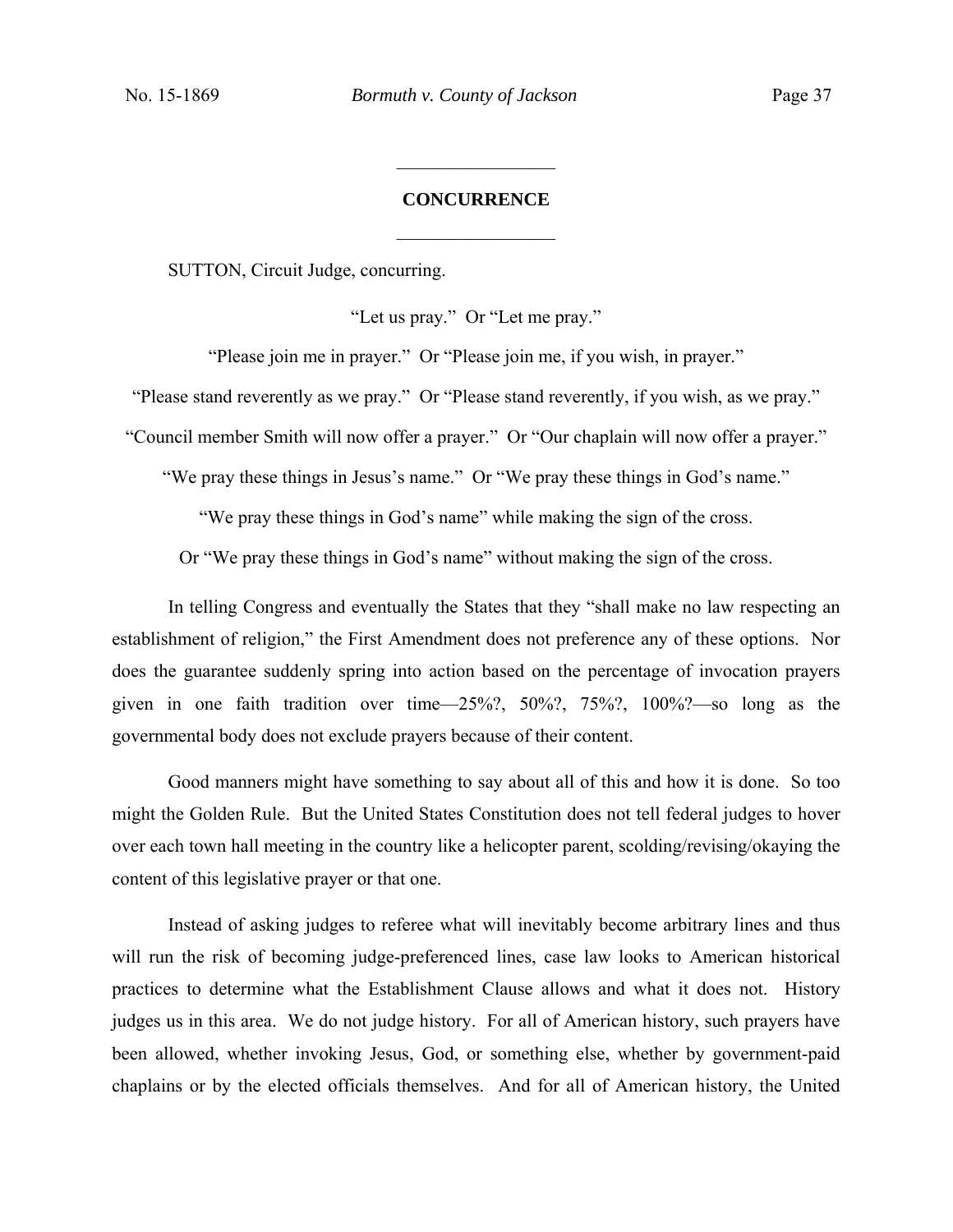States Supreme Court has authorized such prayers. No one doubted the practice for most of our history. And when challenges to the practice first arose about thirty-five years ago, the Supreme Court made clear that such prayers are constitutional so long as they do not coerce non-believers. *See Marsh v. Chambers*, 463 U.S. 783 (1983); *Town of Greece v. Galloway*, 134 S. Ct. 1811 (2014).

One point on which we can all agree is that the solemnity of the occasion, then and now, makes spiritual invocations a permissible way to begin work on behalf of the People—in legislative bodies, executive proceedings, or court hearings. I am not aware of a single opinion by a Justice of the United States Supreme Court or by a Judge of our Court who doubts that point.

The point on which we have trouble agreeing is what terms individual chaplains and individual elected officials may use in offering such invocations. But here's the rub: If the explanation for an invocation prayer is the humble act of seeking divine guidance before a session of government, is it not strange for judges to interfere with the content (e.g., God, Allah, or Jesus) or symbols (e.g., making the sign of the cross or not) of that official's prayer? Why permit legislative prayers, then call them a trespass when done sincerely in the manner traditionally used by that individual? So long as the prayer giver does not try to coerce anyone into adopting their faith, so long in other words as the individual gives an invocation, not an altar call, I see no meaningful role for judges to play.

No less importantly, does the prohibition on establishing any one religion really require us to pick one set of the above invocation options over the other? Do we really want to go down the road of telling people how to pray? There would be some irony in accepting this invitation. We have whole bodies of law connected to adjacent guarantees of the First Amendment that confirm the perils of allowing government officials to regulate the content of speech, and still more the content of a religious exercise, unless absolutely necessary. At some point judicial prescription prevents the words of an invocation prayer from being a prayer at all.The courts in this country have set their example by using "God," as in "God save this Honorable Court." Others are free to follow the courts' example and perhaps learn from it. But with the exception of prohibiting coercion or proselytization, I doubt the federal courts can do anything better than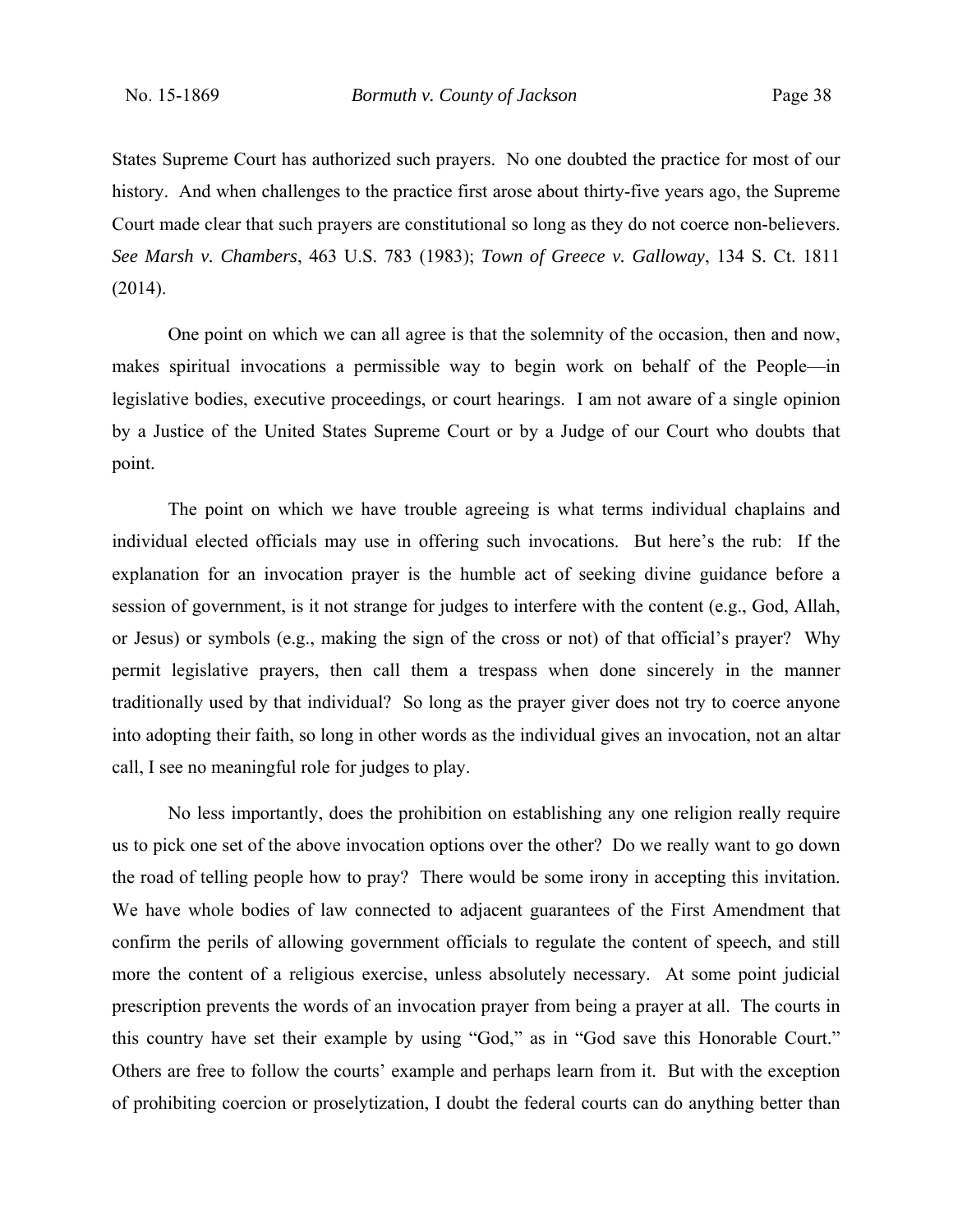teach by example and trust Americans in large cities and small hamlets to respect our many traditions and to live and learn over time through the experience of using different invocation practices.

Even references to "God," which make most people comfortable, are not a balm for everyone. It's a multi-perspective word, yes. But it's not an all-perspective word, as Mr. Bormuth's position in this case confirms. In his view, *none* of the options listed at the outset of this opinion satisfies the Establishment Clause. All references to any one faith or to religion in general, he says, must be removed from governmental proceedings. Who is coercing whom under that approach? And what are we establishing?

In resolving cases of this sort, I would be mindful about what we are "walling in or walling out." Governmental bodies, courts included, usually strive to be respectful of the diversity of faiths in any one town, region, or the country as a whole. As well they should. But what really counts as respect? And what really counts as tolerance? Different perspectives abound. For some, it's too much information to listen to an individual's traditional way of praying. For others, it conveys more respect, not less, when the individual invokes their God authentically and unguardedly and in the process offers a glimpse into who they are. I am reticent to favor one perspective over the other.

Either way, none of this should obscure the broader point that the terms of the Constitution and the words of our cases do not require, or even allow, us to parse highly personal offerings on the basis of our intuitions or social conventions about how best to foster religious sensitivity in America. Who can say when a prayer offered with humble fervor has too much fervor and too little humility? That's not a line the Constitution asks us to draw, and any efforts to innovate one are apt to do more harm than good for the cause of tolerance.

The idea that the Establishment Clause favors chaplain-led prayers over legislator-led prayers is particularly puzzling. Prayers by their nature are personal, even when offered in a public setting. It is a petition by the individual, not the State or City. And that's the way most people perceive them given our long history of permitting such invocations. Just as we would not mistake a legislator's reference to his or her faith during a floor debate as an establishment of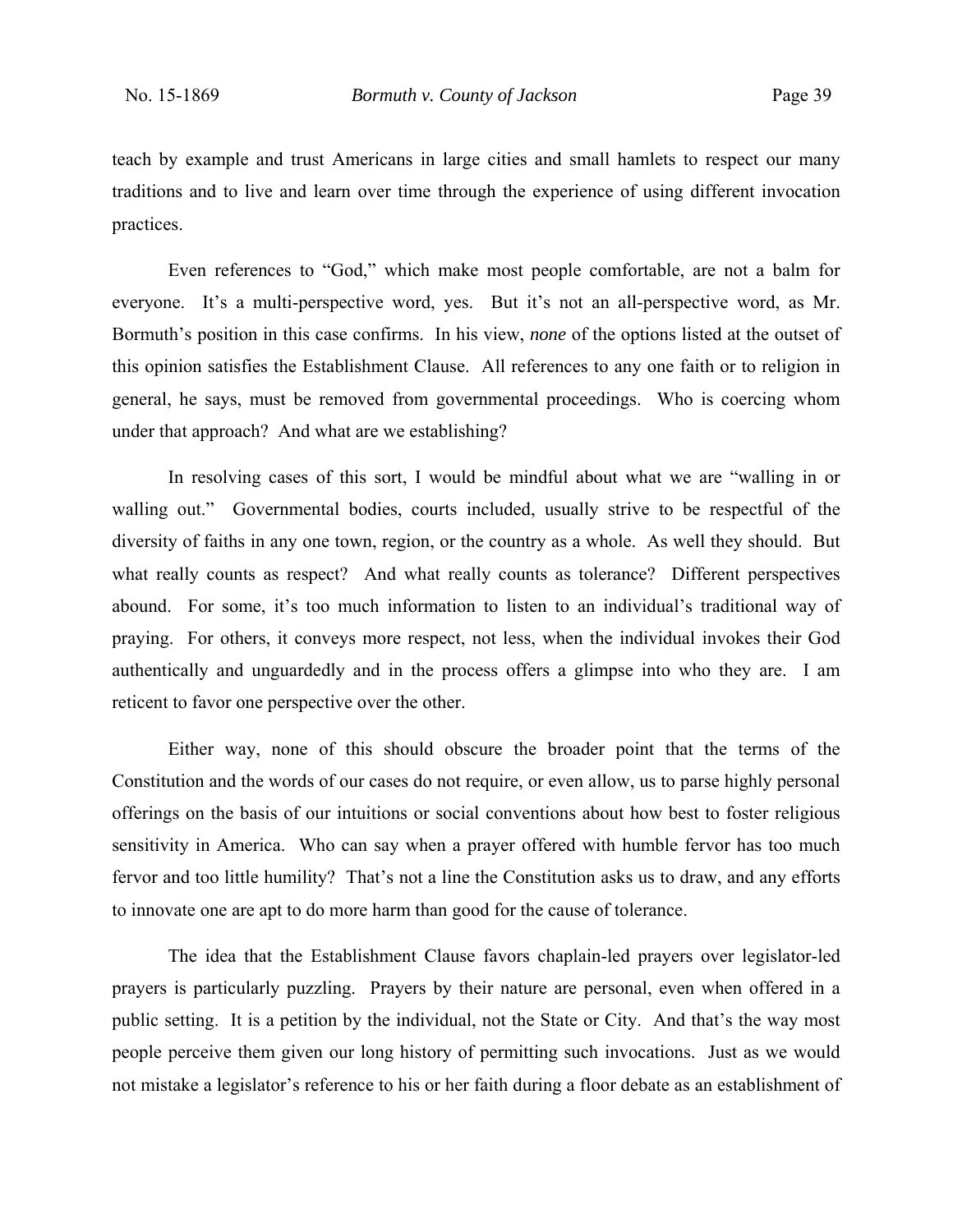religion, we should not make that mistake when they invoke their personal faith as part of an invocation. But if there is a message-sending risk with invocation prayers, I would think it grows, rather than diminishes, when the governmental body hires a faith leader (necessarily of one faith) to say the prayers. A government-sponsored faith leader seems closer to an establishment than allowing each official to pray however they wish or to offer no prayer at all.

How, after all, does a pattern of legislator-led prayer with respect to one faith coerce citizens to follow that faith in a way that chaplain-led prayer of a single faith does not? If the elected officials offer an invocation prayer in their own personal way, that coerces no one. If anything, risks of endorsement and any other risks at the outer edges of the Establishment Clause cases increase if the government *must* hire a chaplain to permit an opening prayer. And if Mr. Bormuth succeeds, that of course will be the remedy: Hire a minister. Does that solution really satisfy the concerns of those inclined to adopt it? And what of a legislator who is also a person of the cloth? Could John Danforth but not John McCain give an invocation? When a line offers no meaningful distinctions, it is a good time to ask whether the court should draw it.

One last point deserves emphasis. There is no cognizable evidence that the council excluded any commissioner who asked to give a prayer or who chose not to give a prayer. And there is no evidence that the council adopted its invocation practice with the goal of favoring this religion or that one. The practice was around long before Mr. Bormuth entered the scene, whether in this town or in many others around the country. In a country of this size and diversity, with thousands of local governmental bodies, it should surprise no one that some small towns have elected officials of one faith. Just as many people of like-minded political views sometimes live in the same area, so too do many people of like-minded faiths sometimes live in the same area. That is inevitable in such a large country. Nor is that the only inevitability in this area. Just as often, more often in fact, our pluralism leads to a greater diversity of faith and a greater diversity of prayer across the country or in some instances increases the pressure to abandon invocation prayers altogether. The Establishment Clause does not place a thumb on these local choices.

What I have said so far addresses the main issues presented at the panel stage of this case and the main issues joined at that stage. At the en banc stage, considerable attention has been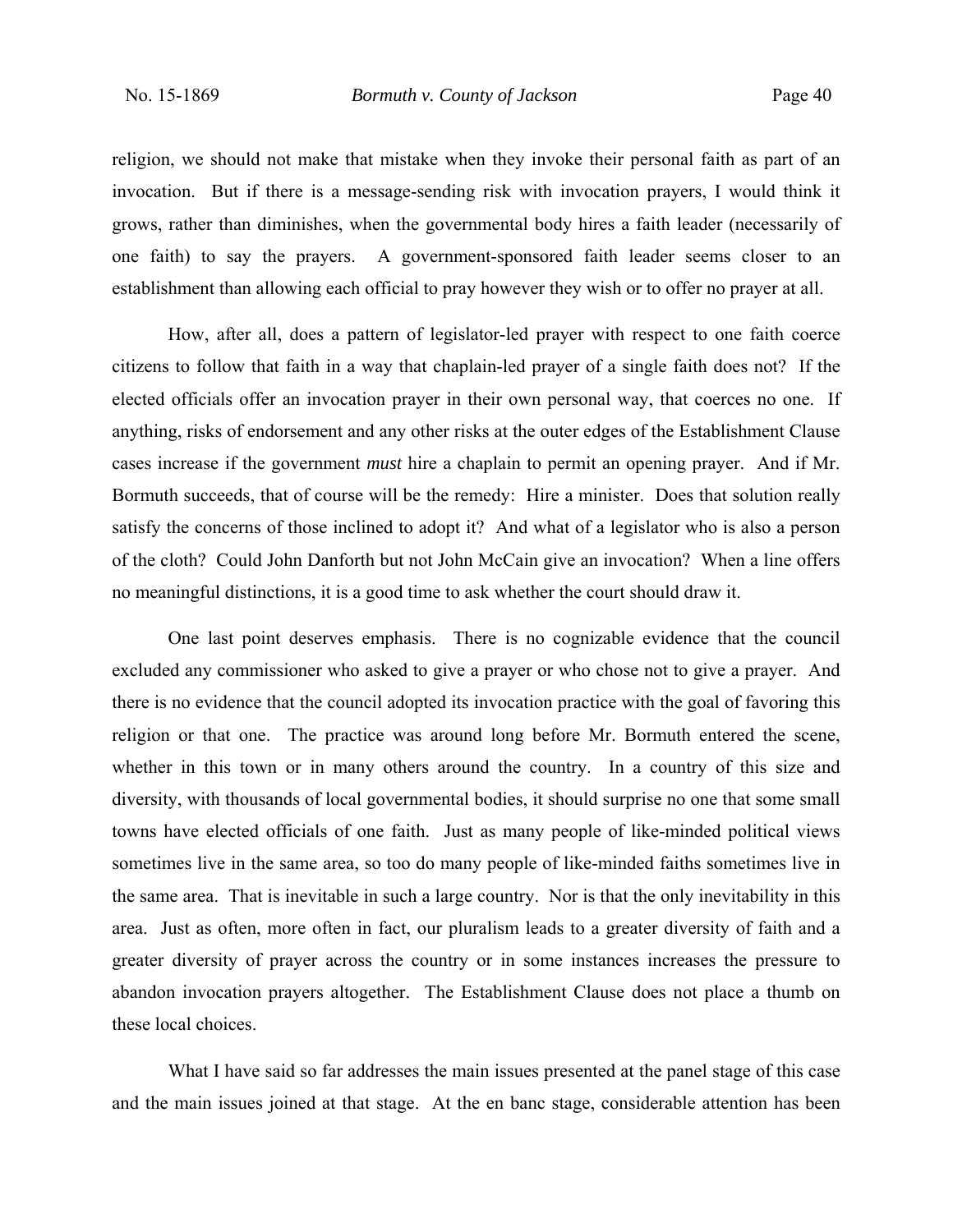given to the discovery issues and the reaction of a few Council members to Mr. Bormuth's complaints. Just as I join Judge Griffin's fine opinion in full with respect to the general legal principles in this area, I join his opinion in full with respect to the other features of this case. Let me add a few points as to these other issues.

Mr. Bormuth cannot have it both ways. He filed this case as a pro se litigant and insisted on not having an attorney, even when one was offered. Having refused to take an attorney, he is not entitled to relaxed pleading standards or relaxed motions standards of the sort we sometimes give to pro se litigants.

Virtually all of the evidence that Mr. Bormuth now wants us to consider is not admissible or even in the record. And it was he, not the county, who first moved—twice—for summary judgment. At the summary judgment phase of a case, parties no longer may rely on the pleadings. To generate a material dispute of fact, they must cite "particular parts of . . . the record" or show the absence of supporting evidence on the other side. Civil Rule  $56(c)(1)$ . Rule 56 expressly limits what we may consider to "materials in the record," Civil Rule  $56(c)(3)$ , a mandate that applies to all parties—represented or not, willing to accept representation or not.

All of this means we may not consider most of the "evidence" on which Mr. Bormuth now relies: the "Pandora's Box" comment; the "nitwit" remark; the "political correctness nonsense" remark; and the absence of prayer in a meeting without public attendance. A complaint is not evidence. Briefs are not evidence. And Bormuth never asked the district court to take judicial notice of any specific video or videos. The closest he came to introducing the videos was an attachment to his motion for summary judgment. All he did, however, was recite various prayers given at the town council meetings and cite the online videos as his source. But his transcriptions did not include any of the comments or incidents mentioned above. They included only a selection of the prayers given during invocations.

The district court also did not abuse its discretion in rejecting Bormuth's request to depose Council members about their invocation prayers. It concluded that courts should "focus not on the personal motives or biases of government officials, but rather on the objective content of the prayer, the impact it has on the listeners, and any situational aspects of it that could be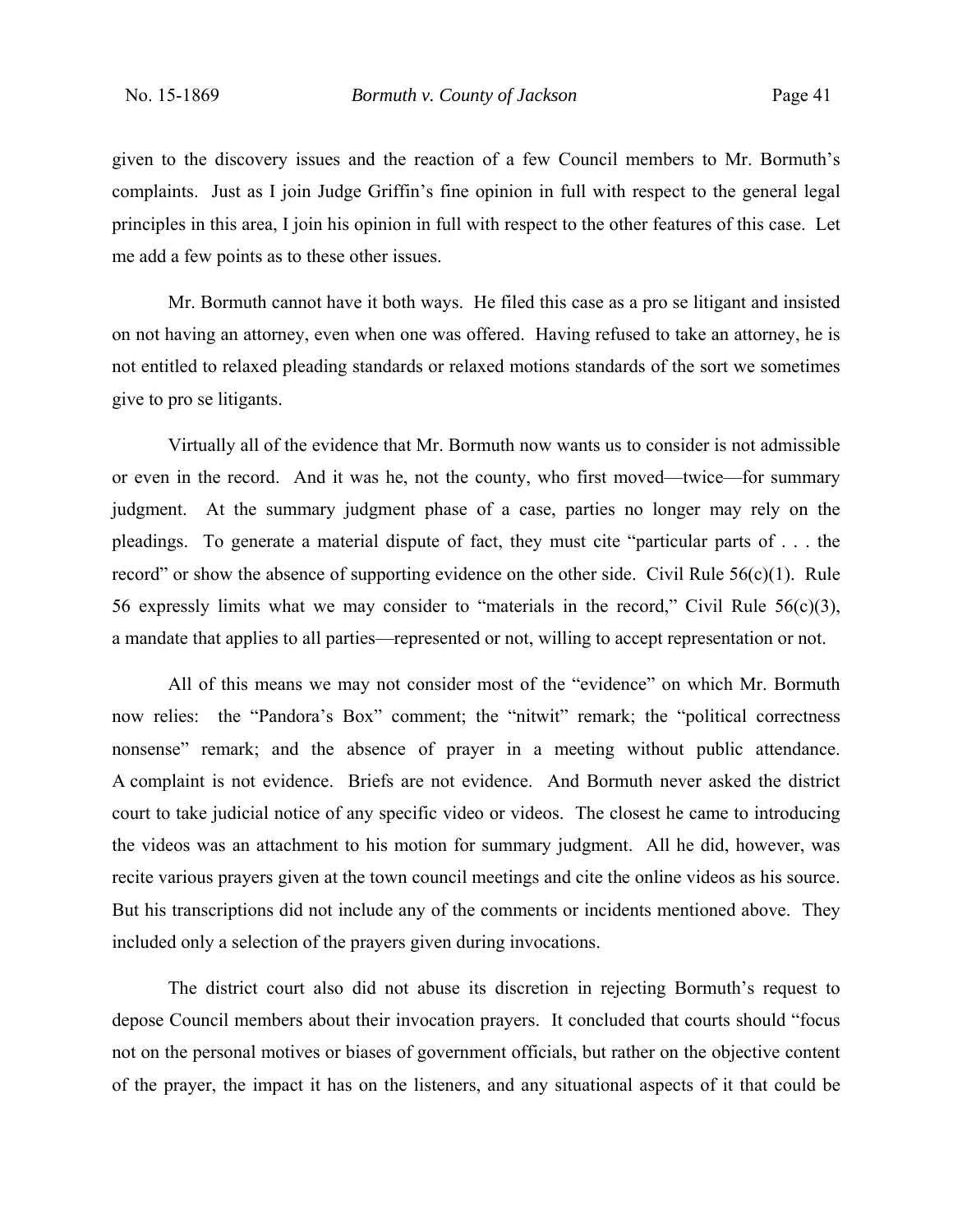unduly coercive." An invocation prayer does not become unconstitutional under the Establishment Clause, or for that matter become constitutional under the Clause, based on the subjective motives of the individual who gave it. Even when the Court has invalidated a display under the Establishment Clause, it did not do so based on the subjective purposes of the local officials. *See McCreary County v. ACLU*, 545 U.S. 844, 861–63 (2005).

But if one prefers to ignore the conventional rules for resolving summary judgment motions, I would ignore them in full. Other materials, including lower court decisions mentioned in one of the amicus briefs, and *all* of the videos, show why the council members became frustrated with Mr. Bormuth and confirm that this frustration had little to do with his religious beliefs and more to do with his methods of advocacy. This was not his first legal grievance, to put it mildly. *See, e.g., Bormuth v. City of Jackson*, No. 12-11235, 2013 WL 1944574, at \*2 (E.D. Mich. May 9, 2013) (chronicling Bormuth's penchant for "inject[ing] into the record venomous, irrelevant, and gratuitous commentary"); *Bormuth v. City of Jackson*, 12- 11235, 2012 WL 5493599, at \*1–2 (E.D. Mich. Nov. 13, 2012) (denying Bormuth's claim that he suffered religious discrimination when, as in his words "one of the best poets in Jackson County" and a "rare 'druidic bard,'" he was asked to stop attending a community college's poetry readings); *Bormuth v. Dahlem Conservancy*, 837 F. Supp. 2d 667, 670 (E.D. Mich. 2011) (denying Bormuth's religious discrimination claim against a private non-profit nature center that asked Bormuth to stop visiting after he emailed this threat: "tell your groundsman that the next time I see him driving that diesel cart just because he is too la[z]y to walk [I] will . . . have the spirits drop a widow maker on him putting him in a wheel chair the rest of his life."); *see also Bormuth v. Johnson*, No. 16-13166, 2017 WL 82977, at \*3 (E.D. Mich. Jan. 10, 2017) (rejecting his claim that his loss in the Democratic primary was due to a "deliberate attempt by [a] Christian"—the Secretary of State—"to deny a Pagan candidate" a fair election); *In re Peter Carl Bormuth*, No. 13-1194 (6th Cir. Apr. 23, 2013) (rejecting his mandamus action seeking the recusal of a judge who was a Christian); *Bormuth v. Grand River Envtl. Action Team*, No. 321865, 2015 WL 6439007 (Mich. Ct. App. Oct. 22, 2015) (rejecting his claim that he should be able to conduct groundwater tests on a nonprofit's property).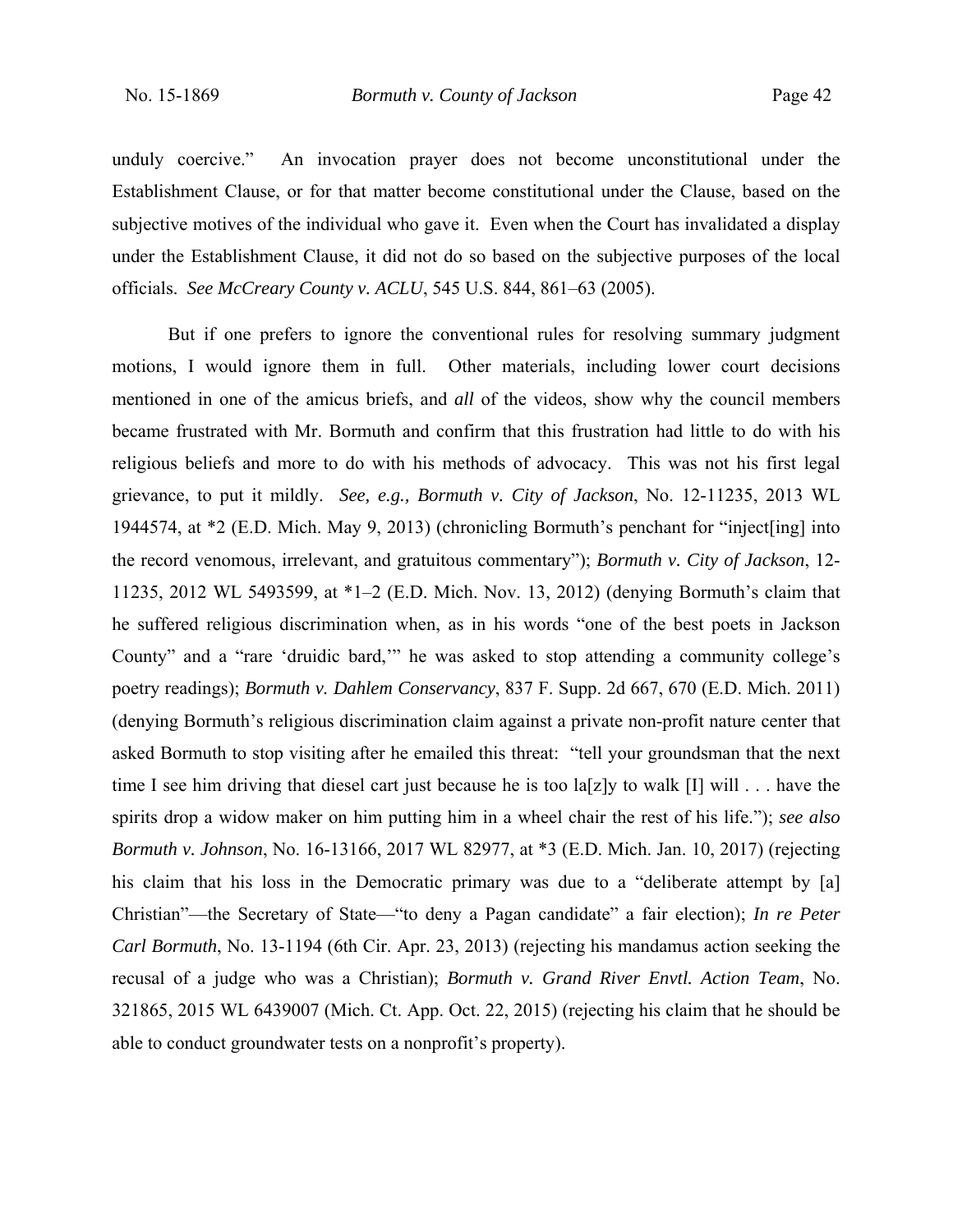During the en banc oral argument, the lawyer for the county acknowledged, quite properly, that the council members should not have expressed their frustration with Mr. Bormuth—or for that matter with anyone else who brings a matter to the council. But in the context of these other legal disputes, it is a bit rich to say that the council members reacted negatively to him due to his spiritual views in particular or to his position on council prayers in general.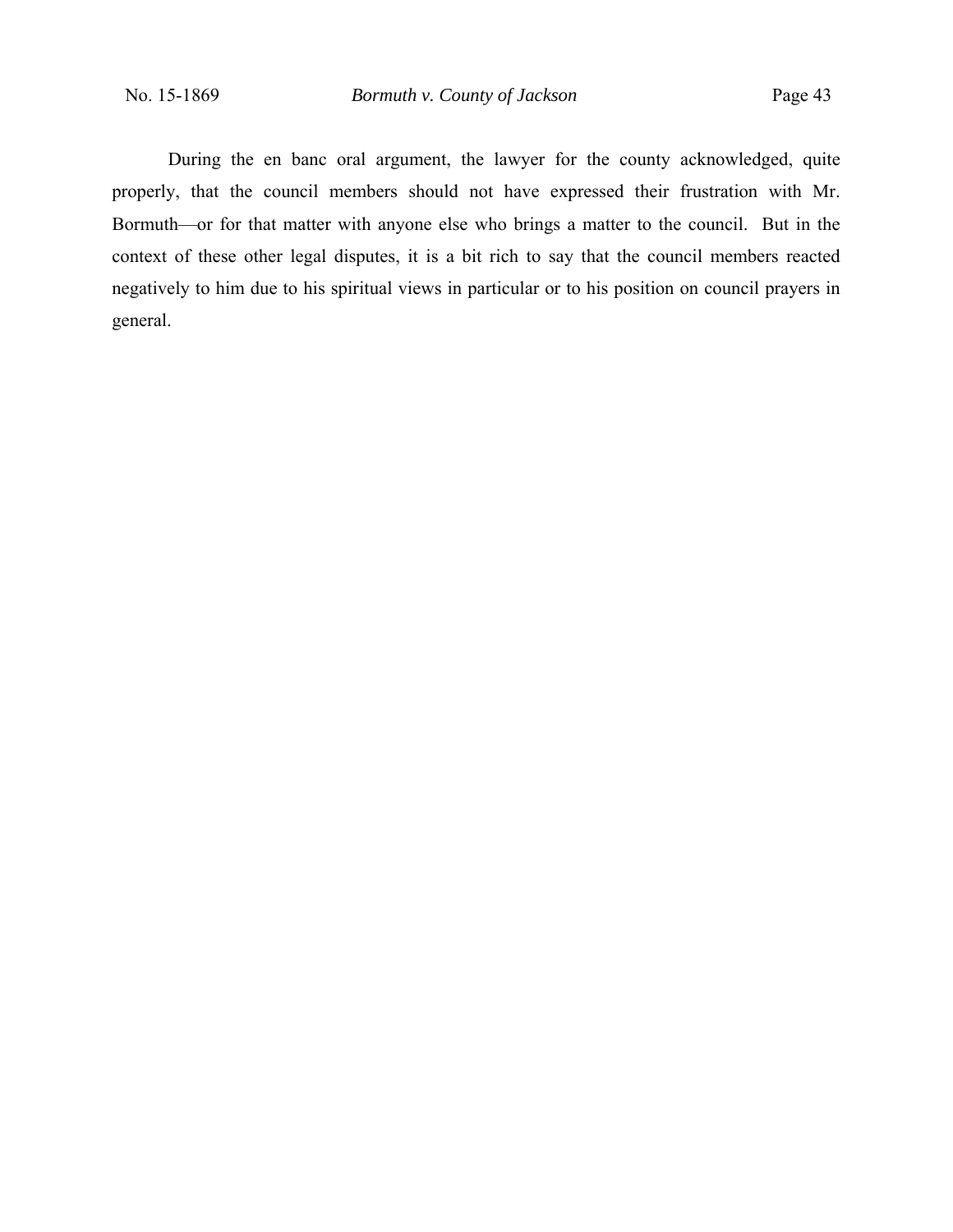# **DISSENT**   $\frac{1}{2}$

 $\frac{1}{2}$ 

KAREN NELSON MOORE, Circuit Judge, dissenting. When Peter Bormuth voiced his objection to the Jackson County Board of Commissioners' practice of opening public meetings with exclusively Christian prayers, a Jackson County Commissioner made a disgusted face at Bormuth and turned his chair around, refusing to listen. R. 10 (Am. Compl. ¶ 31) (Page ID #69). One Commissioner called Bormuth a "nitwit" for questioning the prayer practice. County of Jackson, *Personnel & Finance Committee November 12, 2013 Jackson County, MI*, YouTube (Dec. 19, 2013), http://tinyurl.com/2013nov12 (43:29–43:35). One Commissioner referred to Bormuth's objection as an attack on "my lord and savior Jesus Christ." R. 14 (Pl. First Mot. for Summ. J., Ex. C) (Page ID #149); *see also* County of Jackson, *Personnel & Finance Committee November 12, 2013 Jackson County, MI*, YouTube (Dec. 19, 2013), http://tinyurl.com/2013nov12 (32:50–32:59) (characterizing Bormuth's challenge to the prayer practice as "an attack on Christianity and Jesus Christ, period"). The Commissioners, all of whom are Christian, refused to allow any non-Commissioners to give prayers, and did so in order to avoid hearing prayers they would not like. *See* County of Jackson, *Personnel & Finance Committee November 12, 2013 Jackson County, MI*, YouTube (Dec. 19, 2013), http://tinyurl.com/2013nov12 (37:47–38:16). When Bormuth sought to join the County's Solid Waste Planning Commission and then the Board of Public Works, the Commissioners denied his applications. The district court denied Bormuth the opportunity to depose the Commissioners about why they rejected Bormuth's applications, *see* R. 59 (Dist. Ct. Order Granting Mot. to Quash at  $2-3$ ) (Page ID  $\#1045-46$ ), but there is reason to believe that they did so because Bormuth objected to the practice of opening public meetings with Christian prayers, *see* R. 10 (Am. Compl. ¶ 33) (Page ID #69).

There is no doubt that some legislative prayer practices are constitutional. *See Town of Greece v. Galloway*, 134 S. Ct. 1811, 1828 (2014); *Marsh v. Chambers*, 463 U.S. 783, 795 (1983). The question in this case is whether the undisputed constitutionality of a practice of solemn, respectful, chaplain-led prayer should protect the Jackson County Board of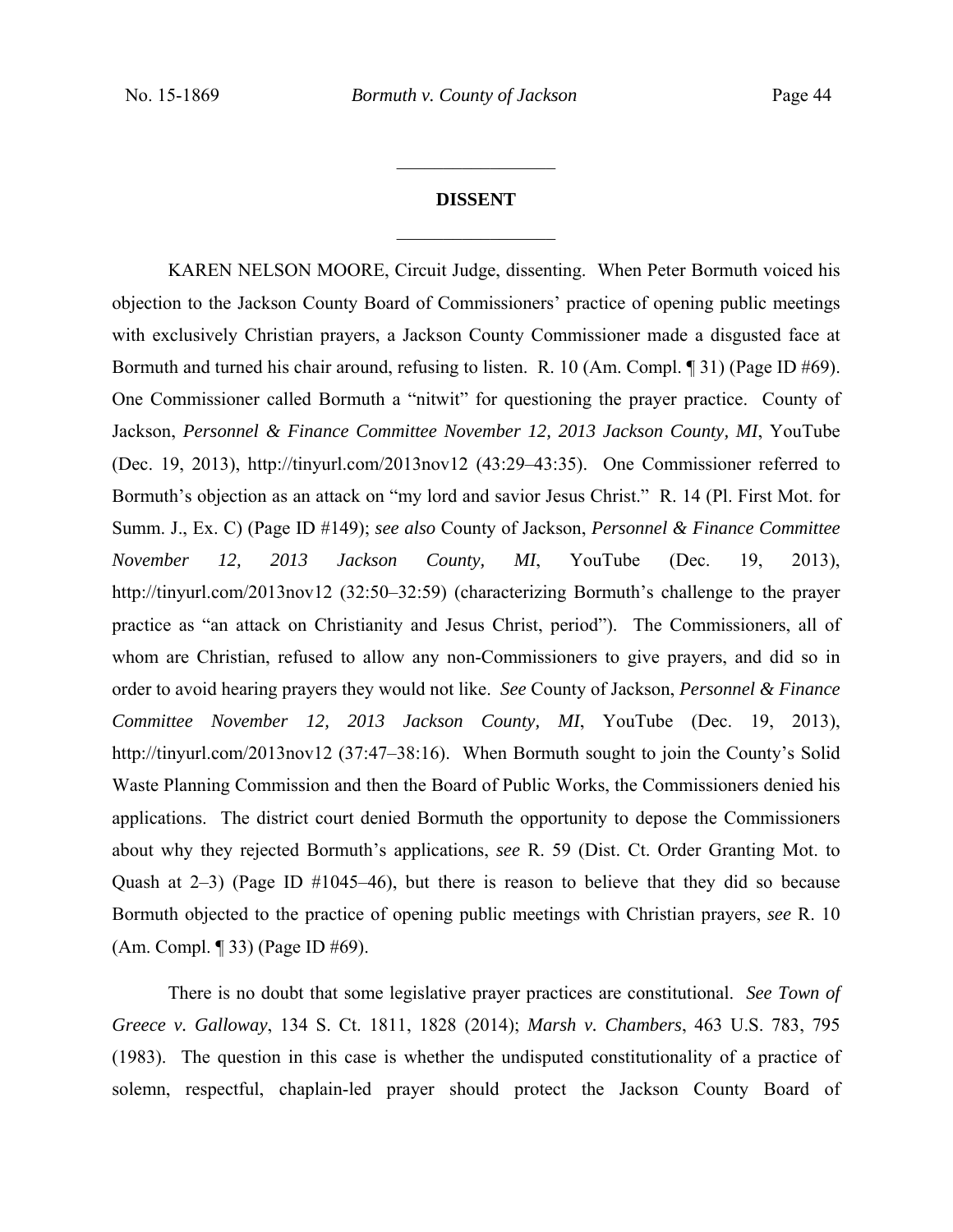Commissioners' prayer practice, which involves having local Commissioners themselves direct the public to participate in prayers; offering prayers from only one faith tradition, Christianity; affirmatively excluding non-Christians from the opportunity to offer prayers or invocations; publicly deriding citizens who voice their objections to the Commissioner-led and exclusively Christian prayer practice; and denying public positions to citizens who object to the prayer practice. *Town of Greece* demands that courts distinguish solemn, respectful practices from practices that "denigrate nonbelievers or religious minorities, threaten damnation, or preach conversion." 134 S. Ct. at 1823. Instead, the majority extends the constitutional protection meant for solemn and respectful prayer traditions to a practice that excludes non-Christians from the prayer opportunity and expresses disgust at people who voice a different opinion. I respectfully dissent.

#### **I. BACKGROUND**

Each meeting of the Jackson County Board of Commissioners begins with a call to order, after which the Chairman directs those in attendance to "rise" and "assume a reverent position." R. 10 (Am. Compl.  $\P\P$  17, 19) (Page ID #64–65). Then one of the Commissioners—all of whom are Christian—delivers a prayer. *Id.* ¶¶ 19‒23 (Page ID #64‒66). The Commissioners always end their prayer in the name of Jesus Christ. County of Jackson, *Personnel & Finance Committee November 12, 2013 Jackson County, MI*, YouTube (Dec. 19, 2013), http://tinyurl.com/2013nov12 ("Every board member here who gets up there and says a prayer during invocation, we end our invocation in the name of Jesus Christ."). Immediately after the prayer, the Board of Commissioners invites residents, often children, to lead attendees in the Pledge of Allegiance. *Id.*  $\P$  17 (Page ID #64). The Board of Commissioners' meetings are open to the public and, for citizens who are unable to attend, are videotaped and posted on Jackson County's website. *Id.* ¶ 16 (Page ID #64).

Bormuth is a self-described Pagan and Animist. *Id.* ¶ 13 (Page ID #63). Deeply concerned with environmental issues, Bormuth started attending the Board of Commissioners' monthly meetings because he believed that the County was releasing pollutants into a local river. *Id.* In July 2013, Bormuth attended the Board of Commissioners' meeting to speak about closing the Jackson County Resource Recovery Facility, the mass-burn waste combustor that he believed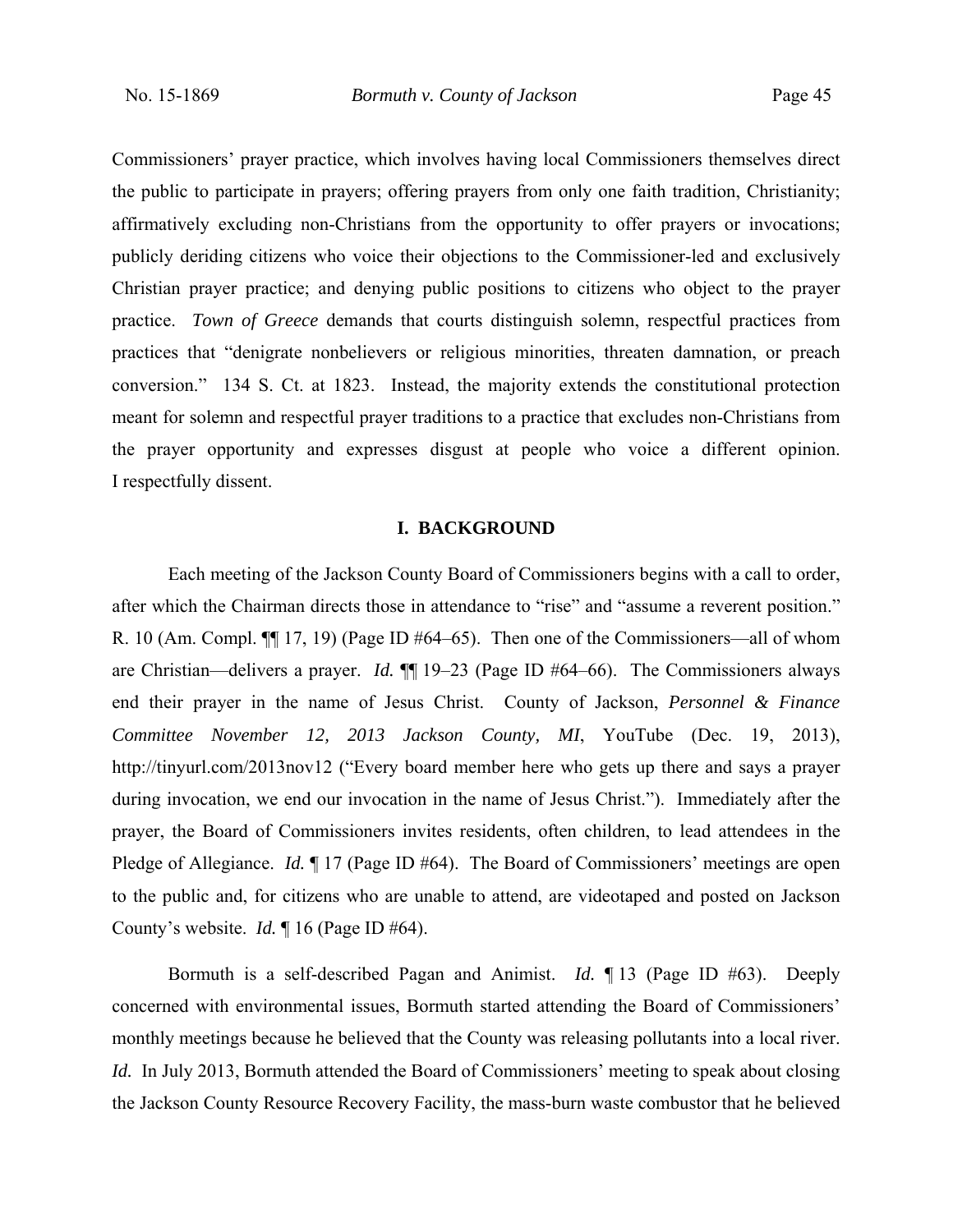was polluting the local river. *Id.* 125 (Page ID #66–67). At the meeting, after the Chairman said "all rise," one of the Commissioners gave the following prayer:

Bow your heads with me please. Heavenly father we thank you for this day and for this time that we have come together. Lord we ask that you would be with us while we conduct the business of Jackson County. Lord help us to make good decisions that will be best for generations to come. We ask that you would bless our troops that protect us near and far, be with them and their families. Now Lord we wanna [sic] give you all the thanks and all the praise for all that you do. Lord I wanna [sic] remember bereaved families tonight too, that you would be with them and take them through difficult times. We ask these things in your son Jesus's name. Amen.

*Id.*  $\P$  23 (Page ID #65–66). As a Pagan and an Animist, Bormuth was uncomfortable with the Commissioner's prayer. *Id.* ¶ 24 (Page ID #66). He felt like he was being forced to participate in a religion to which he did not subscribe in order to bring a matter of concern to his local government. *Id.* 

Bormuth attended the Board of Commissioners' August 2013 meeting as well. *Id.* ¶ 28 (Page ID #68). A Commissioner opened the meeting with the following prayer:

Please rise. Please bow our heads. Our heavenly father we thank you for allowing us to gather here in your presence tonight. We ask that you watch over us and keep your guiding hand on our shoulder as we deliberate tonight. Please protect and watch over the men and women serving this great nation, whether at home or abroad, as well as our police officers and firefighters. In this we pray, in Jesus name, Amen.

*Id.* During the prayer, Bormuth was the only one in attendance who did not rise and bow his head. *Id.* **[29** (Page ID #68). Bormuth felt isolated, and he worried that the Board of Commissioners would hold against him his decision to stay seated. *Id.*

During the meeting's public-comment period, Bormuth explained that he thought that the monthly prayers violated the Establishment Clause. *Id.* ¶ 31 (Page ID #69). While Bormuth was speaking, one of the Commissioners "made faces expressing his disgust" and then turned his chair around, refusing to look at Bormuth while he spoke. *Id.* The Commissioner's reaction "confirm[ed] [Bormuth's] fear[]" that his refusal to join the prayers would prejudice the Board of Commissioners against him. *Id.*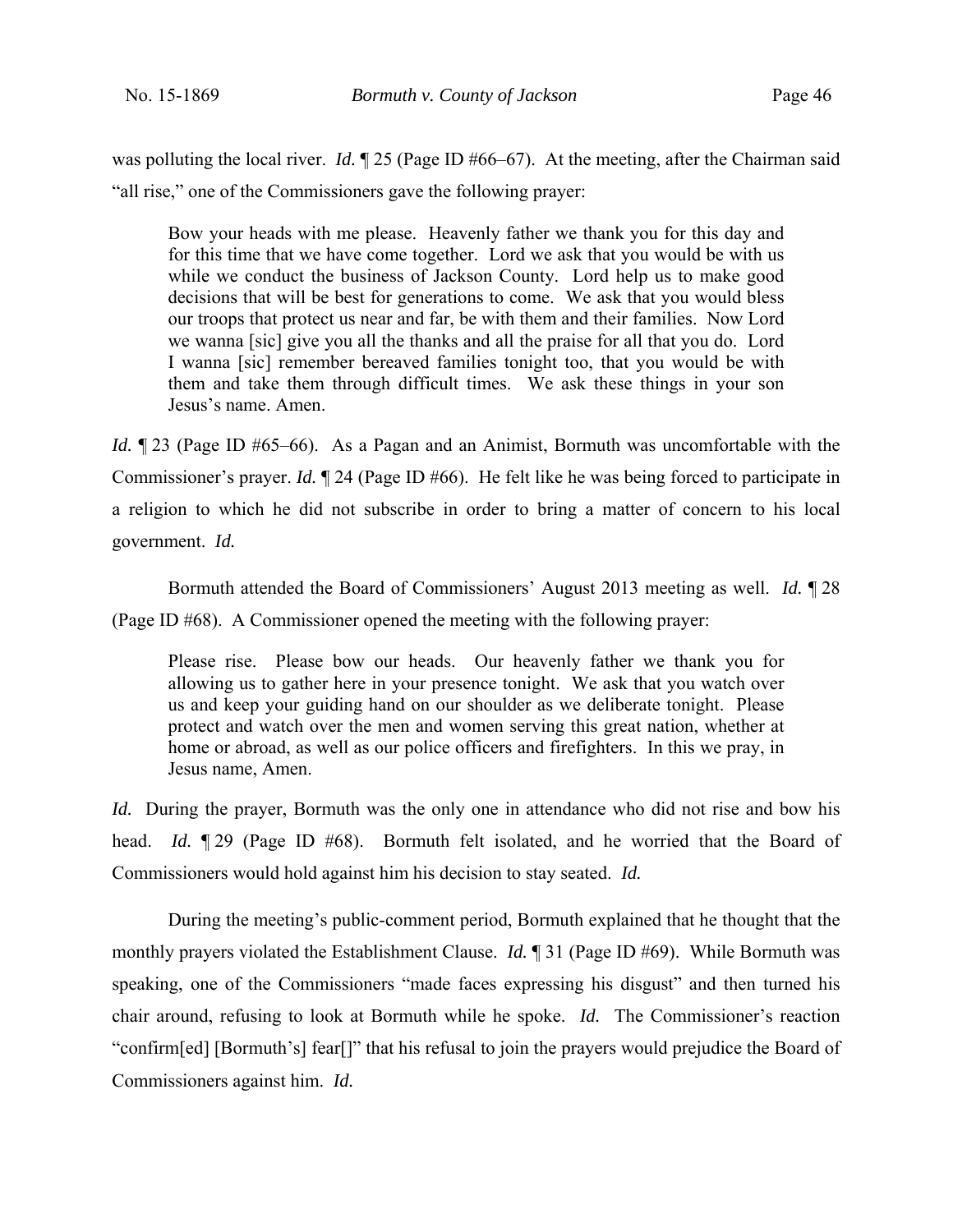Bormuth filed suit against the County ten days later, alleging that the prayer practice violated the Establishment Clause. R. 1 (Compl.) (Page ID #1). While Bormuth's suit was pending before the district court, the Board of Commissioners nominated residents to the County's new Solid Waste Planning Committee. R. 10 (Am. Compl. ¶ 33) (Page ID #69). Although Bormuth had applied to serve on the Solid Waste Planning Committee, and had three years of experience working on related issues, the Board of Commissioners did not nominate him. *Id.* Bormuth surmised that this had something to do with his suit against the County. Indeed, an article published shortly after Bormuth filed his federal complaint revealed the Commissioners' disapproval of the suit, quoting one Commissioner as saying, "Bormuth 'is attacking us and, from my perspective, my Lord and savior Jesus Christ,'" and another Commissioner as remarking, "All this political correctness, after a while I get sick of it." R. 14 (Pl. First Mot. for Summ. J., Ex. C) (Page ID #149).

Bormuth filed an amended complaint addressing the Board of Commissioners' decision not to nominate him to the Solid Waste Planning Committee. R. 10 (Am. Compl. ¶ 33) (Page ID #69). He again alleged that the County was violating the Establishment Clause and asked for declaratory and injunctive relief as well as nominal damages. *Id.* ¶¶ 37, 44‒50 (Page ID #70‒71, 83–84). The parties filed motions for summary judgment. Bormuth moved for summary judgment before the Supreme Court decided *Town of Greece* and then, after *Town of Greece*, the parties filed cross-motions addressing that case. *See* R. 25 (Def. Mot. for Summ. J.) (Page ID #244); R. 37 (Pl. Second Mot. for Summ. J.) (Page ID #509).

While the parties were briefing their motions for summary judgment, they were also embroiled in two discovery disputes. The first dispute involved Bormuth's efforts to take depositions. Bormuth sent the County notices of his intent to depose the Commissioners, R. 24-2 (Notices of Deps.) (Page ID #226), in order to obtain "information relating to [Bormuth's] activities regarding the Jackson County Resource Recovery Facility," as well as information on the Board of Commissioners' practice of opening meetings with prayer and on its use of children to lead the Pledge of Allegiance following the prayer, R. 24-3 (Pl. Corrected Rule 26(a)(1) Disclosures at 1) (Page ID #236). The County filed a motion to quash, arguing that it had already provided Bormuth with all the information that it had on its practice of opening meetings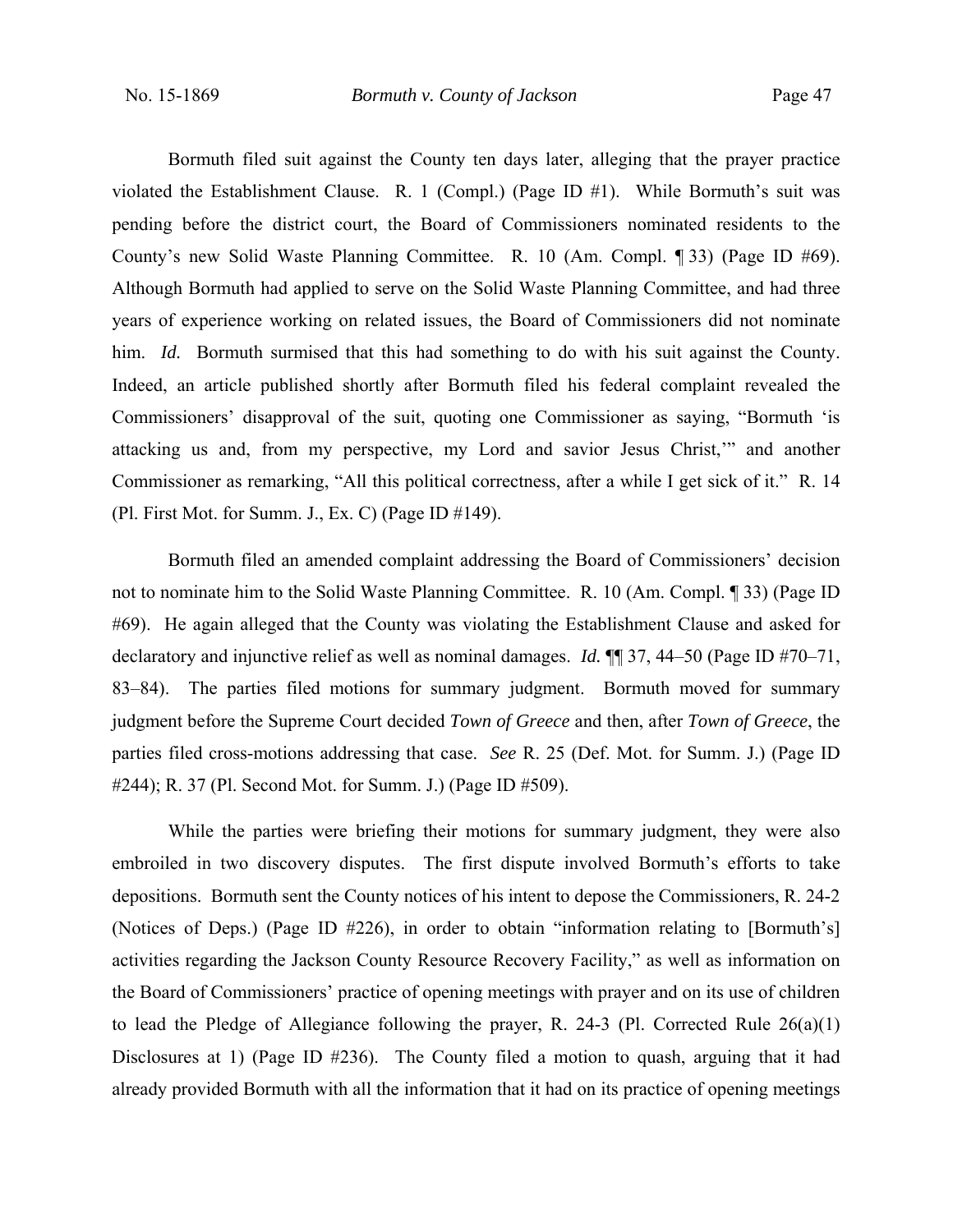with prayer and on its use of children to lead the Pledge of Allegiance, and that any information it had on Bormuth's activities regarding the Jackson County Resource Recovery Facility was immaterial. R. 24 (Mot. to Quash at  $3-7$ ) (Page ID  $\#213-17$ ). In response, Bormuth stated that he also wanted to uncover the Commissioners' motives in delivering the prayers. R. 26 (Resp. to Mot. to Quash at 7) (Page ID #296). The County replied that the Commissioners' motives were also immaterial. R. 28 (Reply re: Mot. to Quash at 1) (Page ID #306).

The second dispute involved Bormuth's efforts to supplement the record. Bormuth sought to supplement the record with the text of a Commissioner's October 2014 prayer, R. 42 (Pl. First Mot. to Suppl. Record at 1) (Page ID #790), and with a letter he received from the Board of Commissioners denying him appointment to the Board of Public Works, R. 52 (Pl. Second Mot. to Suppl. Record at 1) (Page ID #932). The County objected to the first motion to supplement the record because the October 2014 prayer was similar to the prayers that Bormuth had included in his amended complaint. R. 43 (Resp. to Pl. First Mot. to Suppl. Record at  $1-2$ ) (Page ID #801–02). The County did not respond to the second motion to supplement the record, which was filed just days before the magistrate judge issued a Report and Recommendation.

The magistrate judge recommended that the district court deny Jackson County's motion for summary judgment and grant Bormuth's motion for summary judgment because "the legislative prayer practice of the Jackson County Board of Commissioners violates the Establishment Clause." R. 50 (R. & R. at 39) (Page ID #914). Rejecting this recommendation, the district court granted the county's motion for summary judgment and denied not only Bormuth's summary-judgment motion but also his discovery motions. Beginning with the motion to quash depositions, the district court agreed with the County that the information Bormuth sought in deposing the Commissioners—"information relating to [Bormuth's] activities regarding the Jackson County Resource Recovery Facility," R. 24-3 (Pl. Corrected Rule 26(a)(1) Disclosures at 1) (Page ID #236)—was not germane to the dispute, R. 59 (Dist. Ct. Order Granting Mot. to Quash at  $2-3$ ) (Page ID  $\#1045-46$ ). Confusing the Jackson County Resource Recovery Facility with the Solid Waste Planning Committee (or possibly with the Board of Public Works), the district court explained that because Bormuth "ha[d] not brought an employment discrimination claim," "information regarding the Jackson County Resource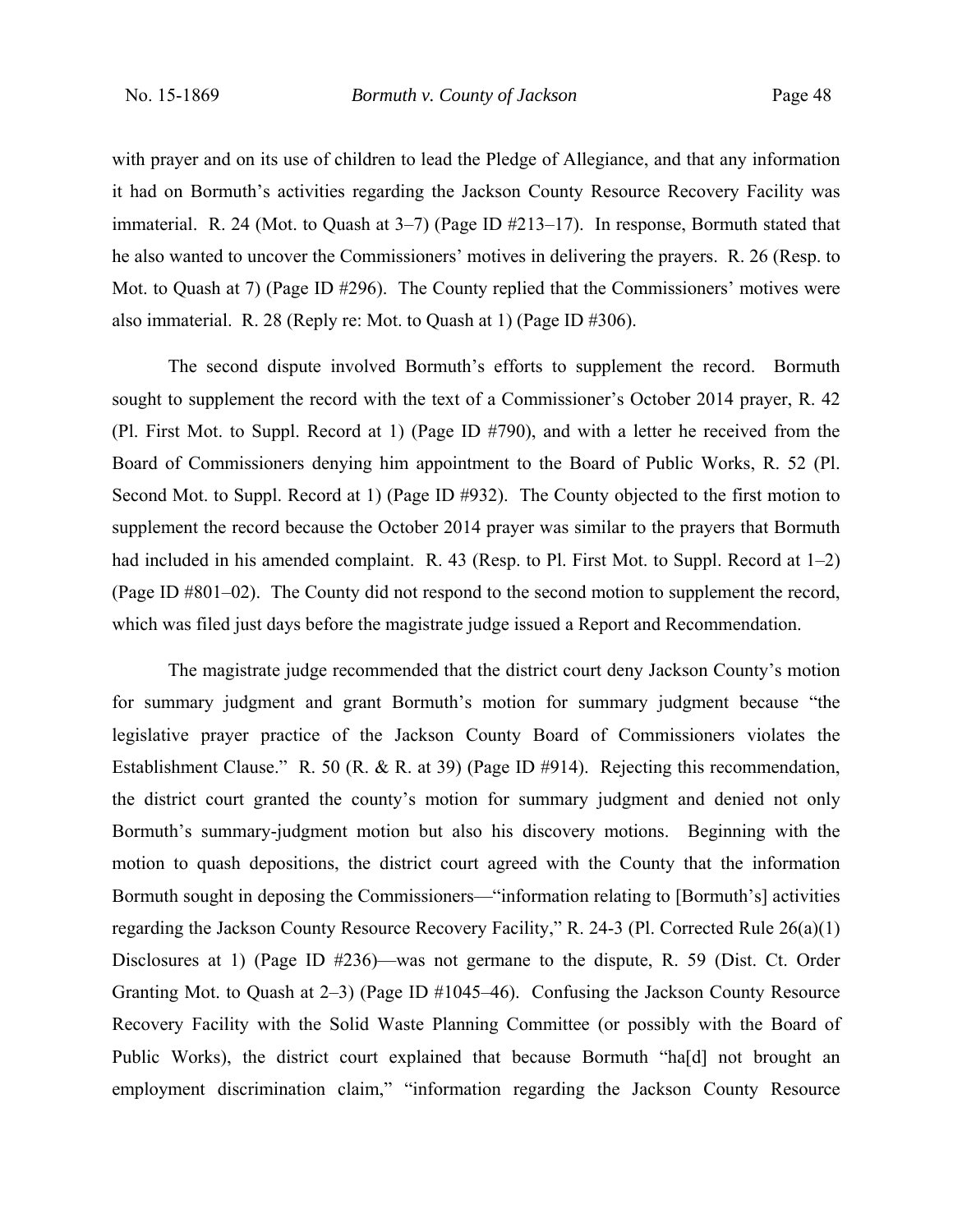Recovery Facility's failure to hire him . . . is not relevant." *Id.* The district court further stated that although Bormuth also sought information on the Commissioners' motives in giving the prayers, "motive is not a relevant factor." *Id.* at 3 (Page ID #1046). The district court then granted Bormuth's first motion to supplement the record with the Commissioner's October 2014 prayer but denied Bormuth's second motion to supplement the record with the letter that he received from the Board of Commissioners denying him appointment to the Board of Public Works. R. 60 (Dist. Ct. Order Re: Mots. to Suppl. Record at 2–3) (Page ID #1048–49). Conflating Bormuth's second motion to supplement the record with his efforts to depose the Commissioners, the district court described the second motion to supplement the record as seeking to introduce "[Bormuth's] application to a position on the Jackson County Resource Recovery Facility," concluding that, "[b]ecause [Bormuth's] complaint makes no employment discrimination claim, instead advancing as the sole cause of action an Establishment Clause violation, his affidavit describing the Board's failure to hire him is irrelevant." *Id.* at 3 (Page ID #1049) (emphasis removed).

The district court then turned to the merits of Bormuth's Establishment Clause claim. The district court considered the content of the Board of Commissioners' prayers first, and concluded that, although the prayers were "exclusively Christian," they were composed of only "benign religious references"—making Bormuth's reaction to them "hypersensitive." R. 61 (Dist. Ct. Op. at 7–8) (Page ID #1057–58). "The fact that all nine of the Commissioners are Christian," the district court stated, "is immaterial, [because] [a]s elected officials, they were chosen as representatives whose interests were most closely aligned with the public's, and their personal beliefs are therefore a reflection of the community's own overwhelmingly Christian demographic." *Id.* at 7 (Page ID #1057). Turning to whether the Board of Commissioners' practice was coercive, the district court noted that Bormuth could have left the room during the prayers, and that nothing in the record indicated that his absence would have been perceived as disrespectful. *Id.* at 12–13 (Page ID #1062–63). Accordingly, the district court held that "Bormuth's subjective sense of affront resulting from exposure to sectarian prayer is insufficient to sustain an Establishment Clause violation." *Id.* at 13 (Page ID #1063) (emphasis removed). Although the district court acknowledged that some citizens may not perceive statements such as "rise" and "assume a reverent position," *see, e.g.*, R. 10 (Am. Compl. ¶ 19) (Page ID #64–65), as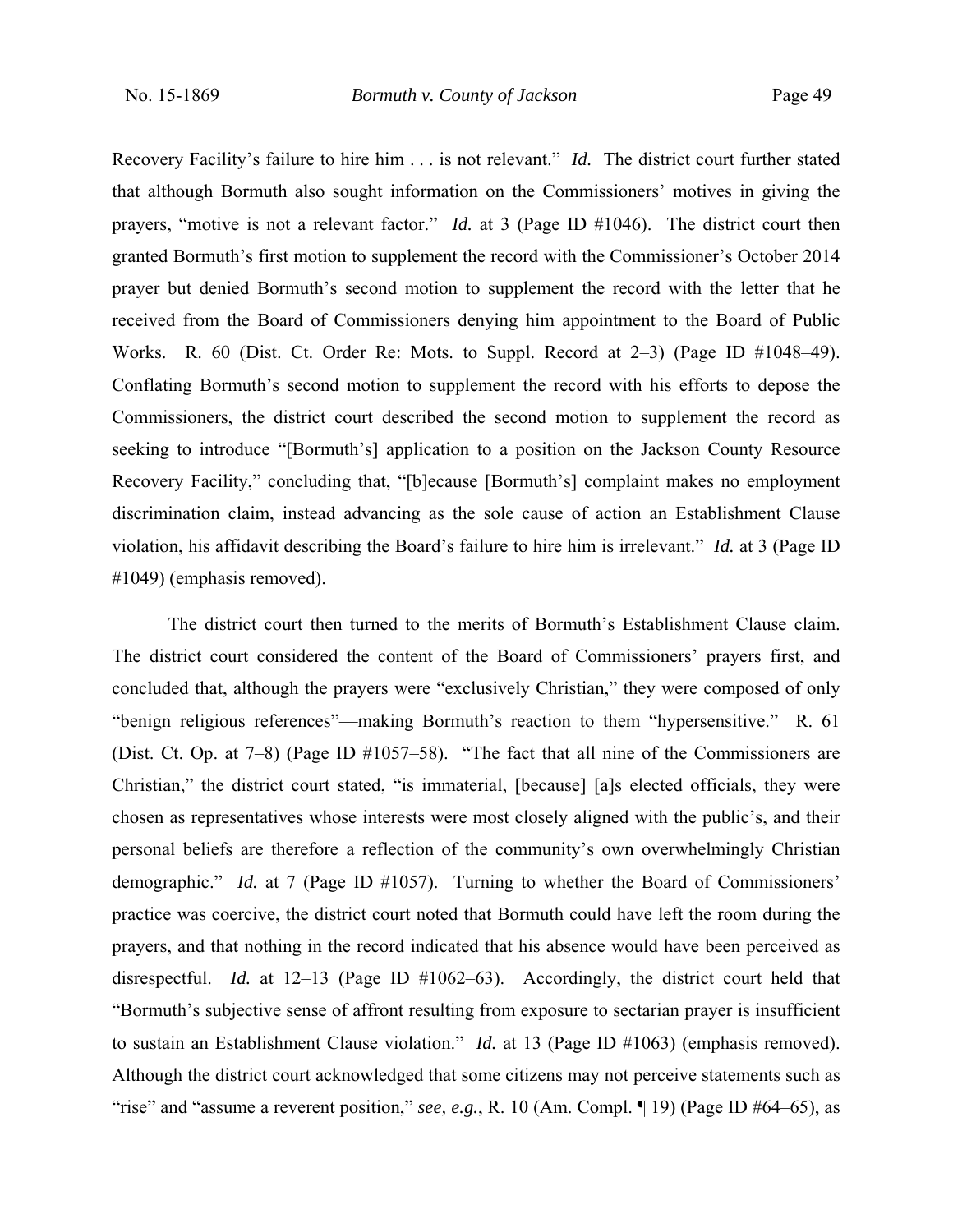the mere "voluntary invitations" that the district court believed they were, the district court did not discuss the point further, R. 61 (Dist. Ct. Op. at  $13-14$ ) (Page ID  $\#1063-64$ ). As for the Commissioners' treatment of Bormuth, the district court stated that, though "evidence of disrespect," the Commissioners' treatment by turning their backs to him "does not demonstrate that the Board was prejudiced against him because he declined to participate in the prayer rather, their behavior is likely an unfortunate expression of their own personal sense of affront elicited by his sentiments." *Id.* at 15 (Page ID #1065).

#### **II. ANALYSIS**

### **A. Videos of Jackson County Board of Commissioners' Meetings**

Some of the evidence that Bormuth presented to the district court comes from videos of the Jackson County Board of Commissioners' meetings, which Jackson County records and posts online. Before analyzing Bormuth's Establishment Clause claims, I will explain why this court should consider the video evidence.

Before that, it is important to explain what the videos show. First, the videos reveal that the Board of Commissioners decided not to let guest ministers or members of the public offer opening prayers at their meetings because they were concerned about "certain people com[ing] up here and say[ing] things that they are not going to like." County of Jackson, *Personnel & Finance Committee November 12, 2013 Jackson County, MI*, YouTube (Dec. 19, 2013), http://tinyurl.com/2013nov12 (38:02–38:16). A Commissioner characterized allowing anyone other than the Commissioners themselves to give prayers as "opening a Pandora's Box." *Id.* After this discussion, the Commissioners decided to continue giving the prayers themselves, at least for the time being, to avoid hearing "things that they are not going to like." *Id.* at 38:02– 38:16, 46:51–47:25. Second, the videos reveal that during a two-year span, the Board of Commissioners prayed at every meeting except the one that no members of the public attended. *See* County of Jackson, *November 6, 2014 Special Jackson County Board of Commissioners Meeting Video*, YouTube (Nov. 7, 2014), http://tinyurl.com/2014nov6 (0:01–0:47). This pattern undercuts the argument that the prayers were intended for the Commissioners themselves, not the public. The facts contained in these videos are relevant to a "fact-sensitive" inquiry that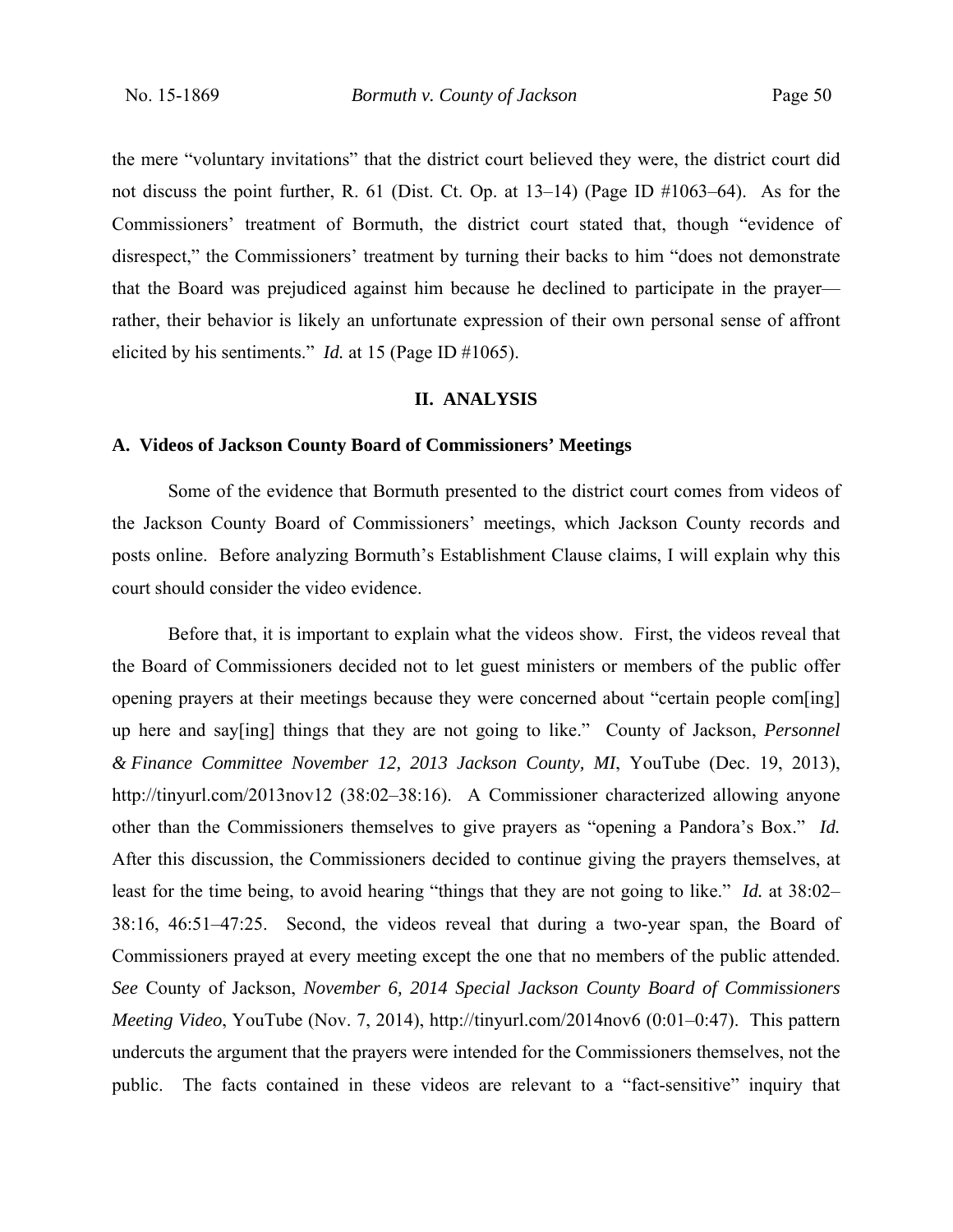"considers both the setting in which the prayer arises and the audience to whom it is directed," as *Town of Greece* requires. *Town of Greece*, 134 S. Ct. at 1825.**<sup>1</sup>**

Despite the majority's argument to the contrary, these videos are part of the record. Bormuth called the district court's attention to the videos.**<sup>2</sup>** Bormuth's pleadings notified the district court about the County's practice of recording the Board of Commissioners' meetings and posting the videos online, and repeatedly referenced the existence of the videos and events from the meetings. *See* R. 10 (Am. Compl. ¶ 16) (Page ID #64) (informing the district court that the County records the Board of Commissioners' meetings and posts the videos on the County's website); R. 29 (Pl. Resp. to Def. Mot. for Summ. J. at  $11-16$ ) (Page ID  $\#328-33$ ) (reciting what happened at several Board of Commissioners' meetings, videos of which the County posts online); R. 37-1 (Pl. Mot. for Summ. J., Ex. J) (Page ID #611–614 (including transcripts of three Board of Commissioners' meetings and stating that the County posts videos of Board of Commissioners' meetings online). Including these repeated references to the videos and pointing the district court to the website where the County posted the videos was enough to make them part of the record.**<sup>3</sup>**

Even if these videos are not part of the record, the Federal Rules of Evidence require this court to take judicial notice of them. "The court . . . must take judicial notice" of "a fact that is

<sup>&</sup>lt;u>1</u> Amicus Americans United for Separation of Church and State, not Bormuth, argued that the Commissioners' pattern of praying only at meetings that members of the public attended shows that the Commissioners directed the prayers at citizens, not at themselves. Although amicus made this argument rather than Bormuth, it should be considered for two reasons. First, the Supreme Court has held that it can consider arguments raised only by amicus. *See Davis v. United States*, 512 U.S. 452, 457 n.\* (1994) ("[W]e will consider arguments raised only in an amicus brief.") (citing *Teague v. Lane*, 489 U.S. 288, 300 (1989)). If the Supreme Court considers arguments raised only by amicus, there is no reason this court should not do so as well. Second, Americans United's argument is a more specific argument in support of Bormuth's general claim that Jackson County's prayer practice violated the Establishment Clause. "Once a federal claim is properly presented, a party can make any argument in support of that claim; parties are not limited to the precise arguments they made below." *Yee v. City of Escondido*, 503 U.S. 519, 534 (1992). And in a case, like this one, where a party is pro se, it makes all the more sense to consider arguments by amicus that refine the general arguments made by that party. *See, e.g.*, *McPherson v. Coombe*, 174 F.3d 276, 280 (2d Cir. 1999) (quoting *Burgos v. Hopkins*, 14 F.3d 787, 790 (2d Cir. 1994)) ("[W]e read the pleadings of a *pro se* plaintiff liberally and interpret them 'to raise the strongest arguments that they suggest.<sup>""</sup>). Regardless of whether the court considers this specific argument about Commissioners praying only at meetings that members of the public attend, it should consider the video evidence more generally.

<sup>&</sup>lt;sup>2</sup>In fact, at oral argument during the panel stage of this case, counsel for the County stated that the official record includes all of the videos of the Board of Commissioners' meetings.

**<sup>3</sup>** As discussed below, Bormuth is pro se, so we must construe his pleadings liberally.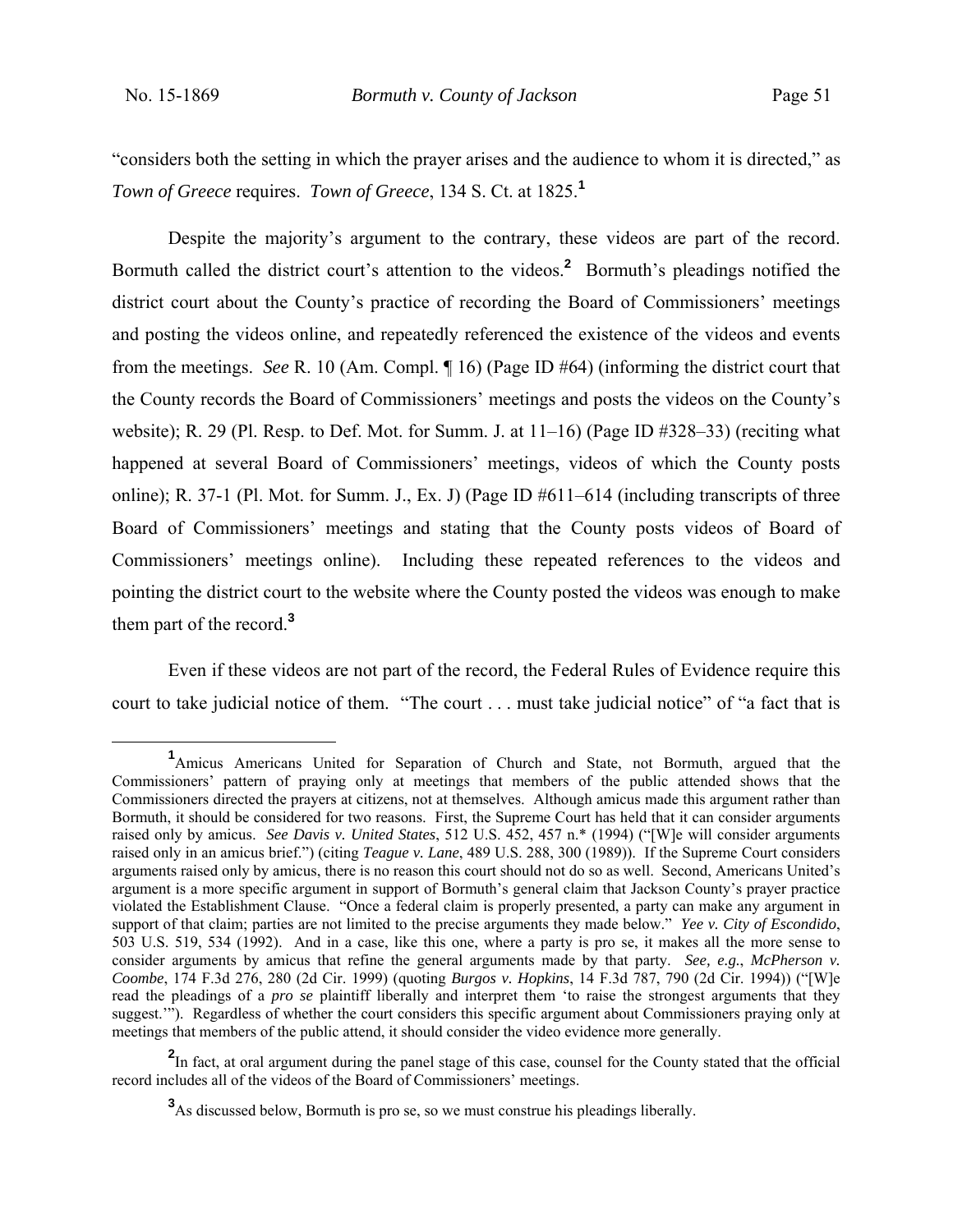not subject to reasonable dispute" "if a party requests it and the court is supplied with the necessary information." Fed. R. Evid. 201(b), (c). A fact "is not subject to reasonable dispute" if it "can be accurately and readily determined from sources whose accuracy cannot reasonably be questioned." Fed. R. Evid. 201(b)(2). "The court may take judicial notice at any stage of the proceeding." Fed. R. Evid. 201(d). As the majority acknowledges, Jackson County admitted the accuracy of these videos, making the facts contained within not subject to reasonable dispute. Bormuth brought the videos to the attention of the district court (and this court) and supplied the necessary information by pointing the court to Jackson County's YouTube page, where the county publicly posts the videos. As a result, the district court should have at least taken judicial notice of the videos. Because a court can take judicial notice at any point in the proceedings, the district court's failure to take judicial notice of the videos does not affect this court's obligation to take judicial notice of the videos.

The majority attempts to skirt the requirement to take judicial notice of the videos by pointing to an apparent tension between the rule that appellate courts must take judicial notice of facts not subject to reasonable dispute if a party so requests and supplies the necessary information, and the rule that appellate courts cannot consider evidence that was not before the district court. Maj. Op. at 7. Even if this tension exists in some cases, it does not exist here. This tension stems from the concern that appellate courts should not review "a better case fashioned after a district court's unfavorable order." *Id.* (quoting *DaimlerChrysler Corp. Healthcare Benefits Plan v. Durden*, 448 F.3d 918, 922 (6th Cir. 2006)). In this case, Bormuth called the district court's attention to the videos and the facts contained therein. The videos are not part of a better case fashioned for appeal, but part of the very case that Bormuth presented to the district court. The majority's argument that "[o]ne need look no further than the opinions of the magistrate judge and district judge to confirm" that "Bormuth did not present any video evidence to the district court" gets it backward. Maj. Op. at 6. The district court's failure to consider the videos does not mean that Bormuth erred by not presenting the videos to the district court, it means that the district court erred by not considering the videos that Bormuth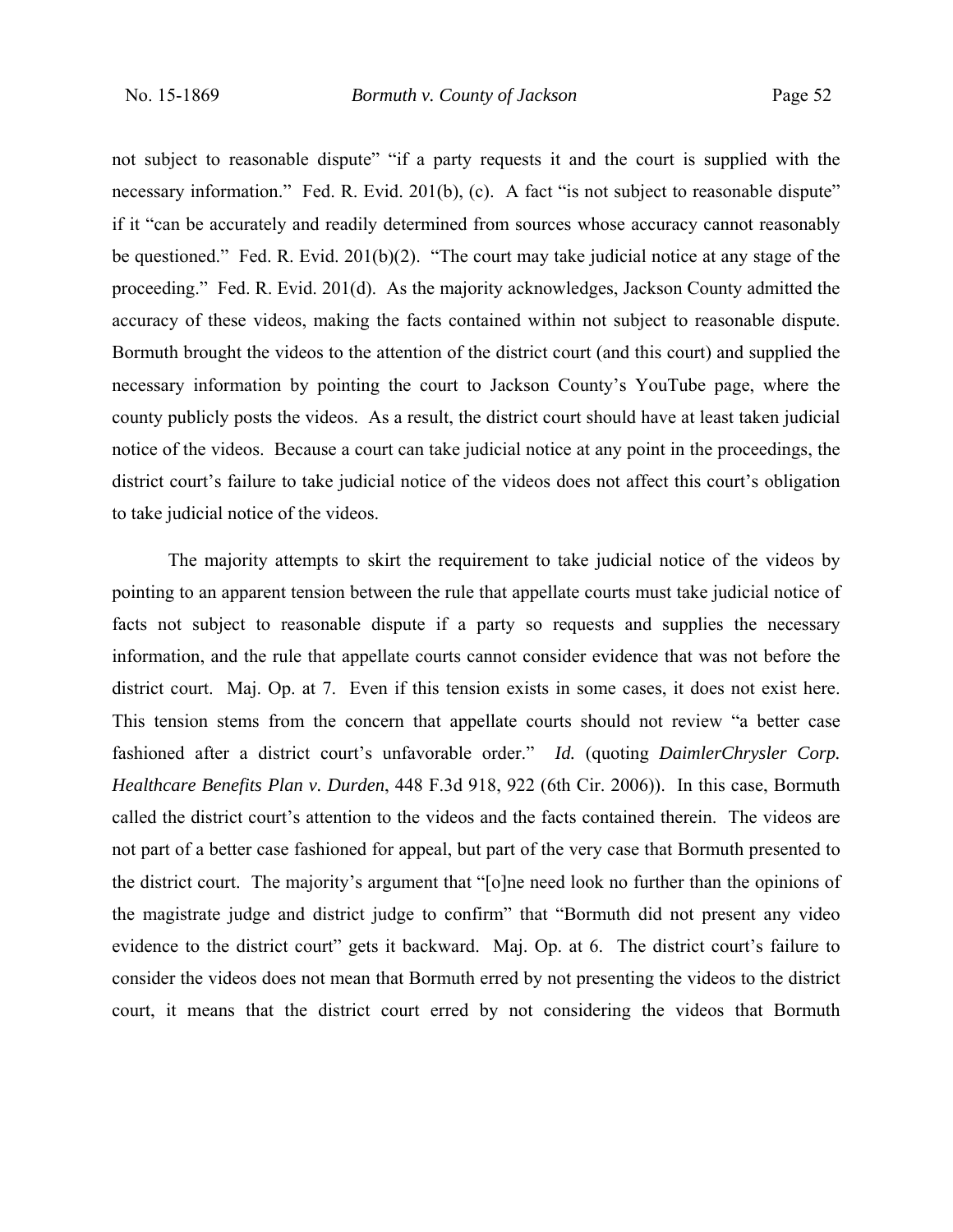presented.<sup>4</sup> The district court's error in refusing to consider all the facts does not preclude this court, in reviewing the district court, from considering facts that the district court erroneously ignored.

### **B. Establishment Clause framework**

*Marsh* and *Town of Greece* establish that legislative-prayer claims occupy a unique place in First Amendment jurisprudence, and that the question whether a legislative prayer practice violates the Establishment Clause is a fact-sensitive inquiry. *Marsh*, the first Supreme Court case to consider a legislative-prayer claim, bypassed the Court's previously constructed tests for Establishment Clause violations, reasoning that because "the practice of legislative prayer has coexisted with the principles of disestablishment and religious freedom," from "colonial times through the founding of the Republic and ever since," those tests did not apply. 463 U.S. at 786. The Court held that a new formal test was unnecessary. As the Court explained, "[t]o invoke Divine guidance on a public body entrusted with making the laws is not, in these circumstances, an 'establishment' of religion or a step toward establishment; it is simply a tolerable acknowledgment of beliefs widely held among the people of this country." *Id.* at 792. Although the Court still asked whether any features of the practice before it violated the Establishment Clause, it evaluated the parties' arguments "against the historical background" of legislative prayer. *Id.* at 792–93.

*Town of Greece* confirmed that "*Marsh* stands for the proposition that it is not necessary to define the precise boundary of the Establishment Clause where history shows that the specific practice is permitted." 134 S. Ct. at 1819. However, *Town of Greece* cautioned that "*Marsh* must not be understood as permitting a practice that would amount to a constitutional violation if not for its historical foundation." *Id.* "The case teaches instead that the Establishment Clause must be interpreted 'by reference to historical practices and understandings.'" *Id.* (quoting *Cty. of Allegheny v. Am. Civil Liberties Union, Greater Pittsburgh Chapter*, 492 U.S. 573, 670 (1989)

**<sup>4</sup>** Moreover, *DaimlerChrysler* and *Conlin v. Mortgage Electronic Registration Systems, Inc.*, 714 F.3d 355 (6th Cir. 2013), the published cases that the majority relies on, are cases in which an argument was not presented in the district court, not cases in which a fact was not presented to the district court. They do not analyze judicial notice of facts or Federal Rule of Evidence 201. They are consequently not helpful in analyzing the apparent tension between Federal Rules of Evidence 201 and proper role of appellate courts.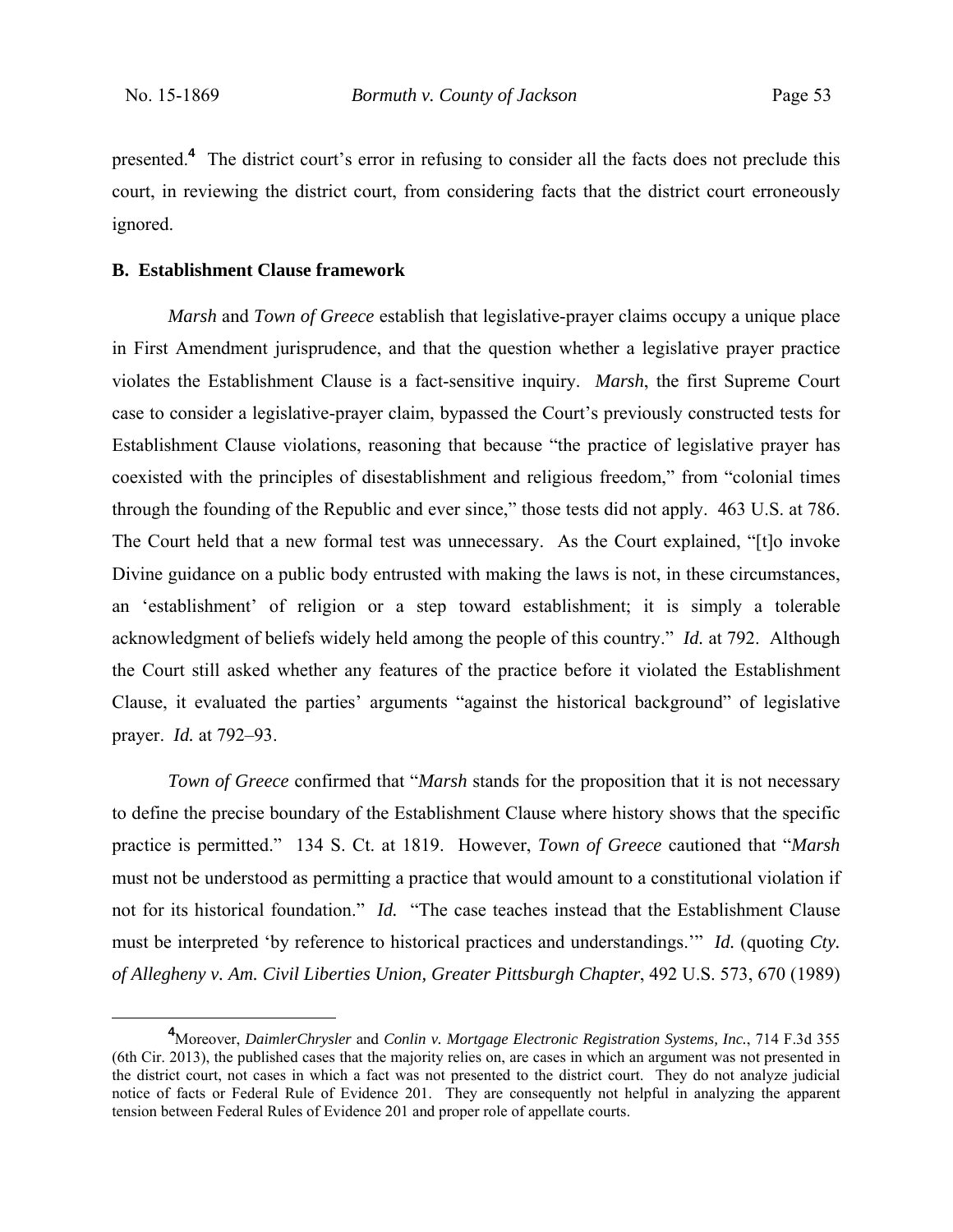(Kennedy, J., concurring in judgment in part and dissenting in part)). Following the framework set forth in *Marsh*, the Court in *Town of Greece* considered whether the legislative prayer before it "fit[] within the tradition long followed in Congress and the state legislatures." *Id*. *Town of Greece* also asked whether the prayer violated the Establishment Clause by being coercive. *Id.* at 1825 (controlling opinion).

As the en banc Fourth Circuit recently pointed out, *Marsh* and *Town of Greece* "in no way sought to dictate the outcome of every subsequent case." *Lund v. Rowan Cty.*, 863 F.3d 268, 276 (4th Cir. 2017) (en banc). "The Court acknowledged that it has not 'define[d] the precise boundary of the Establishment Clause.' Accordingly, when the historical principles articulated by the Supreme Court do not direct a particular result, a court must conduct a 'factsensitive' review of the prayer practice." *Id.* (quoting *Town of Greece*, 134 S. Ct. at 1819, 1825). Thus, we must determine whether the Board of Commissioners' practice is similar to the practices upheld in *Marsh* and *Town of Greece* or if there are critical differences that take the Board of Commissioners' practice outside the ambit of historically tolerated legislative prayer, either because it does not fit within the protected historical practice or because it is coercive.

#### **1. Historical tradition**

The first half of Justice Kennedy's opinion in *Town of Greece*, which addressed the historical tradition of legislative prayer, garnered a majority of the court. The Court held insistence on inclusive and ecumenical prayer was inconsistent with *Marsh*. *Town of Greece*, 134 S. Ct. at 1820‒24. The Court explained that *Marsh* had held that the use of prayer to open legislative sessions was constitutional not because the prayer was nonsectarian, but because "prayer in this limited context could 'coexist with the principles of disestablishment and religious freedom.'" *Id.* at 1820 (alteration omitted) (quoting *Marsh*, 463 U.S. at 786). The Court also noted, however, that there were still constraints on the content of legislative prayer. *Id.* at 1823. These constraints came from the prayer's purpose, which is to solemnize the legislative session. *Id.* If the prayer's content strayed from this purpose, the prayer would no longer be consistent with the First Amendment. But "[a]bsent a pattern of prayers that over time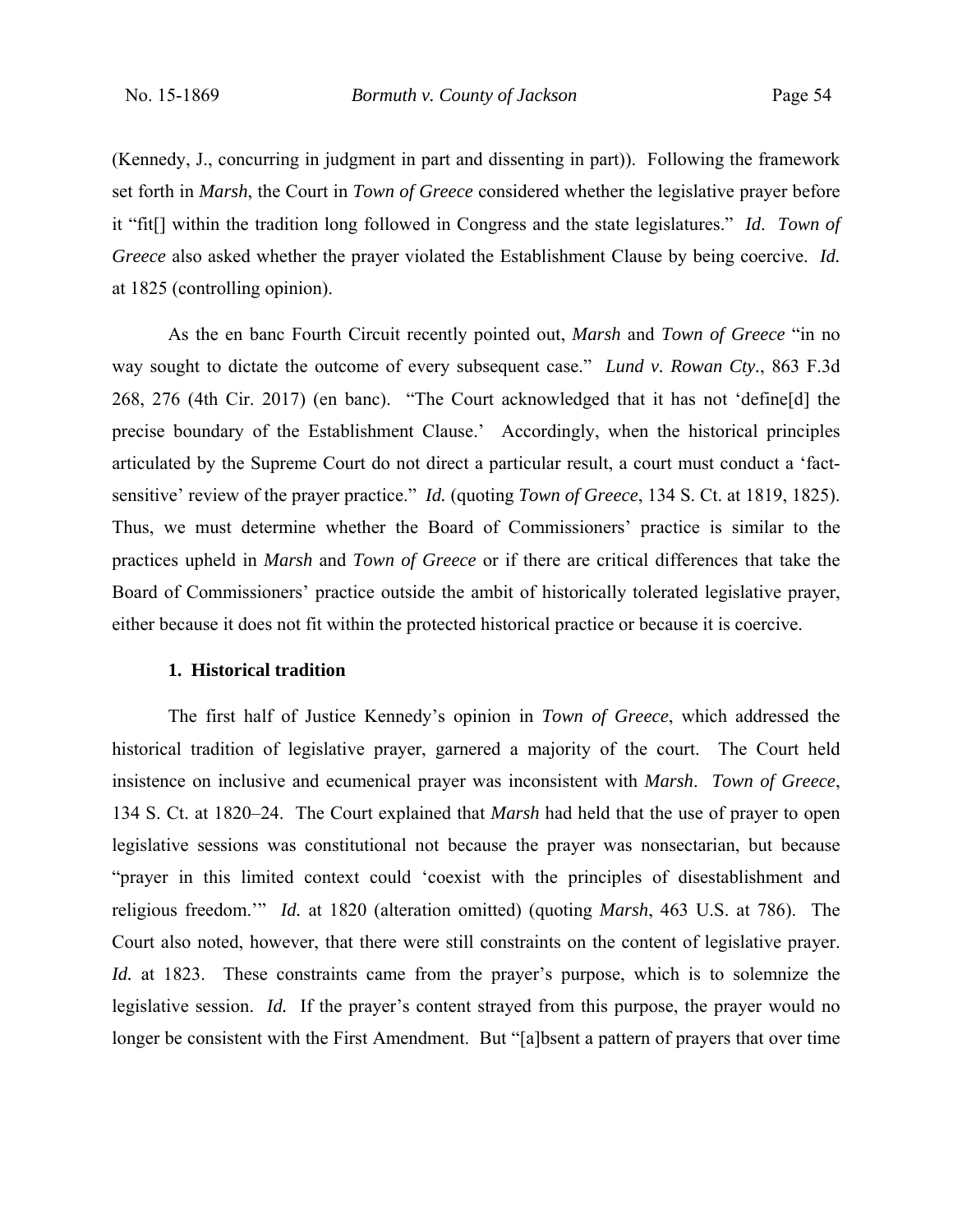denigrate, proselytize, or betray an impermissible government purpose, a challenge based solely on the content of a prayer [would] not likely establish a constitutional violation."**<sup>5</sup>** *Id.* at 1824.

#### **2. Coercion**

The second half of Justice Kennedy's opinion addressed coercion. Justice Kennedy's plurality opinion<sup>6</sup> considered the argument that the town's practice was coercive because it pressured members of the public to participate in the prayers in order to appease town board members. *Id.* at 1824–28 (controlling opinion). Justice Kennedy's opinion agreed that this kind of pressure was problematic, stating that "[i]t is an elemental First Amendment principle that government may not coerce its citizens 'to support or participate in any religion or its exercise." *Id.* at 1825 (quoting *Cty. of Allegheny*, 492 U.S. at 659 (Kennedy, J., concurring in judgment in part and dissenting in part)).

However, the opinion stated that there was no evidence of coercion in the record. The opinion explained that the inquiry into whether the government has engaged in such coercion is "a fact-sensitive one that considers both the setting in which the prayer arises and the audience to whom it is directed." *Id.* By "offering a brief, solemn, and respectful prayer to open its monthly meetings," the Town of Greece had not "compelled its citizens to engage in a religious observance." *Id.* "[L]egislative prayer," the opinion explained, "has become part of our heritage and tradition," and "[i]t is presumed that the reasonable observer is acquainted with this tradition and understands that its purposes are to lend gravity to public proceedings and to acknowledge the place religion holds in the lives of many private citizens, not to afford government an opportunity to proselytize." *Id.* The opinion determined that there was nothing in the record about the setting of the prayer that undermined this presumption. *Id.* As for the principal audience to whom the prayer was directed, the opinion explained that it is presumed that the principal audience is the lawmakers themselves, because legislative prayer is "an internal act" in

**<sup>5</sup>** <sup>5</sup>Because this is one of the Court's more concrete statements, it is tempting to turn it into a test and apply it to the County's prayer practice, as the County endeavored to do in its brief before the panel. *See* Appellee Br. at 23, 25. The Court's statement, however, must be viewed through the lens of Galloway and Stephens's insistence that legislative prayers be ecumenical. In other words, the statement is limited to challenges based on content alone.

**<sup>6</sup>** Justice Kennedy's plurality opinion is the controlling opinion on the issue of coercion, as discussed more fully below.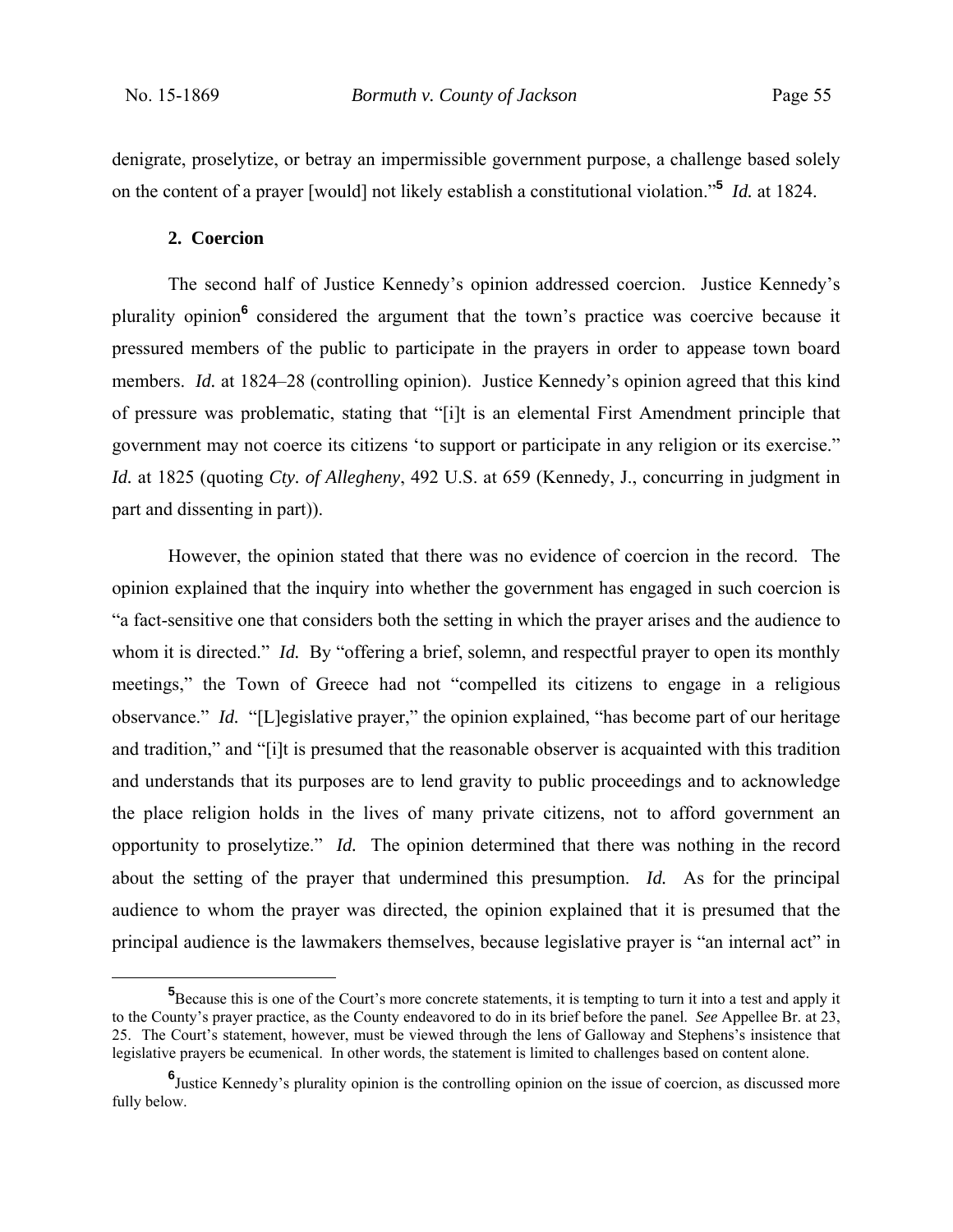which government officials invoke the divine for their own benefit rather than to promote religion to the public. *Id.* (quoting *Chambers v. Marsh*, 504 F. Supp. 585, 588 (D. Neb. 1980)). Again, the opinion determined that there was nothing in the record about the principal audience that undermined this presumption. *Id.* at 1825–26.

The opinion then observed, importantly for our purpose, that "[t]he analysis would be different if town board members directed the public to participate in the prayers, singled out dissidents for opprobrium, or indicated that their decisions might be influenced by a person's acquiescence in the prayer opportunity." *Id.* at 1826.

### **C. The district court abused its discretion by denying discovery to Bormuth**

Because *Town of Greece* establishes that the legislative prayer inquiry is fact-sensitive, before discussing whether Jackson County's prayer practice falls within the historically protected practice of legislative prayer, I first address the district court's rulings on Bormuth's requests for discovery. This court reviews for an abuse of discretion both a district court's ruling on a motion to quash and its ruling on a motion to supplement the record. *Guy v. Lexington-Fayette Urban Cty. Gov't*, 624 F. App'x 922, 928 (6th Cir. 2015) (motion to quash); *see Duha v. Agrium, Inc.*, 448 F.3d 867, 882 (6th Cir. 2006) (motion to supplement the record). "An abuse of discretion occurs if the district court relies on clearly erroneous findings of fact, applies the wrong legal standard, misapplies the correct legal standard when reaching a conclusion, or makes a clear error of judgment." *Louzon v. Ford Motor Co.*, 718 F.3d 556, 560 (6th Cir. 2013) (quoting *Miller v. Countrywide Bank, N.A. (In re Countrywide Fin. Corp. Mortg. Lending Practices Litig.)*, 708 F.3d 704, 707 (6th Cir. 2013)).

In granting the County's motion to quash the depositions of the Commissioners, the district court concluded that because Bormuth "ha[d] not brought an employment discrimination claim," "information regarding the Jackson County Resource Recovery Facility's failure to hire him . . . is not relevant." R. 59 (Dist. Ct. Order Granting Mot. to Quash at 2–3) (Page ID #1045– 46). This was a misapprehension of the facts. Bormuth had not sought information regarding the Jackson County Resource Recovery Facility's failure to hire him. He had sought information about his efforts to close it: the Jackson County Resource Recovery Facility was the mass-burn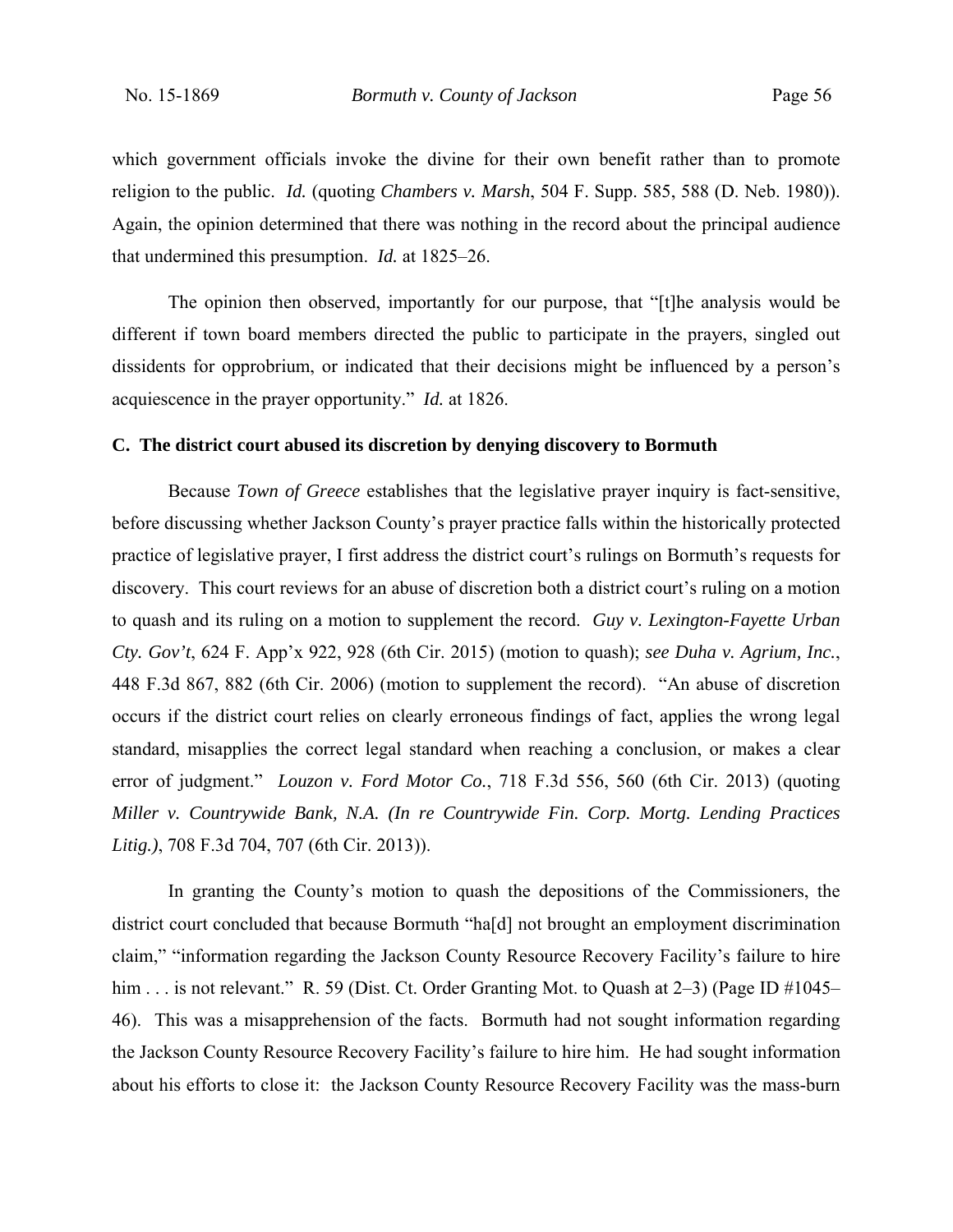waste combustor that Bormuth believed was polluting the local river. R. 24-3 (Pl. Corrected Rule  $26(a)(1)$  Disclosures at 1) (Page ID #236). The district court also concluded that, to the extent that Bormuth sought information on the Commissioners' motives in giving the prayers, "motive is not a relevant factor." R. 59 (Dist. Ct. Order Granting Mot. to Quash at 3) (Page ID #1046). This was a misapplication of the law. The Commissioners' purpose in delivering the prayers is highly relevant, because legislative prayer that is intended to proselytize may violate the Establishment Clause by coercing citizens to support and participate in the exercise of religion. *Town of Greece*, 134 S. Ct. at 1825–26 (controlling opinion). The district court's order, therefore, was an abuse of discretion.

In denying Bormuth's second motion to supplement the record, which asked the district court to consider the letter that Bormuth received from the Board of Commissioners denying him appointment to the Board of Public Works, the district court also misapprehended the facts and misapplied the law. The district court characterized Bormuth's second motion to supplement the record as seeking to introduce "his application to a position on the Jackson County Resource Recovery Facility." R. 60 (Dist. Ct. Order Re: Mots. to Suppl. Record at 3) (Page ID #1049). But as explained above, Bormuth never applied for a position at the Jackson County Resource Recovery Facility; he attempted to close it. His second motion to supplement the record concerned his application to the Board of Public Works. R. 52 (Pl. Second Mot. to Suppl. Record at 1) (Page ID #932). The district court then concluded that "[b]ecause [Bormuth's] complaint makes no employment discrimination claim, instead advancing as the sole cause of action an Establishment Clause violation, [the letter and] affidavit describing the Board's failure to hire him [are] irrelevant." R. 60 (Dist. Ct. Order Re: Mots. to Suppl. Record at 3) (Page ID #1049) (emphasis removed). But the letter and affidavit are relevant—they speak to whether the Board of Commissioners is allocating benefits and burdens based on citizens' participation in the prayers, which is a critical part of the analysis of legislative-prayer claims. *See Town of Greece*, 134 S. Ct. at 1826 (controlling opinion). Therefore, the district court's order denying the motion to supplement the record was also an abuse of discretion.

Despite the fact that the district court misapprehended both the facts and the law, the majority concludes that the district court "did not abuse its discretion" in denying Bormuth's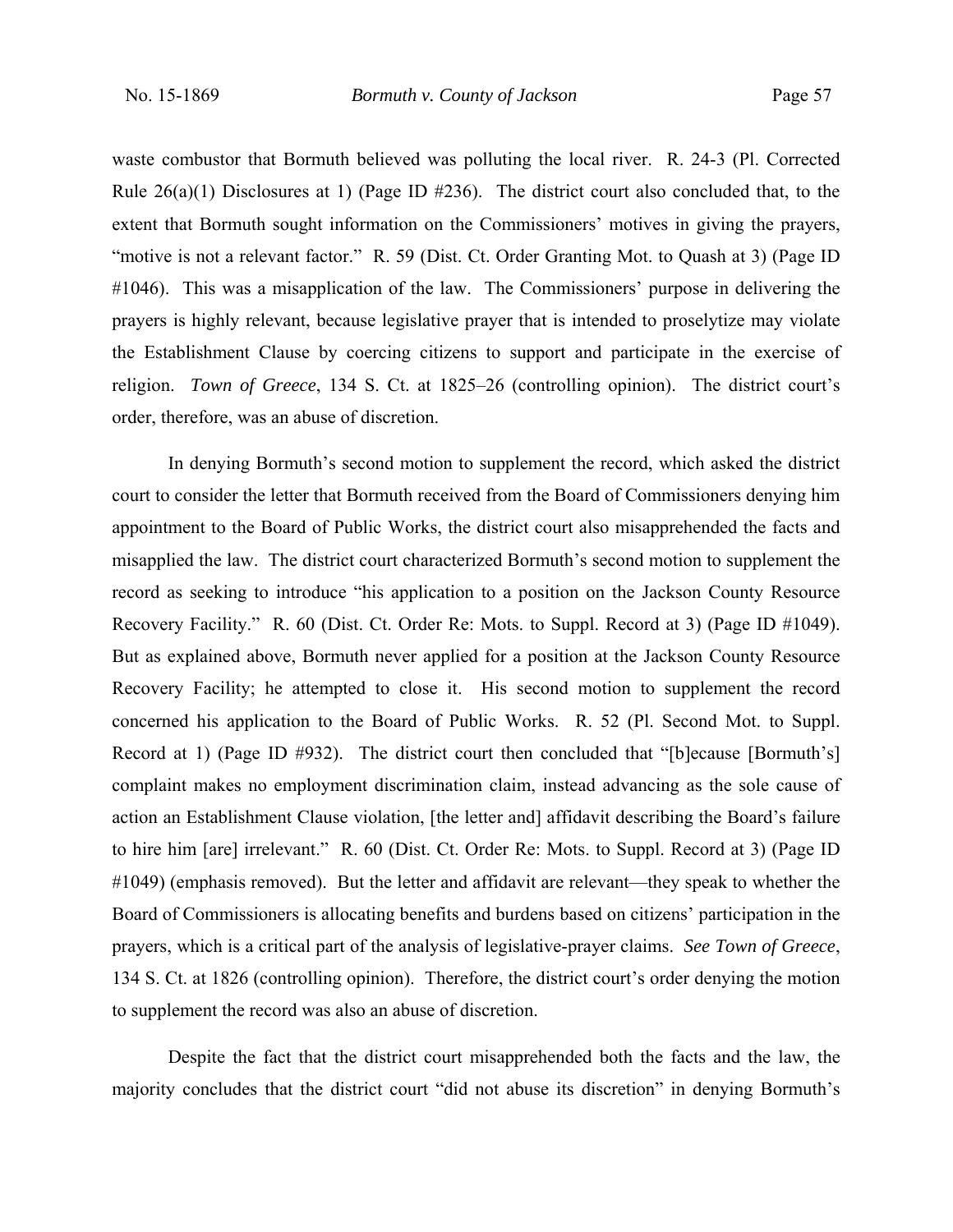discovery motions because "Bormuth failed to comply with Federal Rule of Civil Procedure 56(d)." Maj. Op. at 9. The majority adds that "[a]lthough we have set aside Rule 56(d)'s formal affidavit requirement 'when a party has clearly explained its need for more discovery on a particular topic to the district court prior to or contemporaneously with the motion for summary judgment,' there is no need to do so here" because Bormuth himself moved for summary judgment. Maj. Op. at 9 (quoting *Unan v. Lyon*, 853 F.3d 279, 293 (6th Cir. 2017)).**<sup>7</sup>** Contrary to the majority's assertion, this is precisely the type of situation that calls for setting aside Rule 56(d)'s formal affidavit requirement. The majority errs, for two reasons, when it attempts to justify its refusal to set aside Rule 56(d)'s formal affidavit requirement by construing Bormuth's summary-judgment motions as a concession that there are no disputed material facts.

First, Bormuth moved for summary judgment by arguing that legislator-led, exclusively Christian prayer at local government meetings is always unconstitutional. Because there is no dispute that Jackson County Commissioners lead prayers before Board of Commissioners' meetings, or that the prayers are sectarian and exclusively Christian, no further factual development would be necessary to award Bormuth summary judgment on this theory. However, even if, contrary to the broader version of Bormuth's argument, some legislator-led prayer at local government meetings is constitutional, Jackson County's prayer practice could be unconstitutional pursuant to a narrower argument, under the fact-sensitive inquiry *Town of Greece* requires. Bormuth's motion for summary judgment arguing that legislator-led, exclusively Christian prayer at local government meetings is always unconstitutional is not a concession that there are no disputed material facts as to an alternative, narrower argument that Jackson County's prayer practice is unconstitutional because of facts specific to their prayer practice.

The second reason is related to the first. Courts must construe pro se pleadings liberally. *Spotts v. United States*, 429 F.3d 248, 250 (6th Cir. 2005). This requirement underscores why

**<sup>7</sup>** <sup>7</sup>In *Unan*, which the majority relies on, we concluded that the plaintiffs "failed to comply not only with the formal requirements of Rule 56(d), but also its substance" by failing to object to the district court's decision to hold discovery in abeyance and by conceding that they did not indicate who they would seek to depose or what documents they would request. 853 F.3d at 293. By contrast, Bormuth complied with the substance of Rule 56(d) by specifically indicating that he sought to depose the Jackson County Commissioners and to obtain documents related to the Resource Recovery Facility.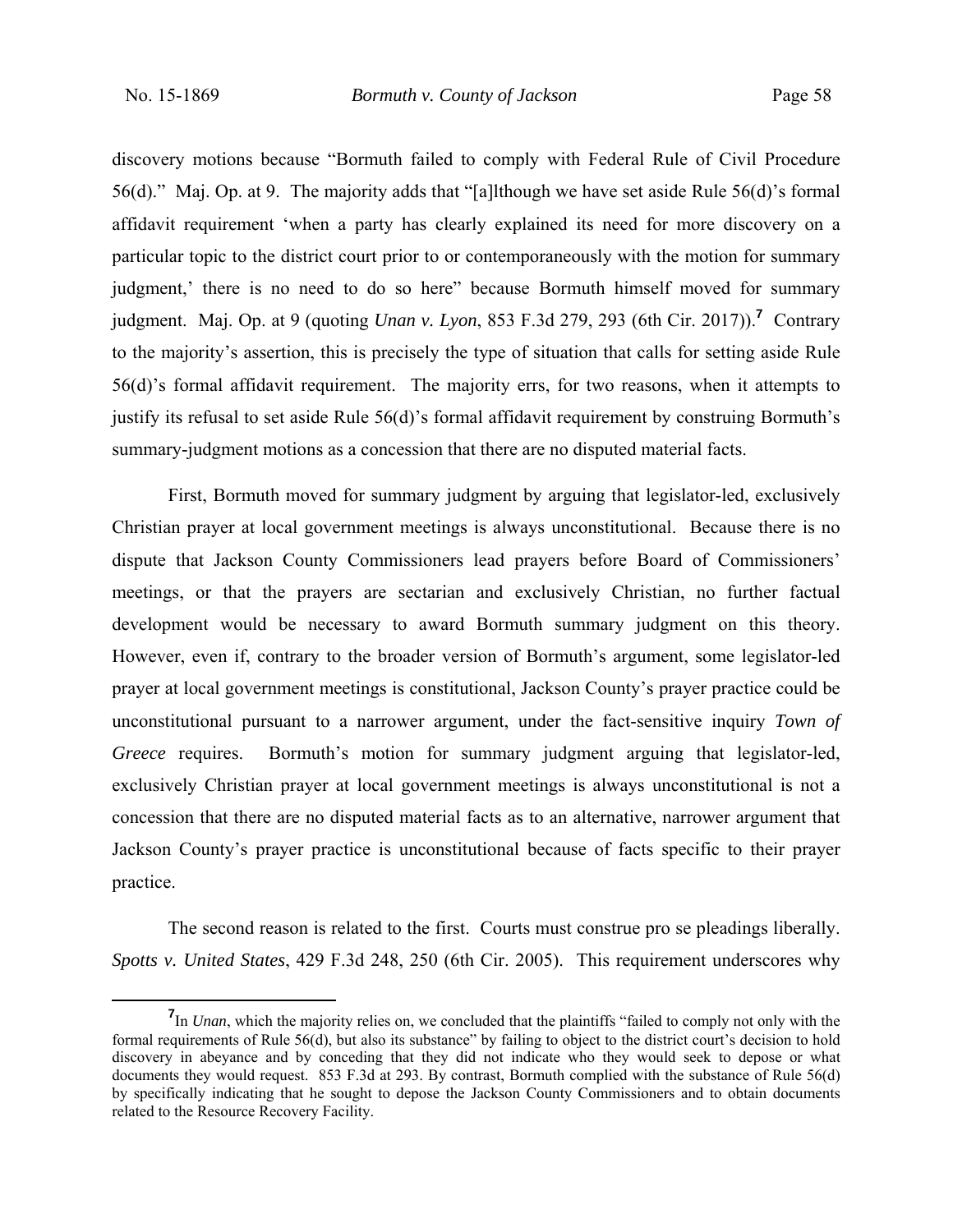we should not interpret Bormuth's motions for summary judgment on a broader theory as a concession that there are no disputed facts as to a narrower theory, given that he also sought discovery to further develop the facts relevant to his narrower theory.<sup>8</sup> Because Bormuth specifically requested additional discovery and is a pro se litigant whose pleadings must be construed liberally, Bormuth's motions for summary judgment do not justify the district court's denial of Bormuth's discovery motions.

The importance of these discovery motions bears emphasis. The district court's erroneous denial of Bormuth's discovery motions deprived Bormuth of an opportunity to fairly litigate the constitutional issues he raised. The majority's decision to affirm these denials is all the more disturbing when combined with its conclusion that the videos of Jackson County Board of Commissioners' meetings are not part of the record. The majority couches its opinion in terms of Bormuth's failure to carry his evidentiary burden, *see* Maj. Op. at 32, but it does so while refusing to consider much of the evidence that Bormuth has presented (the videos) and refusing to allow Bormuth to develop more probative evidence (to depose the Commissioners).

*Town of Greece* leaves no question that a legislative prayer practice can cross a constitutional line, and that courts should review prayer practices to ensure that they do not fall outside of the tradition of solemn and respectful prayer or coerce participation in a religious exercise. *See Town of Greece*, 134 S. Ct. at 1826–27. In my view, and as discussed more fully below, the facts currently before this court are enough to show that Jackson County's prayer practice crosses a constitutional line. It is one thing for the majority here to disagree with me on this point. It is quite another thing for the majority to take the additional step of refusing to consider evidence that the legislators intended to proselytize, affirmatively excluded non-Christian prayer givers, and discriminated against a citizen who objected to the prayer practice. The effect of deciding this case without considering either the County's official video records or the additional evidence Bormuth might have uncovered in discovery is to insulate a practice from any judicial review even though it bears all the markings of an attempt to isolate and denigrate

**<sup>8</sup>** <sup>8</sup>There is no support for the proposition in Judge Sutton's concurrence that Bormuth should not be treated the same as other pro se litigants because he "insisted on not having an attorney, even when one was offered." Concurrence at 41. I note that the concurrence cites no authority for this proposition, most likely because there is none. I also note that this proposition is as ill-conceived as it is unsupported.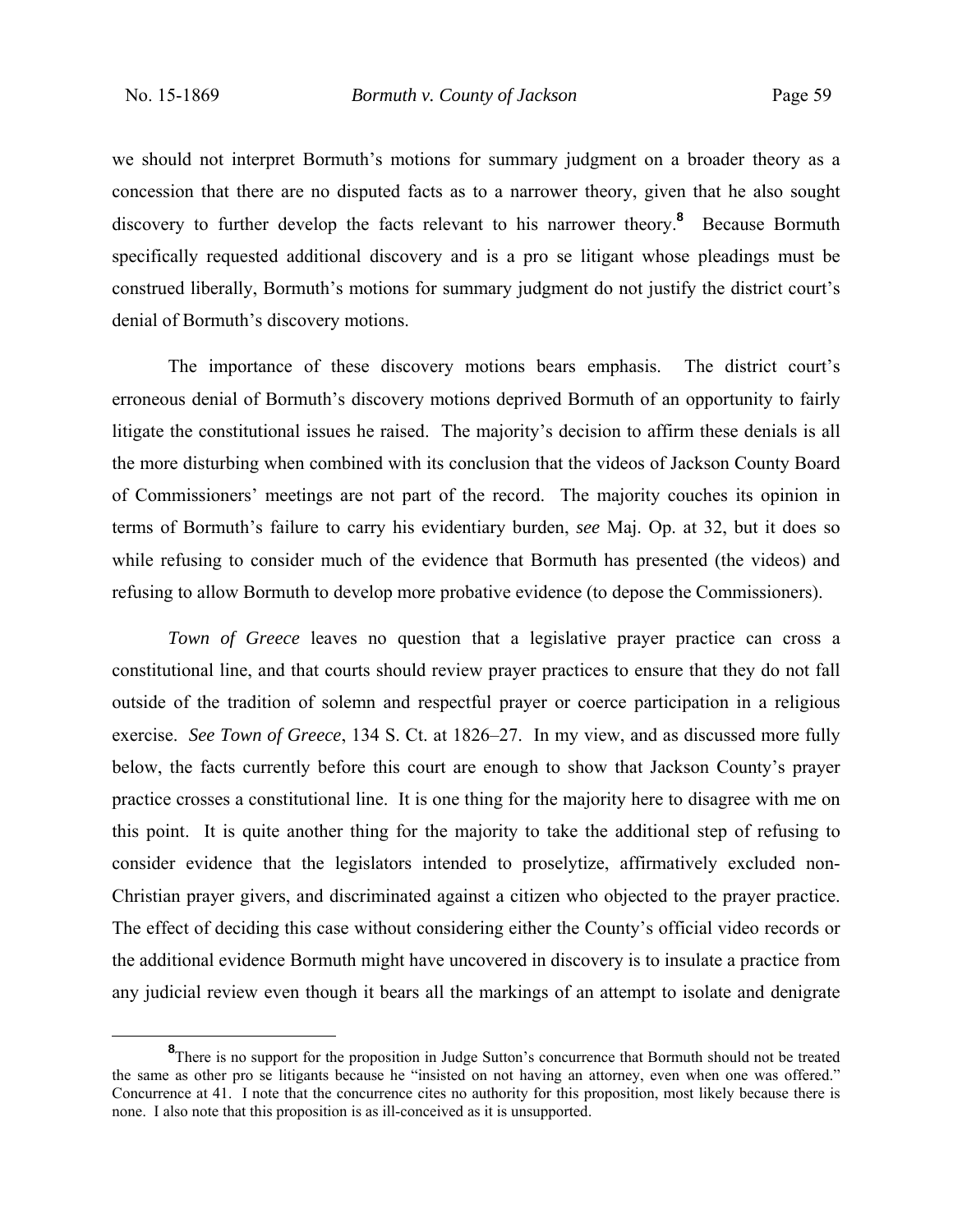non-Christians, or at least a callous disregard for the possibility of isolating and denigrating non-Christians.

## **D. Jackson County's prayer practice violates the Establishment Clause because it falls outside of the historical tradition identified in** *Marsh*

Even without considering the videos and without the benefit of depositions of the Commissioners, it is clear to me that Jackson County's prayer practice is unconstitutional. First, Jackson County's practice does not fall within the historical tradition of legislative prayer identified in *Marsh* and *Town of Greece*. A combination of factors distinguishes this case from the practice upheld in *Marsh* and *Town of Greece*, including one important factor: the identity of the prayer giver. In *Marsh*, the Nebraska legislature opened its session with a prayer offered by a chaplain, 463 U.S. at 784; in *Town of Greece*, invited clergy and laypersons delivered the invocations, 134 S. Ct. at 1816–17. Here, the Jackson County Commissioners give the prayers. *See* R. 10 (Am. Compl.  $\P$ [19–23) (Page ID #64–66). The difference is not superficial. *See Town of Greece*, 134 S. Ct. at 1826 (distinguishing solicitations to pray by guest ministers from those by town leaders, noting that "[t]he analysis would be different if town board members" themselves engaged in the same actions). When the Board of Commissioners opens its monthly meetings with prayers, there is no distinction between the government and the prayer giver: they are one and the same. The prayers, in Bormuth's words, are literally "governmental speech." R. 29 (Pl. Resp. to Def. Mot. for Summ. J. at 1) (Page ID #318).

Legislator-led prayer at the local level falls far afield of the historical tradition upheld in *Marsh* and *Town of Greece*. The setting—a local government meeting with constituent petitioners in the audience—amplifies the importance of the identity of the prayer giver in our analysis, and heightens the risks of coercion, as borne out by the facts in this case.

The identity of the prayer giver also leads to other problems with the Board of Commissioners' practice. Because they are the ones delivering the prayers, the Commissioners—and only the Commissioners—are responsible for the prayers' content. And because in Jackson County the prayer content is exclusively Christian, by delivering the prayers, the Commissioners are effectively endorsing a specific religion, Christianity. In *Town of Greece*, the Supreme Court upheld the town's prayer practice in large part because it included prayers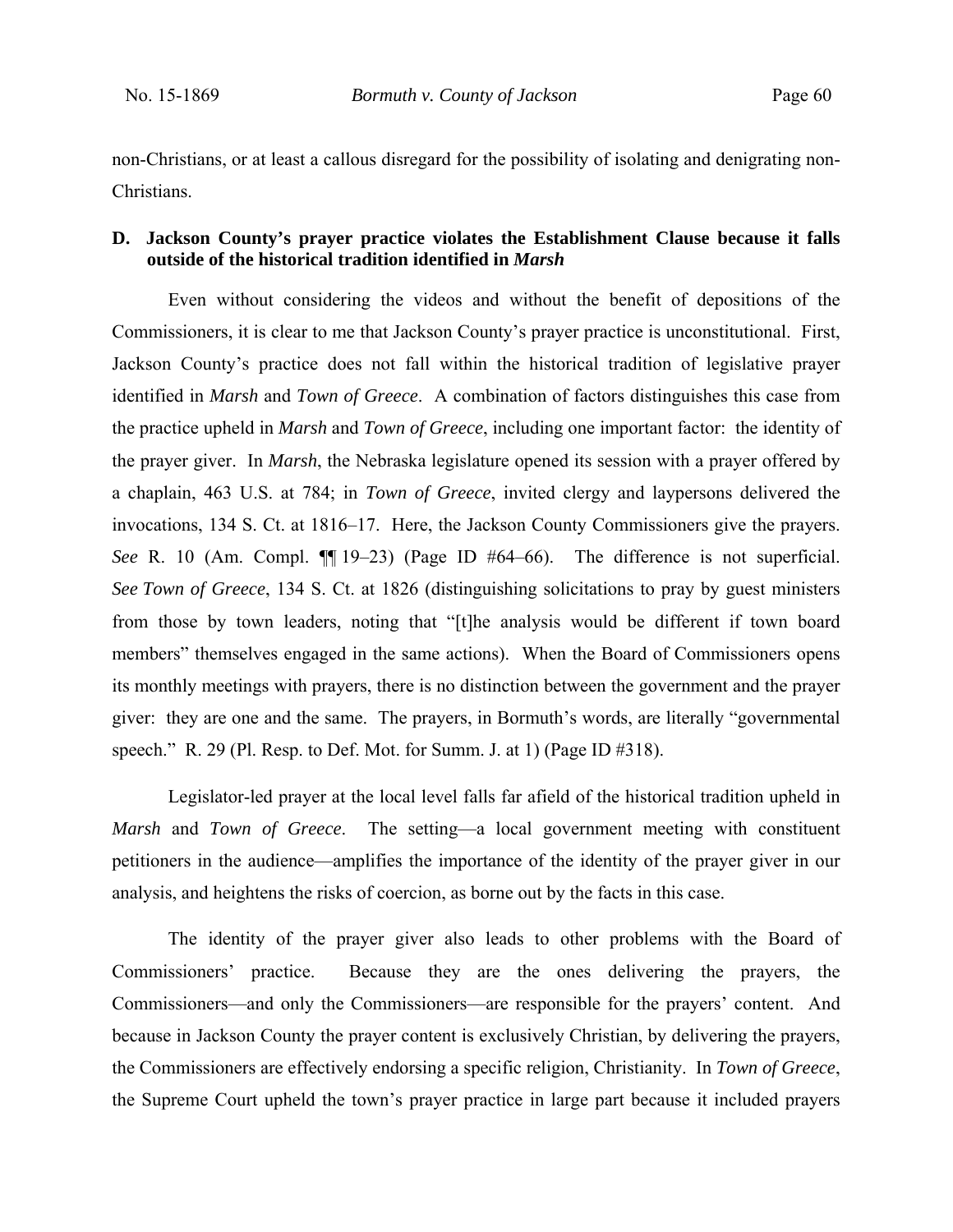representing a variety of faiths. Although initially all of the prayer givers were Christian ministers, eventually the town invited a Jewish layman and the chairman of the local Baha'i temple to deliver invocations. *See Town of Greece*, 134 S. Ct. at 1817. When a Wiccan priestess asked for an opportunity to deliver the invocation, the town granted her request. *Id*. The Supreme Court emphasized that, "The town made reasonable efforts to identify all of the congregations located within its borders and represented that it would welcome a prayer by any minister or layman who wished to give one." *Id.* at 1824; *see also id*. at 1829 (Alito, J., concurring) ("[T]he town made it clear that it would permit any interested residents, including nonbelievers, to provide an invocation, and the town has never refused a request to offer an invocation. . . . The most recent list in the record of persons available to provide an invocation includes representatives of many non-Christian faiths."). In Jackson County, by contrast, there is no opportunity for members of other faiths to offer invocations. *See Lund*, 863 F.3d at 278 ("The openness evinced by [the] elected bodies [in *Marsh* and *Town of Greece*] contrasts starkly with Rowan County's policy of restricting the prayer opportunity to the commissioners alone."). Instead, there are exclusively Christian prayer givers and a pattern of explicitly Christian prayers.

What is more, in Jackson County the prayer givers are exclusively Christian because of an intentional decision by the Board of Commissioners. Unlike in *Town of Greece*, where the Court found no evidence of sectarian motive in the selection of speakers, at least one Jackson County Commissioner admitted that, in order to control the prayers' content, he did not want to invite the public to give prayers.

At a November 2013 meeting of the Personnel & Finance Committee, one of the Commissioners imagined what would happen if any Jackson County resident could lead the prayer:

We all know that any one of us could go online and become an ordained minister in about ten minutes. Um, so if somebody from the public wants to come before us and say that they are an ordained minister we are going to have to allow them as well.

County of Jackson, *Personnel & Finance Committee November 12, 2013 Jackson County, MI*, YouTube (Dec. 19, 2013), http://tinyurl.com/2013nov12 (37:47–38:01). He continued: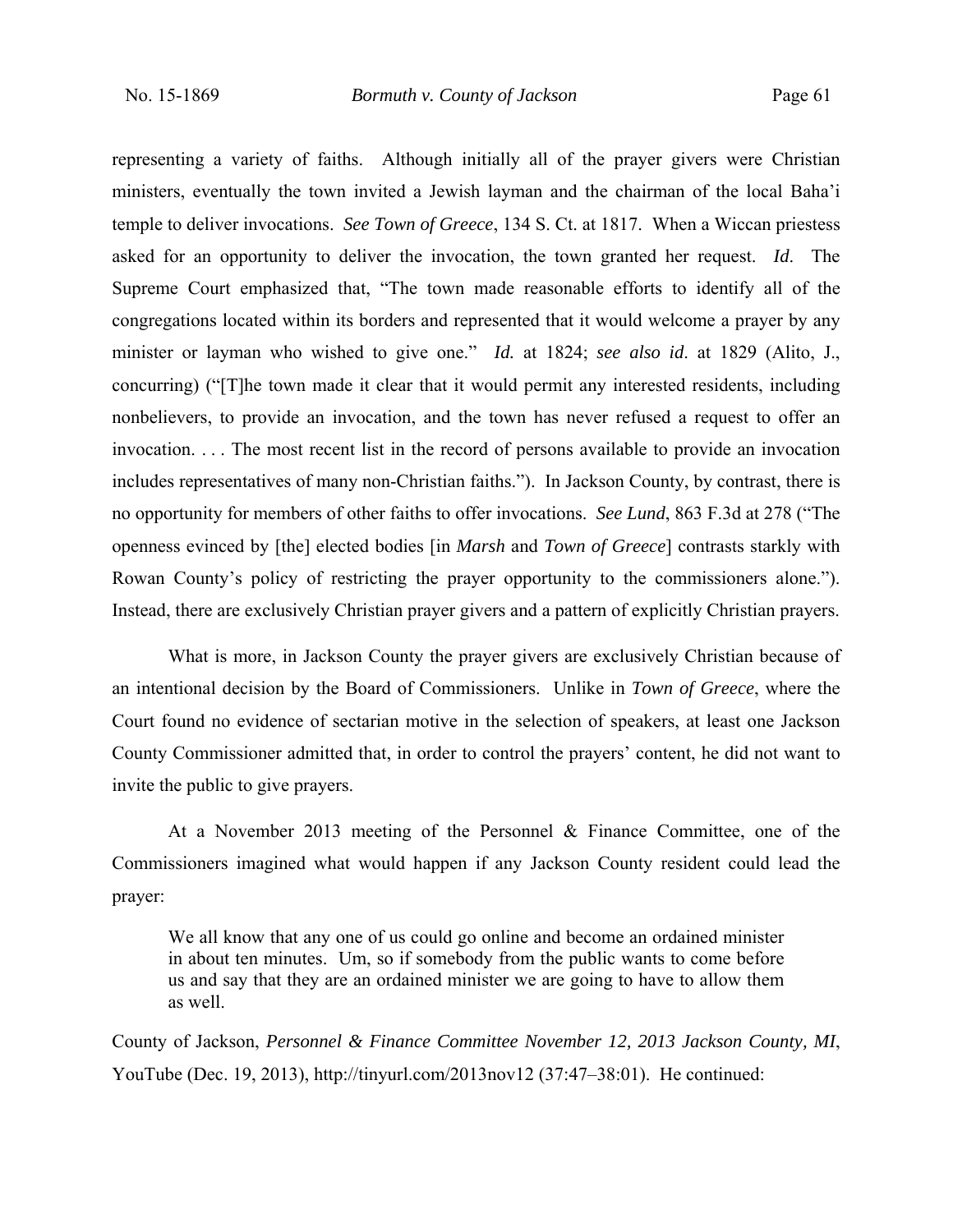And I think we are opening a Pandora's Box here because you are going to get members of the public who are going to come up at public comment and we are going to create a lot of problems here when certain people come up here and say things that they are not going to like.

*Id.* at 38:02–38:16. These comments reveal that the Board of Commissioners' control over the content of the prayers is not just a function of the Commissioners' role as prayer givers—it is the result of an affirmative decision by the Commissioners to exclude *other* prayer givers. In other words, the Board of Commissioners is limiting who can give the prayers in order to control the prayers' content. And the effect of the Board of Commissioners' decision is to prevent participation by religious minorities and to endorse a specific religion. This brings the County's use of prayer to open its monthly meetings well outside the ambit of historically tolerated legislative prayer.

Arguing that Jackson County prayer practice is constitutional, the majority opines that legislator-led prayer falls within the historical tradition approved by *Town of Greece* because there are examples showing that legislators have long been permitted to offer prayers before state legislative sessions. But the majority, Defendant, and amici "elide the distinction between extending the prayer opportunity to lawmakers (as many legislatures do) and restricting it to those lawmakers (as [Jackson] County did here)." *Lund*, 863 F.3d at 279. The majority, Defendant, and amici have not cited a single example of *local* legislative prayer practices limited *exclusively* to legislators themselves. The present-day example of the Rhode Island state legislature, Maj. Op. at 21, being both contemporary and at the state level, does not suffice. Maj. Op. at 19–21. Thus, even if there were a tradition of legislator-led prayer at the state level, this tradition would not mean that legislator-led prayer at local government meetings is constitutionally permissible. Nor would it mean that legislator-led prayer is constitutionally permissible even if each and every legislator offered sectarian prayers in the same faith tradition. Nor, especially, would it mean that exclusively legislator-led prayer is constitutionally permissible when it involves a combination of these factors, taking place at local government meetings where each and every legislator offered sectarian prayers in the same faith tradition.

 The majority also errs by seeking to analyze each feature of Jackson County's prayer practice separately. The Supreme Court has rejected this "divide-and-conquer" approach to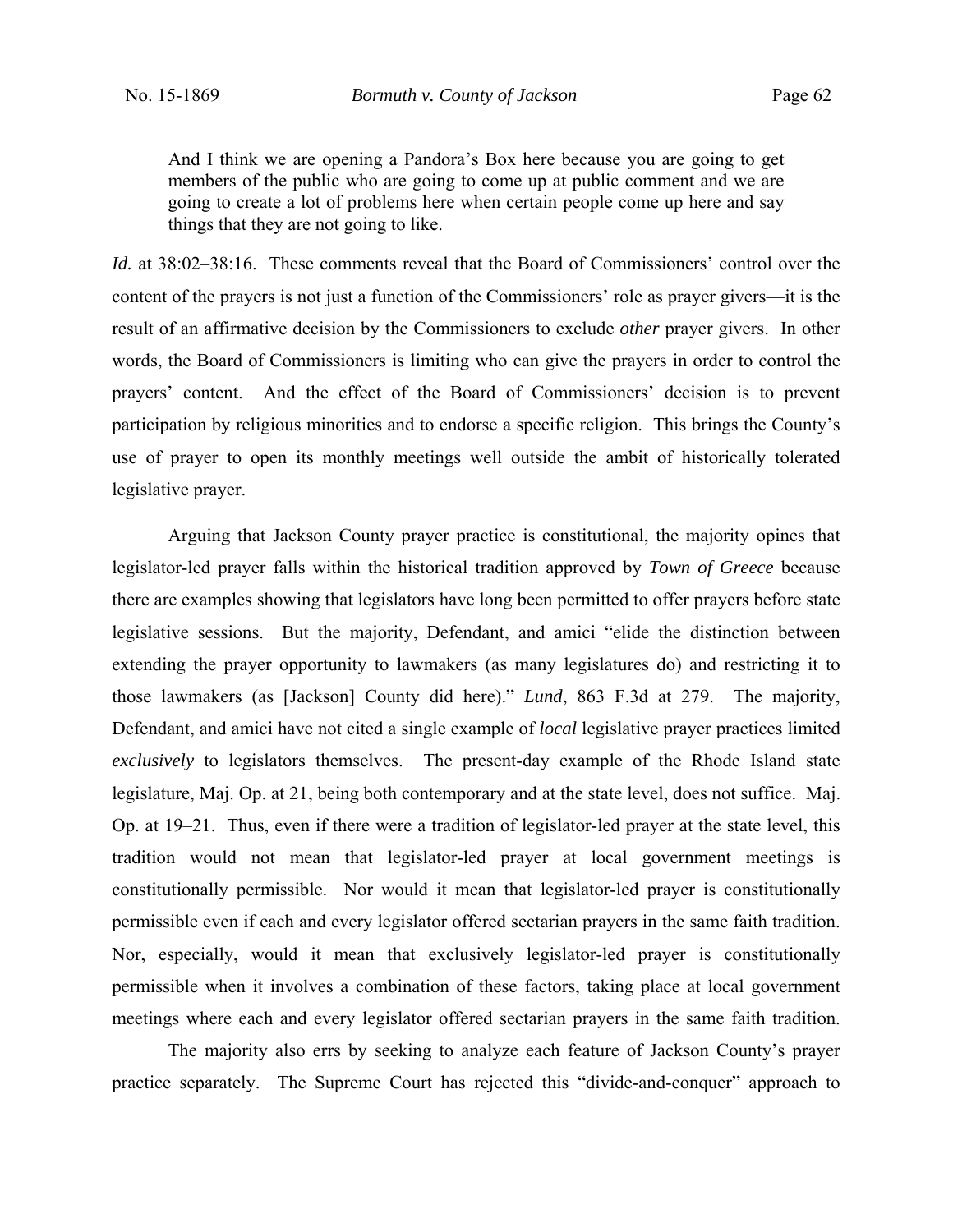analyzing the constitutionality of multi-faceted practices, *United States v. Arvizu*, 534 U.S. 266, 274 (2002), and specifically has held that legislative prayer practices must be evaluated based on a totality of the circumstances, *Town of Greece*, 134 S. Ct. at 1823; *see also Lund*, 863 F.3d at 289 (Individuals "are not experiencing the prayer practice piece by piece by piece. It comes at them whole. It would seem elementary that a thing may be innocuous in isolation and impermissible in combination. In fact, the lead [Fourth Circuit] dissent's tired 'divide and conquer' strategy has been frowned upon by the Supreme Court itself.") (citing *Arvizu*, 534 U.S. at 274). Even if each piece of Jackson County's prayer practice is constitutionally permissible, that does not mean that the prayer practice as a whole is constitutional.

The majority also points out that the people of Jackson County can diversify the Board of Commissioners' prayer practice by electing Commissioners of different faiths, or no faith. Maj. Op. at 24. The majority apparently intends for this argument to be a defense of Jackson County's prayer practice, but really it is the worst case scenario. Voting for representatives based on what prayers they say is precisely what the First Amendment's religion clauses seek to prevent. *See Lund*, 863 F.3d at 282 ("For any Buddhists, Hindus, Jews, Muslims, Sikhs, or others who sought some modest place for their own faith or at least some less insistent invocation of the majority faith, the only recourse available was to elect a commissioner with similar religious views. We find this point troubling. [V]oters may wonder what kind of prayer a candidate of a minority religious persuasion would select if elected. Failure to pray in the name of the prevailing faith risks becoming a campaign issue or a tacit political debit, which in turn deters those of minority faiths from seeking office. Further, allowing the county to restrict to one the number of faiths represented at Board meetings would warp our inclusive tradition of legislative prayer into a zero-sum game of competing religious factions. Our Constitution safeguards religious pluralism; it does not sanction activity which would take us one step closer to a de facto religious litmus test for public office.") (internal quotation marks and citations omitted) (alteration in original); *see also W. Va. State Bd. of Educ. v. Barnette*, 319 U.S. 624, 638 (1943) ("The very purpose of a Bill of Rights was to withdraw certain subjects from the vicissitudes of political controversy, to place them beyond the reach of majorities and officials and to establish them as legal principles to be applied by the courts. One's right to life, liberty,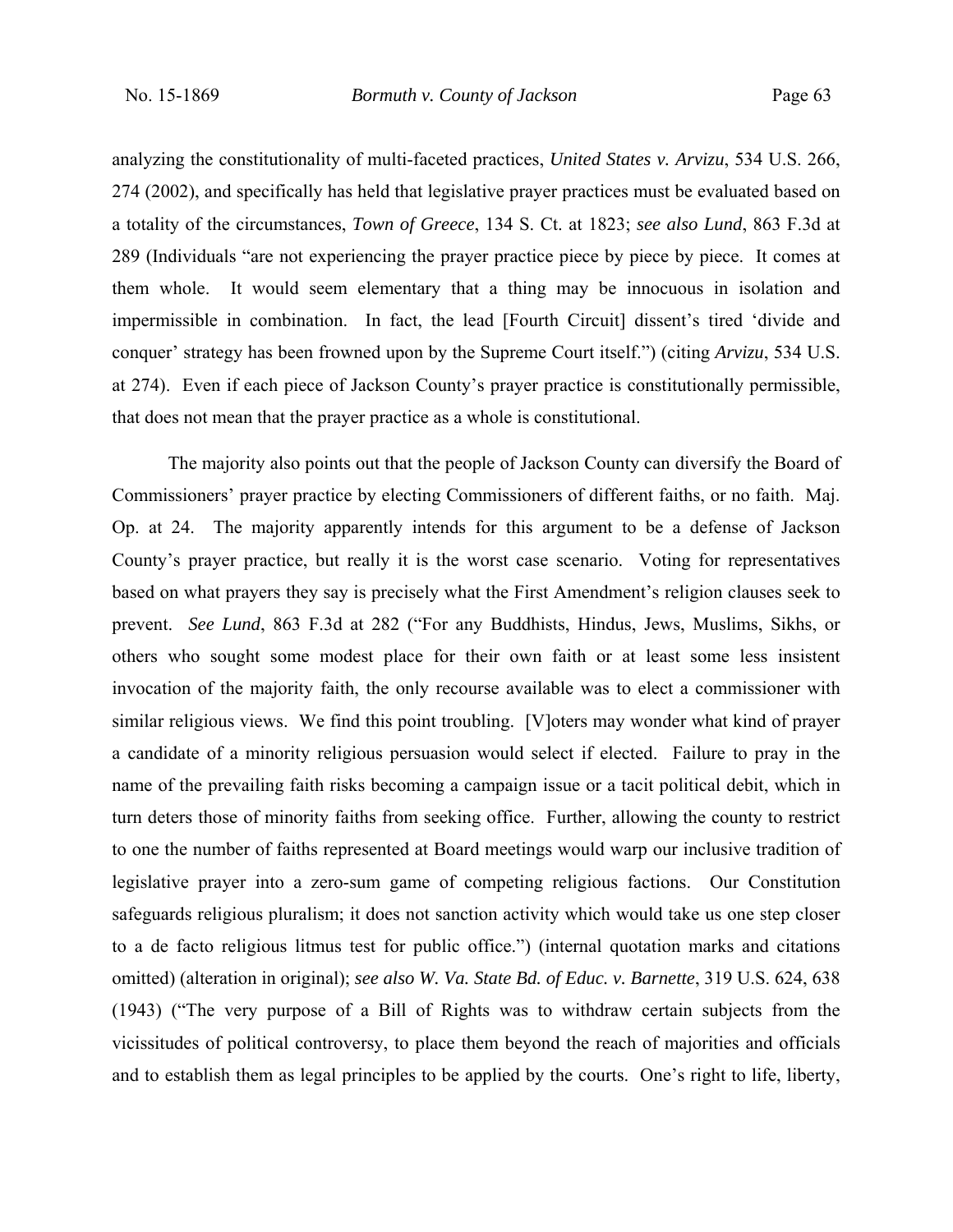and property, to free speech, a free press, freedom of worship and assembly, and other fundamental rights may not be submitted to vote; they depend on the outcome of no elections.").

## **E. Jackson County's prayer practice violates the Establishment Clause because it is coercive**

Jackson County's prayer practice is unconstitutional for another reason, because it is coercive. Justice Kennedy's opinion in *Town of Greece* held that, "[i]t is an elemental First Amendment principle that government may not coerce its citizens 'to support or participate in any religion or its exercise.'" 134 S. Ct. at 1825 (quoting *Cty. of Allegheny*, 492 U.S. at 659 (Kennedy, J., concurring in judgment in part and dissenting in part)).

As a threshold matter, I emphasize that Justice Kennedy's concurrence is the controlling *Town of Greece* opinion. A majority of this court appears to agree that Justice Kennedy's opinion controls, although a few judges have stated their view that Justice Thomas's opinion controls. *See* Maj. Op. at 27 n.10. The parties in this case agree that Justice Kennedy's opinion controls, as Jackson County conceded at the en banc stage that Justice Kennedy's opinion is controlling. Judges from our sister circuit overwhelmingly agree that Justice Kennedy's opinion controls: in *Lund*, although the judges of the Fourth Circuit robustly debated how to apply Justice Kennedy's opinion to the facts before them, no judge took the position that Justice Thomas's opinion was controlling. *See Lund*, 863 F.3d at 297–99 (Niemeyer, J., dissenting); *id.* at 319–21 (Agee, J., dissenting). Finally, Supreme Court and Sixth Circuit precedent dictate that Justice Kennedy's opinion is controlling.**<sup>9</sup>**

**<sup>9</sup>** <sup>9</sup>The Supreme Court has instructed that "[w]hen a fragmented Court decides a case and no single rationale explaining the result enjoys the assent of five Justices, 'the holding of the Court may be viewed as that position taken by those Members who concurred in the judgments on the narrowest grounds.'" *Marks v. United States*, 430 U.S. 188, 193 (1977) (quoting *Gregg v. Georgia*, 428 U.S. 153, 169 n.15 (1976) (opinion of Stewart, Powell, and Stevens, JJ.)). This court has held that "'narrowest' opinion refers to the one which relies on the 'least' doctrinally 'far-reaching-common ground' among the Justices in the majority: it is the concurring opinion that offers the least change to the law." *United States v. Cundiff*, 555 F.3d 200, 209 (6th Cir. 2009). In *Town of Greece*, Justice Kennedy's opinion is the narrowest. Although Justice Thomas's conception of coercion is more *restrictive*, Justice Kennedy's conception of coercion "offers the least change to the law." *Cundiff*, 555 F.3d at 209.There is controlling precedent supporting Justice Kennedy's opinion and no controlling precedent supporting Justice Thomas's concurrence. Justice Thomas's concurrence is neither the "the least doctrinally far-reaching-common ground among the Justices in the majority," nor the "opinion that offers the least change to the law." *Cundiff*, 555 F.3d at 209 (internal quotation marks omitted). And when viewed within the context of the Court's holding, Justice Kennedy's opinion clearly represents the narrowest grounds. The Court's holding was that there was no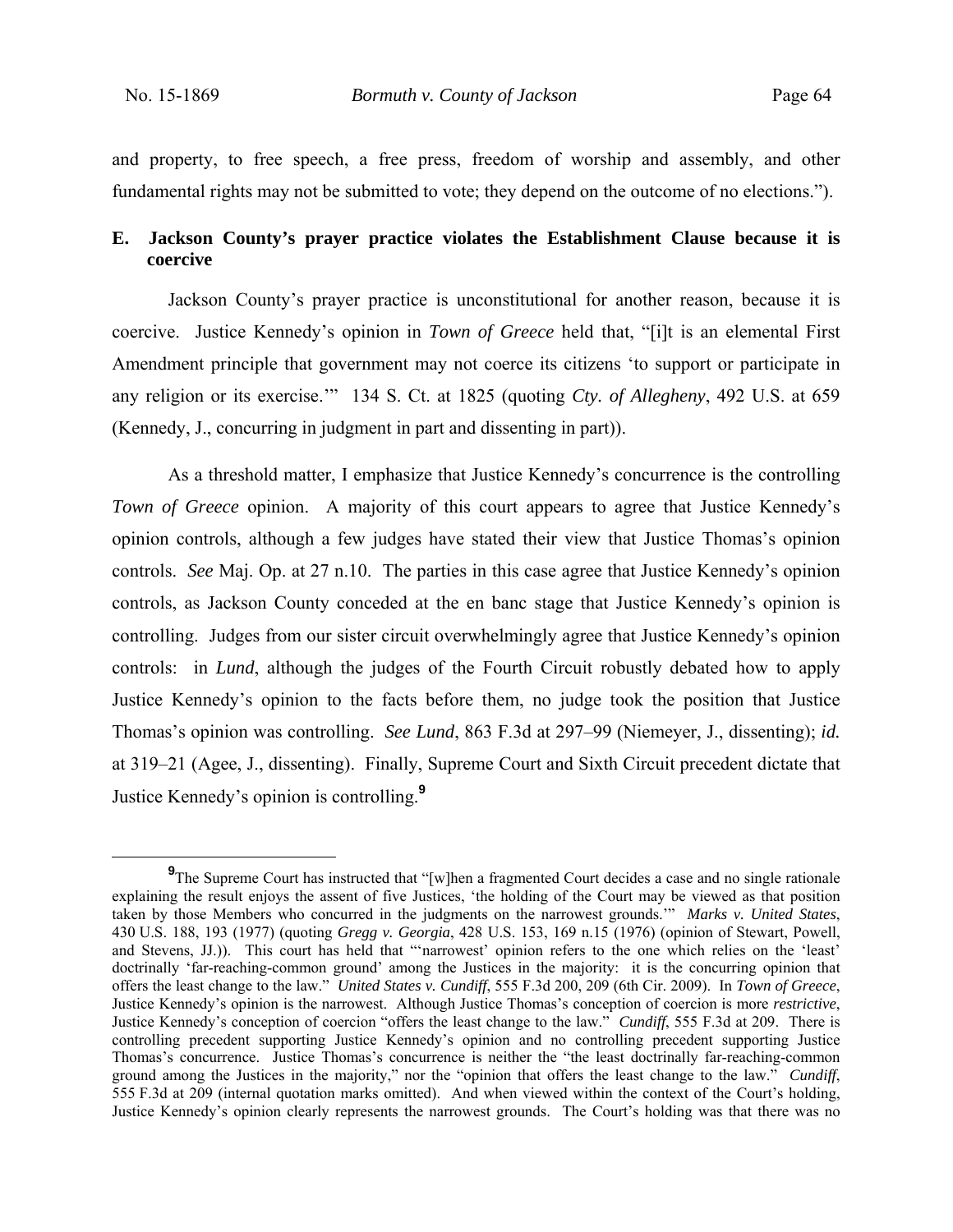Applying Justice Kennedy's opinion, I emphasize that the inquiry into whether a prayer practice is coercive is "a fact-sensitive one that considers both the setting in which the prayer arises and the audience to whom it is directed." *Town of Greece*, 134 S. Ct. at 1825*.* Although the Court in *Town of Greece* concluded that there was no evidence of coercion in the record before it, it held that "[t]he analysis would be different if town board members directed the public to participate in the prayers, singled out dissidents for opprobrium, or indicated that their decisions might be influenced by a person's acquiescence in the prayer opportunity." *Id.* at 1826. All three elements are present here.

First, the Board of Commissioners directs the public to participate in the prayers at every monthly meeting. As the Supreme Court has observed, the source of these statements is significant. In *Town of Greece*, "board members themselves stood, bowed their heads, or made the sign of the cross during the prayer," but "*they at no point solicited similar gestures by the public*." *Id.* (emphasis added). Rather, it was the clergy who asked audience members to participate in the prayer. *Id.* The Supreme Court reasoned that, because this direction came from the clergy, it was inclusive, not coercive*. Id.* Here, it is the Board of Commissioners, and the Board of Commissioners only, that tells the public to join in the prayer. What is more, these instructions are almost always from the Chairman. *See, e.g.*, R. 10 (Am. Compl. ¶[19–23) (Page ID #64–66). The Chairman presides over the meeting; his words are cloaked in procedural formality. The words "rise" and "assume a reverent position" from the Chairman, therefore, are not mere suggestions, they are commands. But even in the infrequent instances where it is the Commissioner giving the prayer who tells the public to "rise" or to "bow [their] head[s]," R. 29- 1 (Pl. Resp. to Def. Mot. for Summ. J., Ex. E ¶¶ 9, 13, 22) (Page ID #370‒71), the effect is the same: to coerce the public to participate in the exercise of religion.

This coercion is compounded by the setting in which it is exerted. *See Town of Greece*, 134 S. Ct. at 1825 (controlling opinion). Local government meetings are small and intimate. And unlike in federal and state legislative sessions, where the public does not speak to the

coercion. According to Justice Kennedy, this was because there was no coercion *in the record*. According to Justice Thomas, this was because there could *never* be coercion absent formal legal compulsion. Within the context of a ruling against the respondents, therefore, the narrower opinion is Justice Kennedy's, not Justice Thomas's. Accordingly, Justice Kennedy's conception of coercion is the holding of the Court.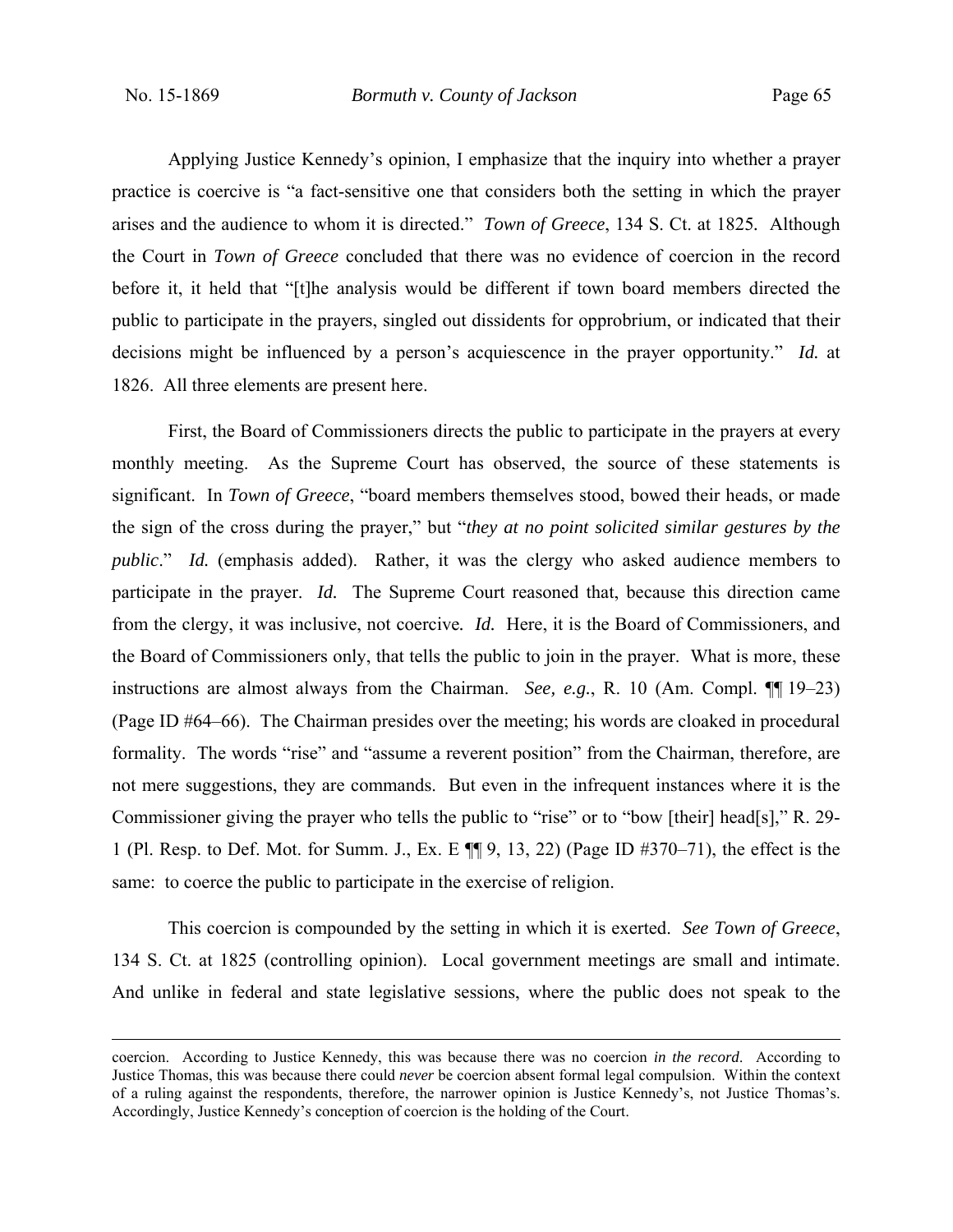legislative body except by invitation, citizens attend local government meetings to address issues immediately affecting their lives. Jackson County residents have gone to the Board of Commissioners' monthly meetings to ask for funding for disabled students' transportation to school, County of Jackson, *June 18, 2013 Jackson County Board of Commissioners Meeting*, YouTube (June 19, 2013), http://tinyurl.com/2013jun19 (35:53–38:30), request repairs to roads leading to their homes or businesses, County of Jackson, *July 23, 2013 Jackson County Board of Commissioners Meeting*, YouTube (July 24, 2013), http://tinyurl.com/2015jul23 (24:58–30:19), and redress discrimination, County of Jackson, *March 17, 2015 Jackson County Board of Commissioners Meeting*, YouTube (Mar. 18, 2015), http://tinyurl.com/2015mar17c (5:27–7:42). Thus, there is increased pressure on Jackson County residents to follow the Board of Commissioners' instructions at these meetings, as the residents would not want to offend the local government officials they are petitioning.

Moreover, as amicus Americans United points out, the Commissioners prayed at the beginning of their meetings only when members of the public were in attendance. The decision to pray only when members of the public were present indicates that the prayer was not directed at the Commissioners themselves, and that the purpose of the prayer was not to solemnize the proceedings for the Commissioners, but that the prayer was meant "to afford government an opportunity to proselytize or force truant constituents into the pews." *Town of Greece*, 134 S. Ct. at 1825.

Second, the Board of Commissioners has singled out Bormuth for opprobrium. When Bormuth objected to being forced to acknowledge Jesus Christ as God when he attended a government meeting to discuss environmental issues from a scientific and economic perspective, a Commissioner made a disgusted face and turned his back. County of Jackson, *August 20, 2013 Jackson County Board of Commissioners Meeting*, YouTube (Aug. 21, 2013), https://tinyurl.com/yamjn47a (20:00–21:09); R. 10 (Am. Compl. ¶¶ 31) (Page ID #69). During a public meeting, a Commissioner stated that Bormuth's lawsuit was an "attack on Christianity and Jesus Christ, period." County of Jackson, *Personnel & Finance Committee November 12, 2013 Jackson County, MI*, YouTube (Dec. 19, 2013), http://tinyurl.com/2013nov12 (32:50–32:59). Another Commissioner characterized Bormuth's lawsuit as "political correctness nonsense" and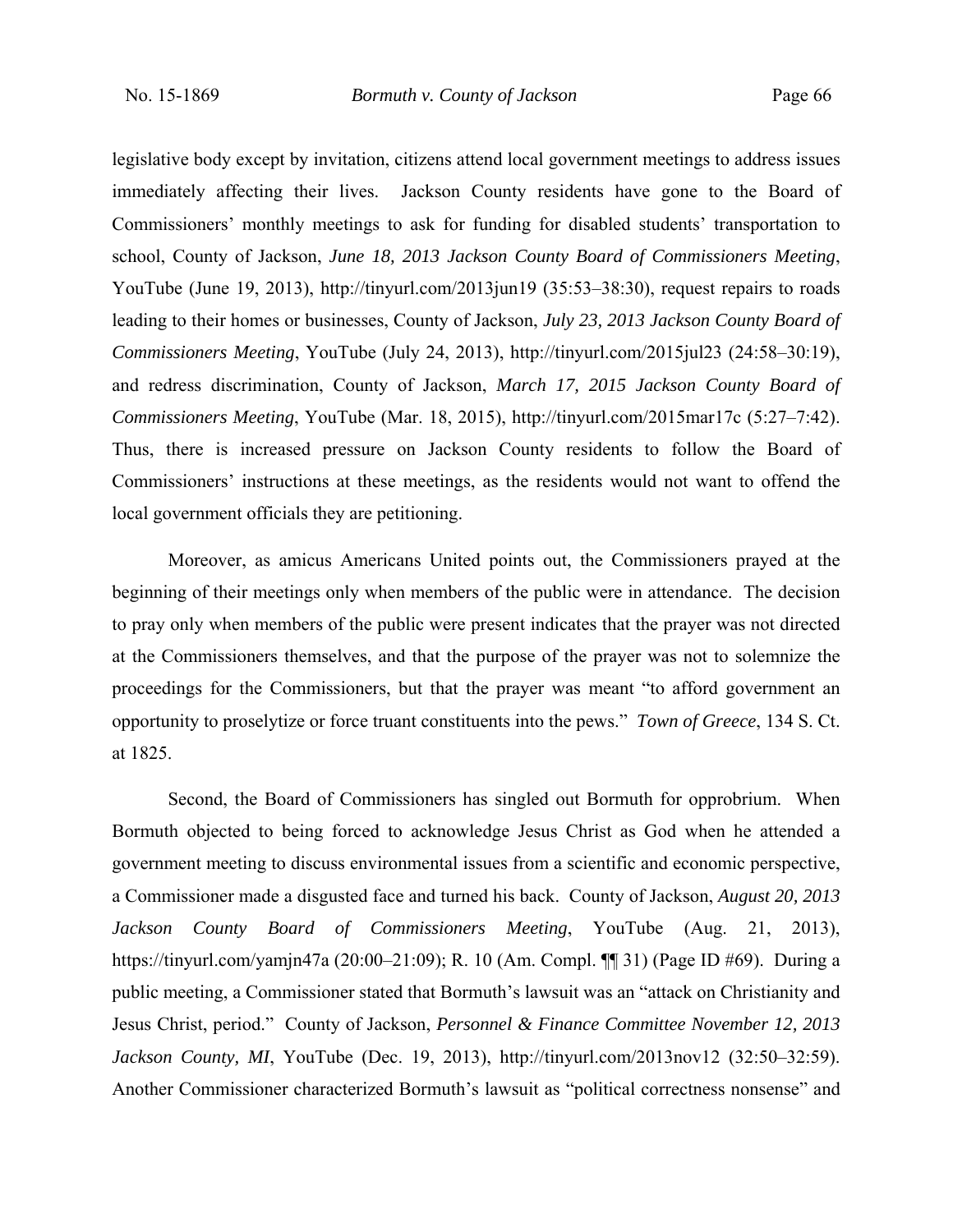complained that he has "had political correctness jammed down [his] throat." *Id.* at 43:00– 43:18. That Commissioner continued:

The Federalist Papers, if you read them, tell[] me that it is your duty to disobey an illegal law. And it has taken some *nitwit* two hundred-and-some years to come up with an angle like this to try to deprive me or other people, of my faith, of my rights.

*Id.* at 43:22–43:41 (emphasis added). In disparaging Bormuth, the Board of Commissioners' message is clear: residents who refuse to participate in the prayers are disfavored. Indeed, when Bormuth expressed his belief that the Board of Commissioners was violating the First Amendment during the public-comment period of the August 2013 meeting, one of the Commissioners made faces and then turned his back on Bormuth, refusing even to look at Bormuth while he spoke. R. 10 (Am. Compl. ¶ 31) (Page ID #69).

The majority brushes these comments aside, first saying that they were a reaction to Bormuth bringing "yet another lawsuit" against the County and "not to [Bormuth's] beliefs but to the litigious way he chose to express them." Maj. Op. at 31. The majority also says that, in any event, "[t]he Establishment Clause . . . does not require [government officials] to keep their cool." *Id.* Neither of the majority's statements is entirely accurate.

As for the claim that the Commissioners were reacting to Bormuth's lawsuit, not his beliefs, the incident where a Commissioner turned his back on Bormuth and made a face occurred the first time Bormuth expressed any objection to the prayer practice, before he filed this lawsuit. The Commissioners certainly continued to express publicly their disdain for Bormuth after he filed this lawsuit, but because they began publicly expressing this disdain the very first time he objected to the prayer practice, it is misleading to downplay their comments as mere frustration at having to defend a lawsuit rather than animosity toward Bormuth, his beliefs, and his objection to Jackson County's prayer practice. That "[t]his was not [Bormuth's] first legal grievance, to put it mildly," Concurrence at 42, is of no moment. Regardless of how "litigious" or "antagoni[zing]" Bormuth may be, Maj. Op. at 31, the fact is that government officials refused to listen to his objection, which he made during a Board of Commissioners meeting's public comment period, to a prayer practice that systematically excluded minority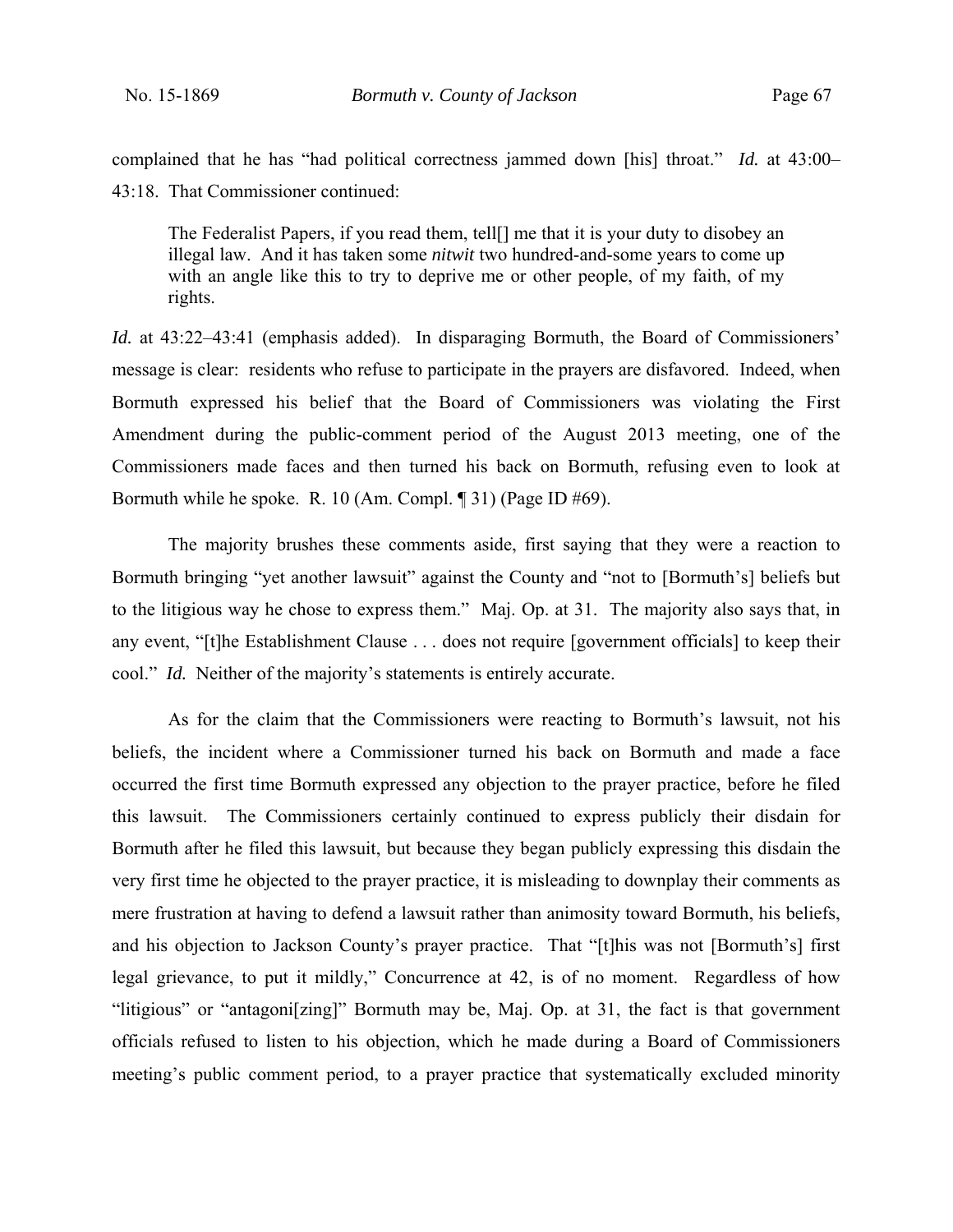religious views. The Commissioners also called Bormuth disparaging names and called his views nonsense.

As for the majority's view that "[t]he Establishment Clause . . . does not require [government officials] to keep their cool," the majority acknowledges that the Establishment Clause does prevent government officials from singling out religious minorities for opprobrium. Maj. Op. at 31; *see Town of Greece*, 134 S. Ct. at 1825 ("The analysis would be different if town board members . . . singled out dissidents for opprobrium . . ."). The majority appears to argue that a Commissioner turning his back on Bormuth and refusing to listen to him say that Jackson County's prayer practice disrespected non-Christian citizens is somehow distinct from singling him out for opprobrium. My only response is to ask the reader to imagine making an earnest, public plea to someone in a position of authority—a plea not about just any topic, but about a concern that the authority figure is disrespecting your religious beliefs, or disrespecting some value that you consider central to your life and perhaps definitive of who you are. You might not be troubled if the person told you that they disagreed with your concern, or if they listened but said nothing in response. But imagine if, instead of listening, they made a face of disgust and turned around, refusing to face you. Would you feel like this government official had expressed "contempt or distaste usually mingled with reproach and an implication of inferiority"? *Opprobrium*, *Merriam-Webster Unabridged Dictionary*, http://unabridged.merriamwebster.com/unabridged/opprobrium (last visited Aug. 16, 2017).

Third, Bormuth has submitted evidence suggesting that the Board of Commissioners has "allocated benefits and burdens based on participation in the prayer." *See Town of Greece*, 134 S. Ct. at 1826 (controlling opinion). Shortly after Bormuth filed his complaint, Jackson County officials nominated members for the County's new Solid Waste Planning Committee from a pool of applicants. R. 10 (Am. Compl. ¶ 33) (Page ID #69). Although Bormuth had three years of experience working on related issues, the Board of Commissioners did not nominate him. *Id.* Given that the Commissioners had publicly expressed their contempt for Bormuth, *id*. ¶ 31 (Page ID #69); *see also* R. 14 (Pl. First Mot. for Summ. J., Ex. C) (Page ID #149), the Board of Commissioners' decision not to nominate him could easily be interpreted as a response to Bormuth's refusal to participate in the prayers. Bormuth also sought to supplement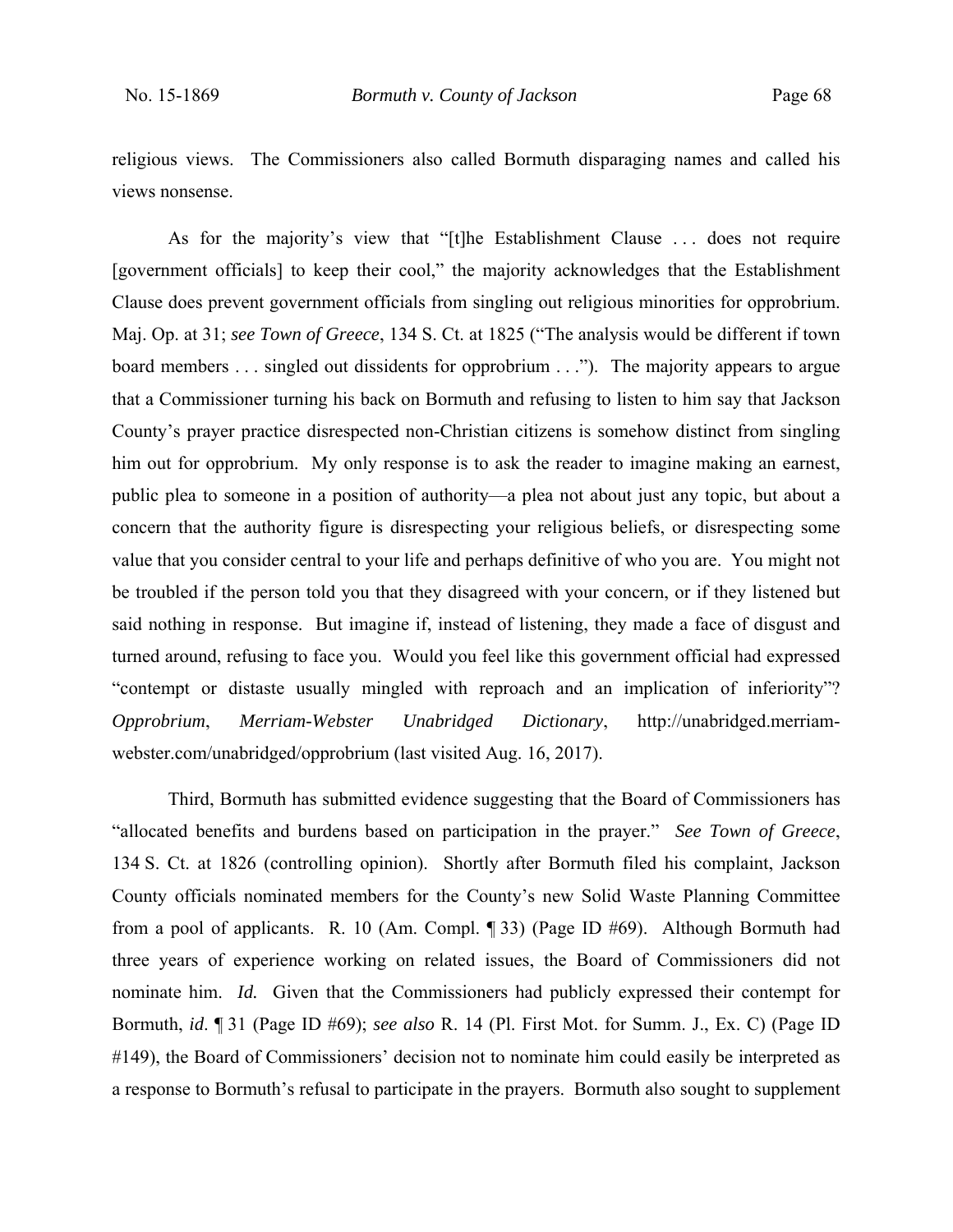the record with a letter he received from the Board of Commissioners denying him appointment to the Board of Public Works. R. 52 (Pl. Second Mot. to Suppl. Record at 1) (Page ID #932). Although Bormuth is confident that he was "the most qualified applicant," the Board of Commissioners did not name him for the position. *Id.* ¶ 6 (Page ID #933). This rejection came just shy of a month after one of the Commissioners publicly called Bormuth a "nitwit." *See* County of Jackson, *Personnel & Finance Committee November 12, 2013 Jackson County, MI*, YouTube (Dec. 19, 2013), http://tinyurl.com/2013nov12  $(43:22-43:41)$ . Like the County's decision not to nominate him to the Solid Waste Planning Committee, this decision suggests that the Board of Commissioners was denying benefits to residents based on their beliefs.

The majority wholly fails to reckon with the possibility that the Board of Commissioners may have denied Bormuth these committee positions because of his refusal to participate in the Christian prayers. Although the majority claims that it "assume[s] those facts not accepted by the district court," it defends the Commissioners' actions by arguing that "[a]ll we have are unverified assertions from [Bormuth's] complaint," that Bormuth "failed to put forth any evidence," and that "there is nothing in the record" supporting Bormuth's allegations. Maj. Op. at 32 & n.13. The reason there is little information in the record about the Commissioners' motivations is that the district court refused to allow Bormuth to depose any of the Commissioners. Had Bormuth been able to depose the Commissioners, he might have developed additional evidence that they denied him positions because of his refusal to pray. All the majority's reasoning accomplishes is to underscore that the district court's error in denying Bormuth's discovery motions was not harmless.

Based on the facts before this court, I would hold that the Jackson County Board of Commissioners' prayer practice violates the First Amendment's Establishment Clause. Not only is the prayer practice well outside the tradition of historically tolerated prayer, but also it coerces Jackson County residents to support and participate in the exercise of religion. Whether or not there were already sufficient facts to hold that the Jackson County prayer practice is unconstitutional, I would allow Bormuth to conduct discovery to gather more information about the Commissioners' purpose in opening their meetings with a prayer and in rejecting Bormuth's applications for positions on county committees.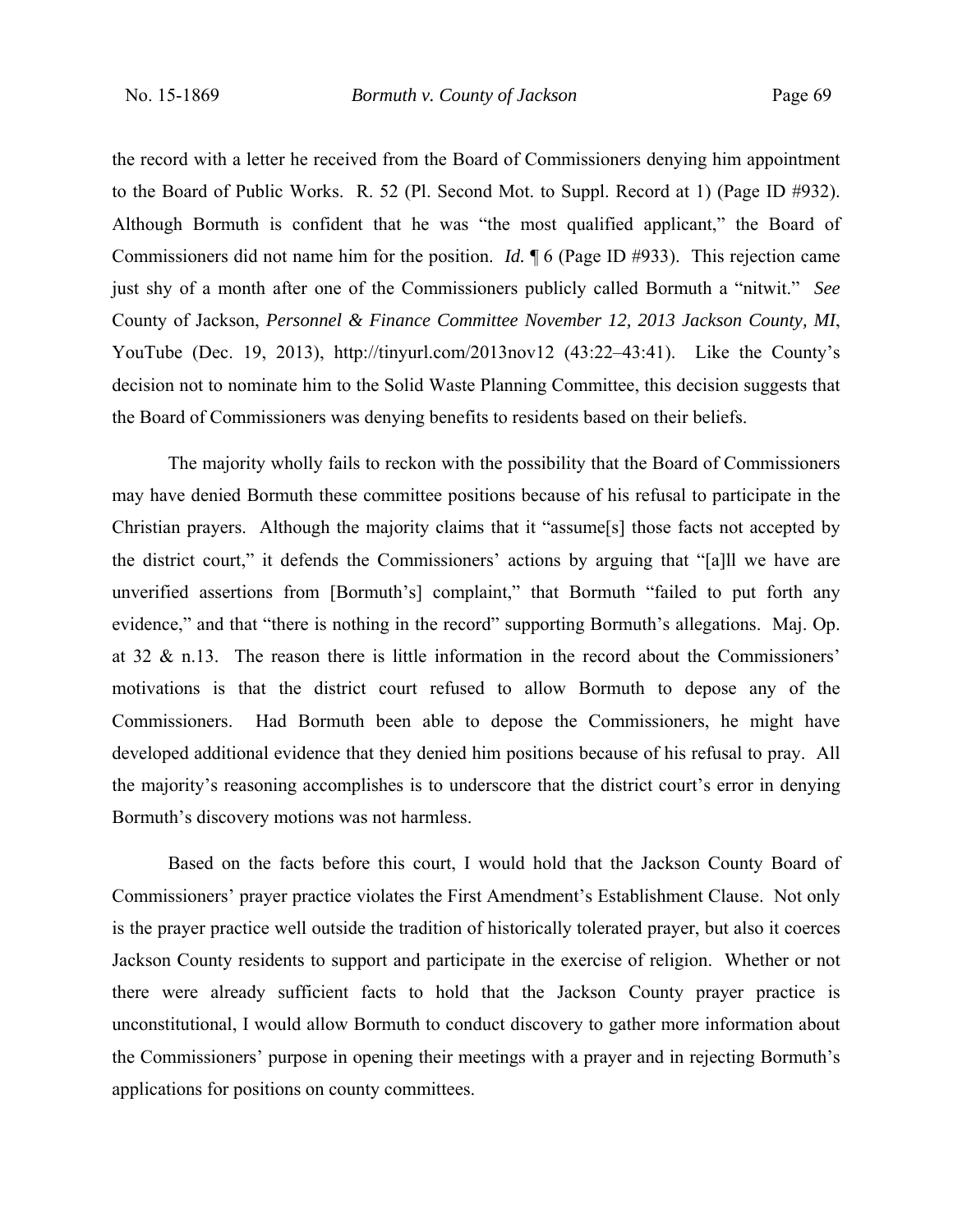#### **F. Conclusion**

I conclude by underscoring two factual details about Jackson County's prayer practice. First, the Jackson County Board of Commissioners affirmatively excluded non-Christian prayer givers, and did so in an effort to control the content of prayers. *See* County of Jackson, *Personnel & Finance Committee November 12, 2013 Jackson County, MI*, YouTube (Dec. 19, 2013), http://tinyurl.com/2013nov12 (37:47–38:16). Second, Commissioners attempted to silence Bormuth and insulted him for criticizing their prayer practice. For example, when Bormuth voiced his concern about the prayer practice at a meeting, a Commissioner turned his chair around, refusing to listen to him. R. 10 (Am. Compl. at ¶ 31) (Page ID #69). One Commissioner said that Bormuth was "attacking . . . my Lord and savior Jesus Christ." R. 14 (Pl. First Mot. for Summ. J., Ex. C) (Page ID #149). Separately, a Commissioner referred to Bormuth as "a nitwit." County of Jackson, *Personnel & Finance Committee November 12, 2013 Jackson County, MI*, YouTube (Dec. 19, 2013), http://tinyurl.com/2013nov12 (32:50–32:59, 43:00–43:18, 43:22–43:41).

These facts show how far Jackson County's practice strays from the historically tolerated tradition of legislative prayer. In *Town of Greece*, the Supreme Court made clear that its decision about the Town of Greece's prayer practice did not absolve courts of the duty to evaluate the constitutionality of factually distinguishable prayer practices. Instead, it said that "[c]ourts remain free to review the pattern of prayers over time to determine whether they comport with the tradition of solemn, respectful prayer approved in *Marsh*, or whether coercion is a real and substantial likelihood." *Town of Greece*, 134 S. Ct. at 1826–27. "If circumstances arise in which the pattern and practice of ceremonial, legislative prayer is alleged to be a means to coerce or intimidate others, the objection can be addressed in the regular course." *Id.* at 1826; *see also Marsh*, 463 U.S. at 795. Jackson County's prayer practice gives rise to precisely those circumstances, but the majority neglects to address them.

In the closing paragraph of his concurrence in *Town of Greece*, Justice Alito explains the limits of Town of Greece's holding. *Town of Greece*, 134 S. Ct. at 1834 (Alito, J., concurring). Justice Alito underscores the contrast between such obviously unconstitutional scenarios as "a litigant awaiting trial who is asked by the presiding judge to rise for a Christian prayer, of an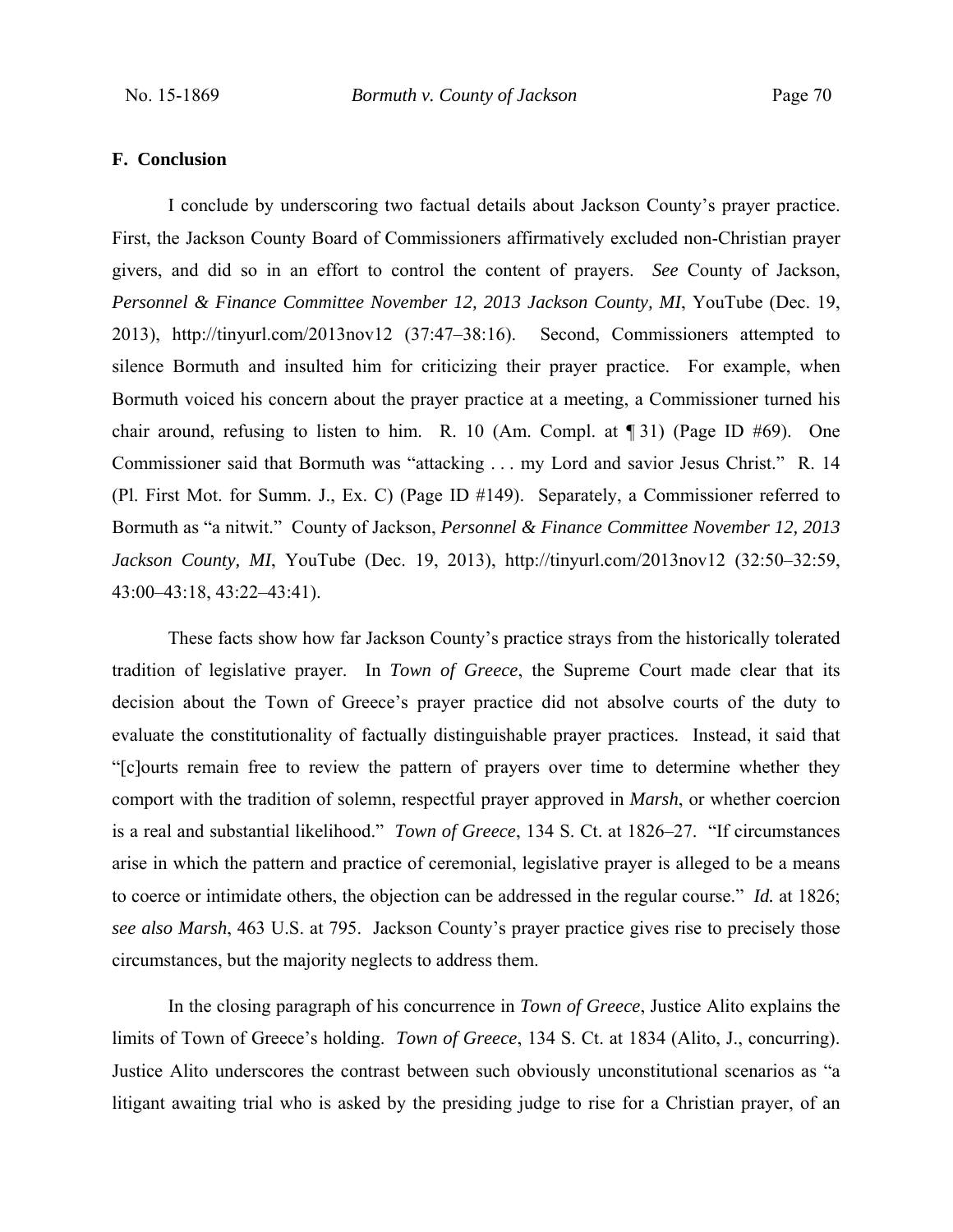official at a polling place who conveys the expectation that citizens wishing to vote make the sign of the cross before casting their ballots," and the scenario presented in *Town of Greece*. *Id.* In *Town of Greece*, the prayers were not invariably Christian, the town made clear that it would allow any interested resident to offer an invocation, and government officials themselves did not say the prayers or direct the public to participate in prayers. *Id.* at 1829.

In the case before us today, the majority is dangerously close to permitting exactly what Justice Alito said *Town of Greece* obviously does not permit—government officials instructing citizens to participate in sectarian prayer before commencing government proceedings. There is no daylight between polling place workers asking individuals to pray before casting their ballots, as in Justice Alito's example, and county commissioners asking individuals to pray before participating in local government meetings, as actually happens in Jackson County. This similarity underscores why a tradition that protects the Town of Greece's right to open its meetings with solemn and respectful prayers, which was targeted at legislators and offered by clergy or volunteers from a variety of faith traditions, does not protect Jackson County's policy to restrict its legislative prayer practice to government officials themselves asking the public to participate in exclusively Christian prayer. And certainly, a tradition of solemn and respectful prayers does not protect Jackson County's engaging in a legislative prayer practice that entails Commissioners turning their chairs when a citizen attempts to voice his objection to the prayer practice, publicly deriding a citizen because he speaks out against the prayer practice, and denying committee positions to a citizen because he will not participate in the prayer practice. For these reasons, I respectfully dissent.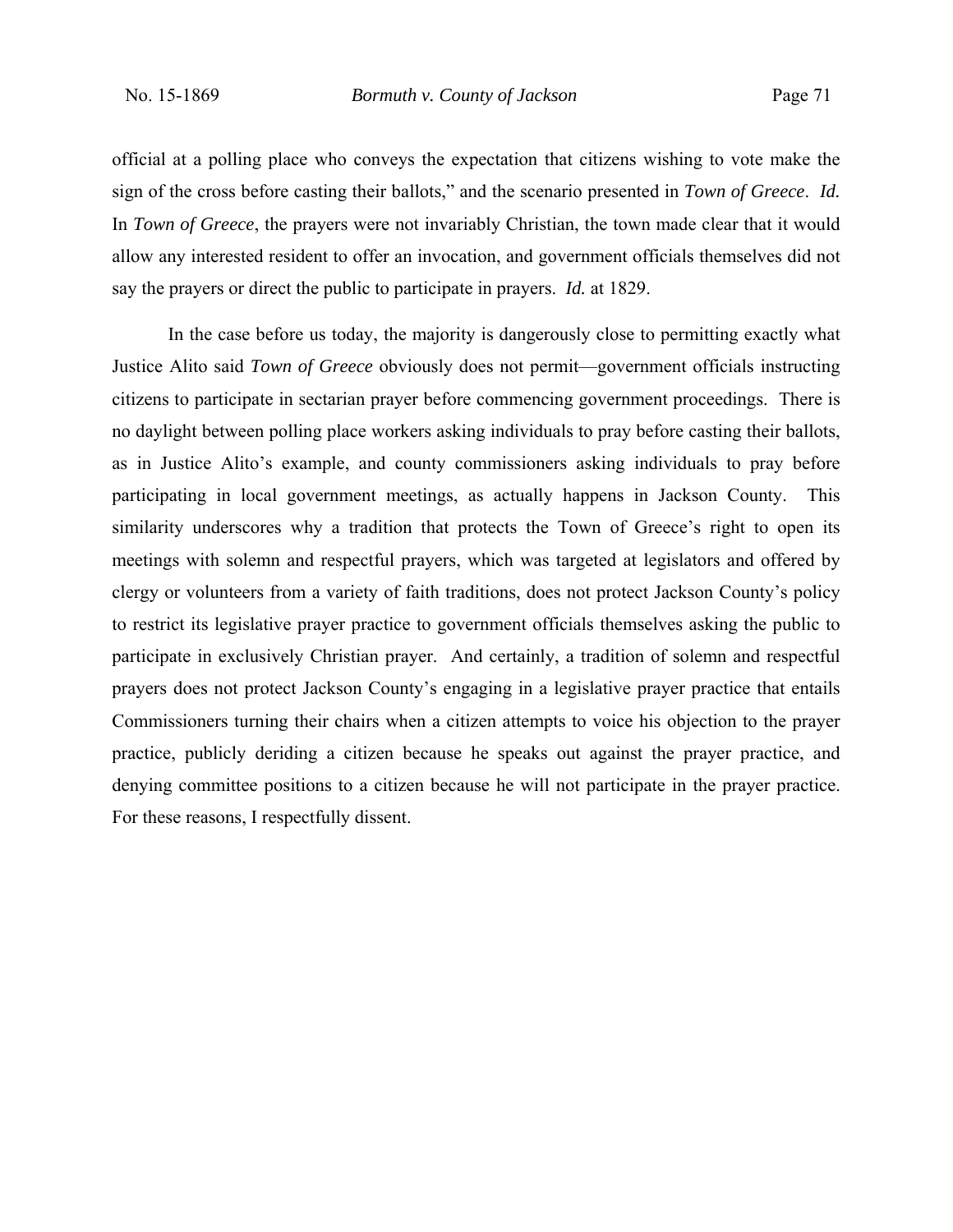# **DISSENT**   $\frac{1}{2}$

 $\frac{1}{2}$ 

HELENE N. WHITE, Circuit Judge, dissenting. I join in the conclusion of a majority of the judges on this panel that Justice Kennedy's opinion in *Town of Greece, N.Y. v. Galloway*, 134 S. Ct. 1811 (2014) controls our analysis, not Justice Thomas's.

I agree with the dissenting judges that we may properly consider the videos of the Jackson County Board of Commissioners meetings, and that Bormuth should have been permitted to take the discovery he requested and to supplement the record. I also agree that the district court erred in granting summary judgment in favor of Jackson County. I do not agree that Bormuth is entitled to summary judgment. Rather, I would remand.

As all agree, legislator-led prayer is constitutional if it fits within the historical tradition of legislative prayer identified by the Supreme Court. *See Town of Greece*, 134 S. Ct. at 1819- 20. Prayer practices within that tradition have an appropriate purpose; they seek to "elevate the purpose of the occasion and to unite lawmakers in their common effort," rather than "denigrate nonbelievers or religious minorities, threaten damnation, or preach conversion." *Id.* at 1823. Similarly, our nation's historical tradition does not include prayer practices that are coercive; legislators may not "single[] out dissidents for opprobrium," "allocate[] benefits and burdens based on participation in the prayer," treat citizens "differently depending on whether they joined the invocation," or "signal disfavor toward nonparticipants or suggest that their stature in the community was in any way diminished." *Id.* at 1826. The majority pays lip service to these principles by largely considering the prayer practice in a vacuum, and drawing the most benign inferences from the facts it actually confronts. In contrast, the dissent examines and analyzes the practice with all its blemishes, as the Court has directed.

Although I would not find any one factor controlling, the factors discussed in the dissenting opinion are important to the requisite "fact-sensitive" inquiry whether the prayer practice is coercive. *Town of Greece*, 134 S. Ct. at 1825. And, on the record before us, these factors strongly support the conclusions that the prayer practice is a far cry from the practice